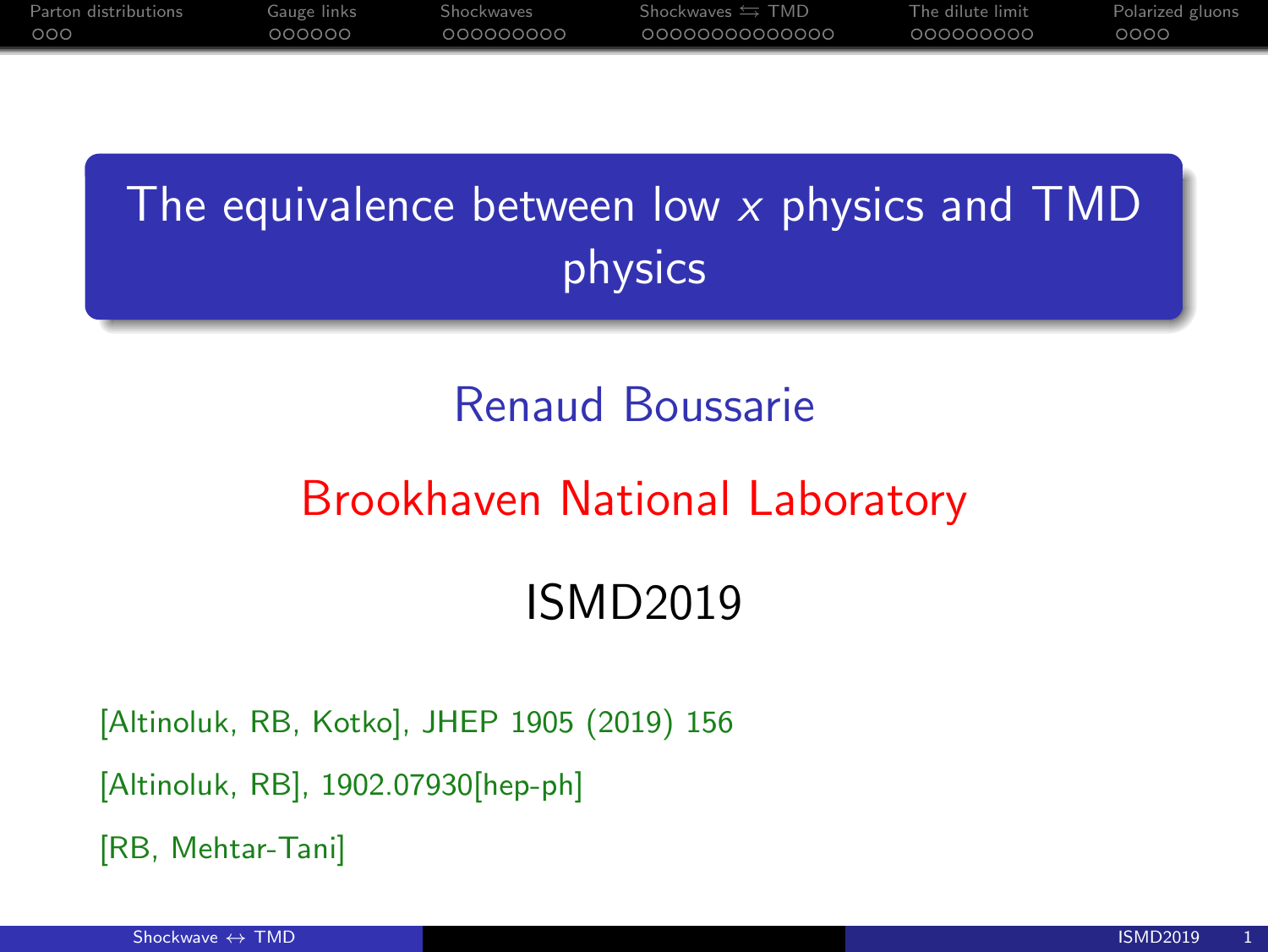<span id="page-1-0"></span>[Parton distributions](#page-1-0) [Gauge links](#page-4-0) [Shockwaves](#page-19-0) Shockwaves Shockwaves TMD [The dilute limit](#page-33-0) [Polarized gluons](#page-42-0)

# $QCD$  at moderate  $x$

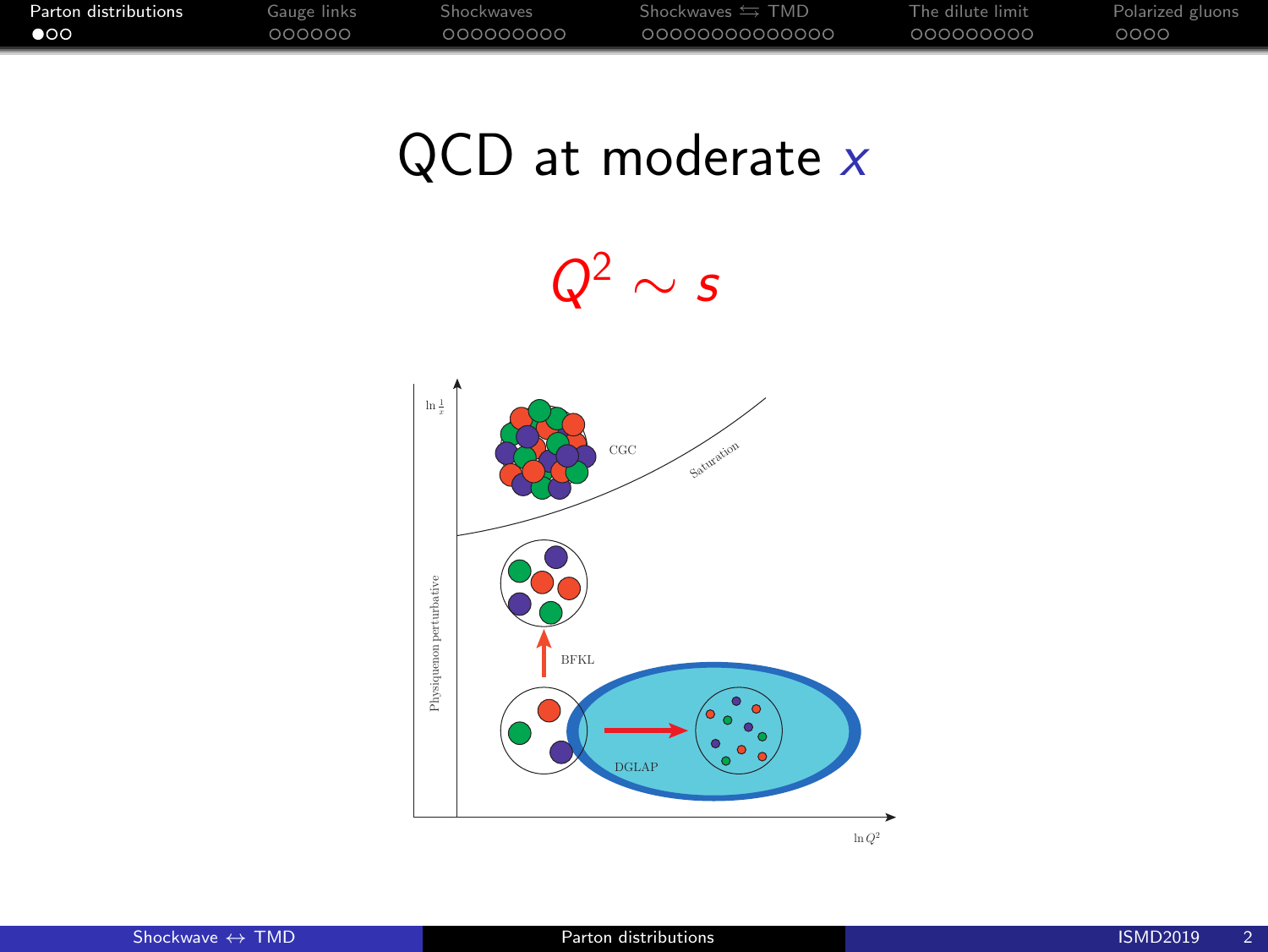| Parton distributions        | Gauge links | Shockwaves | $Shockwaves \leftrightarrows TMD$ | The dilute limit | Polarized gluons |
|-----------------------------|-------------|------------|-----------------------------------|------------------|------------------|
| . 000.                      | 000000      | 000000000  | 00000000000000                    | 000000000        | 0000             |
| <b>Parton Distributions</b> |             |            |                                   |                  |                  |





Parton Distribution Fonction (PDF)



Transverse Momentum Dependent distributions (TMD)

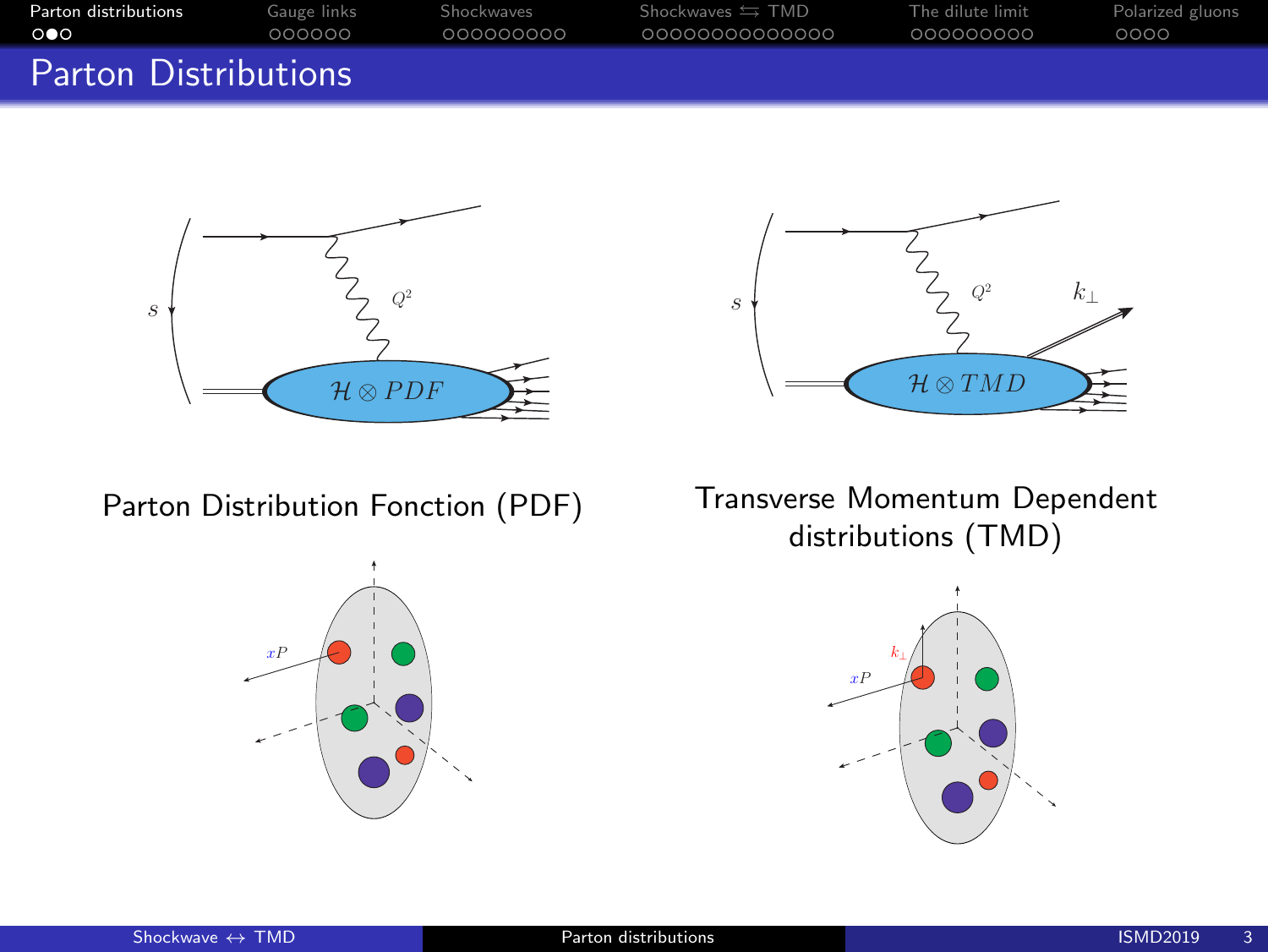[Parton distributions](#page-1-0) [Gauge links](#page-4-0) [Shockwaves](#page-19-0) Shockwaves Shockwaves TMD [The dilute limit](#page-33-0) [Polarized gluons](#page-42-0) Operator definition for parton distributions

Parton distribution function

$$
\mathcal{F}(x) \propto \int dz^+ e^{ixP-z^+} \left\langle P \left| F^{-i}(z^+) \left[ z^+, 0^+ \right] F^{-i}(0) \left[ 0^+, z^+ \right] \right| P \right\rangle
$$

Transverse Momentum Dependent distribution

$$
\mathcal{F}(x,k_{\perp}) \propto \int d^4z \delta(z^-) e^{ixP-z^+ + i(k_{\perp} \cdot z_{\perp})} \left\langle P \left| F^{-i}(z) \mathcal{U}_{z,0} F^{-i}(0) \mathcal{U}_{0,z} \right| P \right\rangle
$$



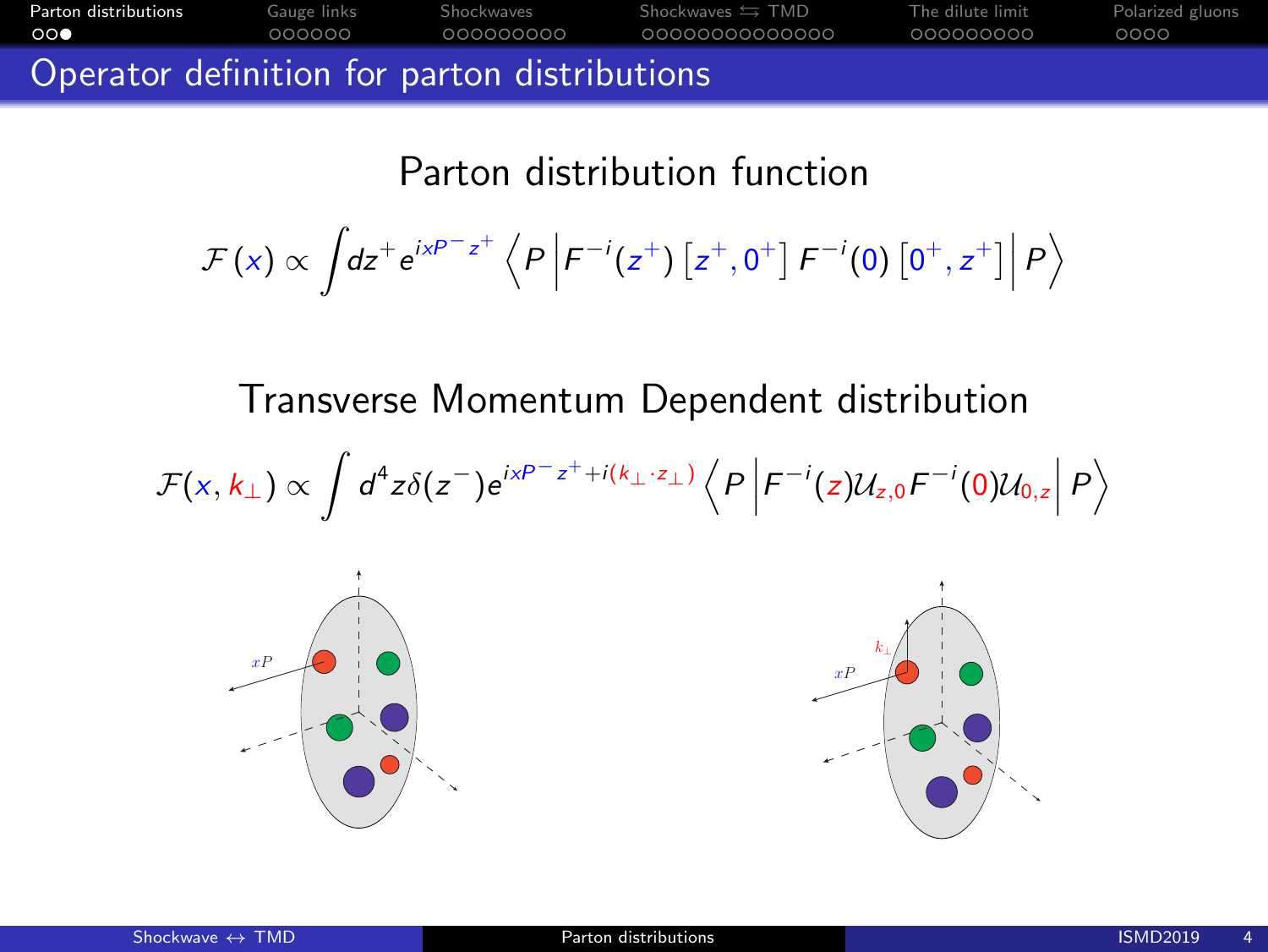# <span id="page-4-0"></span>(So-called) non-universality of TMD distributions: The importance of gauge links

[Collins, Soper, Sterman], [Brodsky, Hwang, Schmidt], [Belitsky, Ji, Yuan], [Bomhof, Mulders, Pijlman], [Boer, Mulders, Pijlman]

[Kharzeev, Kovchegov, Tuchin]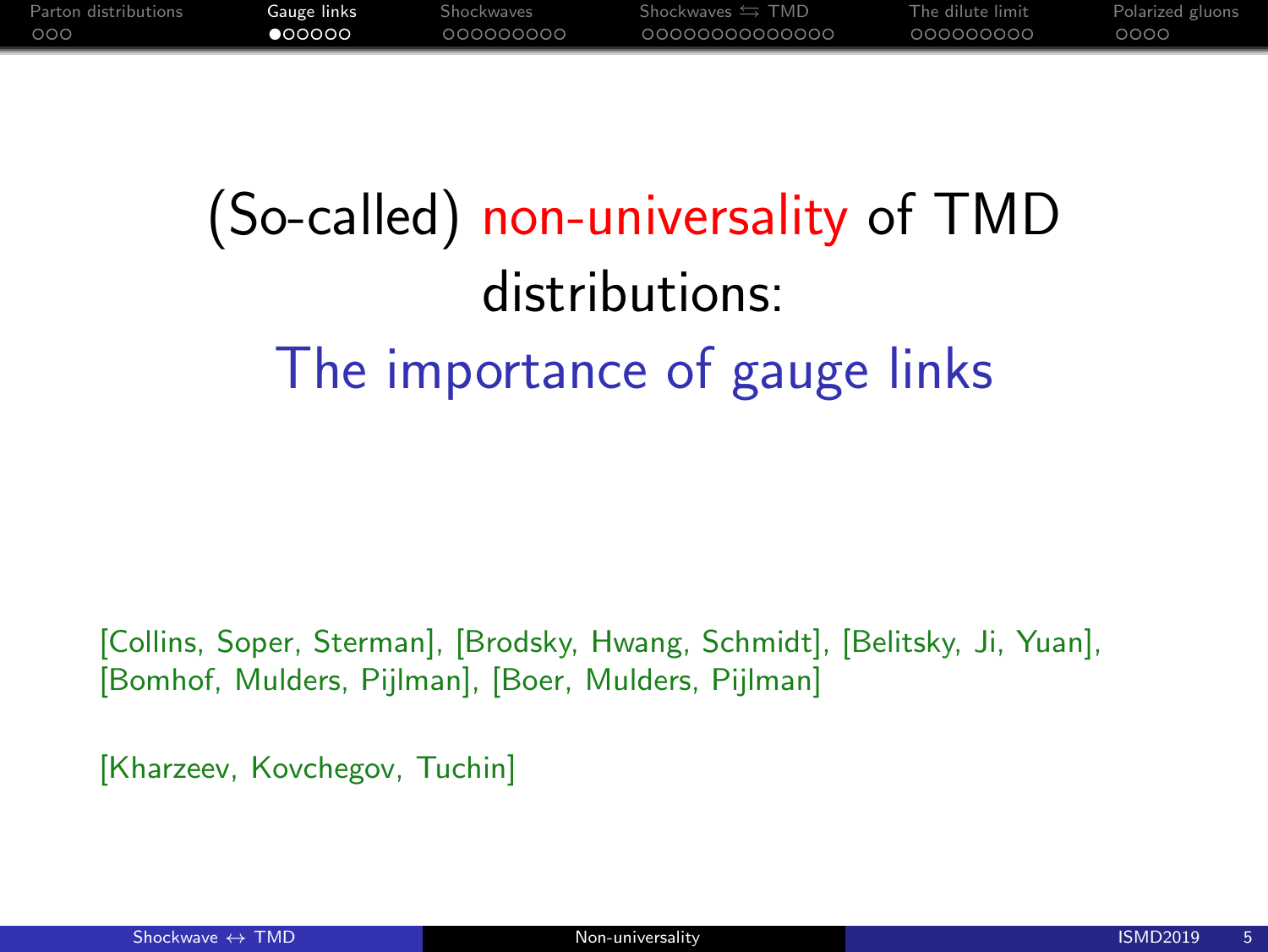| Parton distributions | Gauge links | Shockwaves | Shockwaves $\leftrightarrows$ TMD | The dilute limit | Polarized gluons |
|----------------------|-------------|------------|-----------------------------------|------------------|------------------|
| 000                  | 0 00000     | 000000000  | 00000000000000                    | 000000000        | 0000             |
| TMD gauge links      |             |            |                                   |                  |                  |

"Non-universality" of quark TMD distributions Gauge links can be future-pointing or past-pointing



For naive T-odd distributions,  $q^{[+]}= -q^{[-]}$ : Sivers effect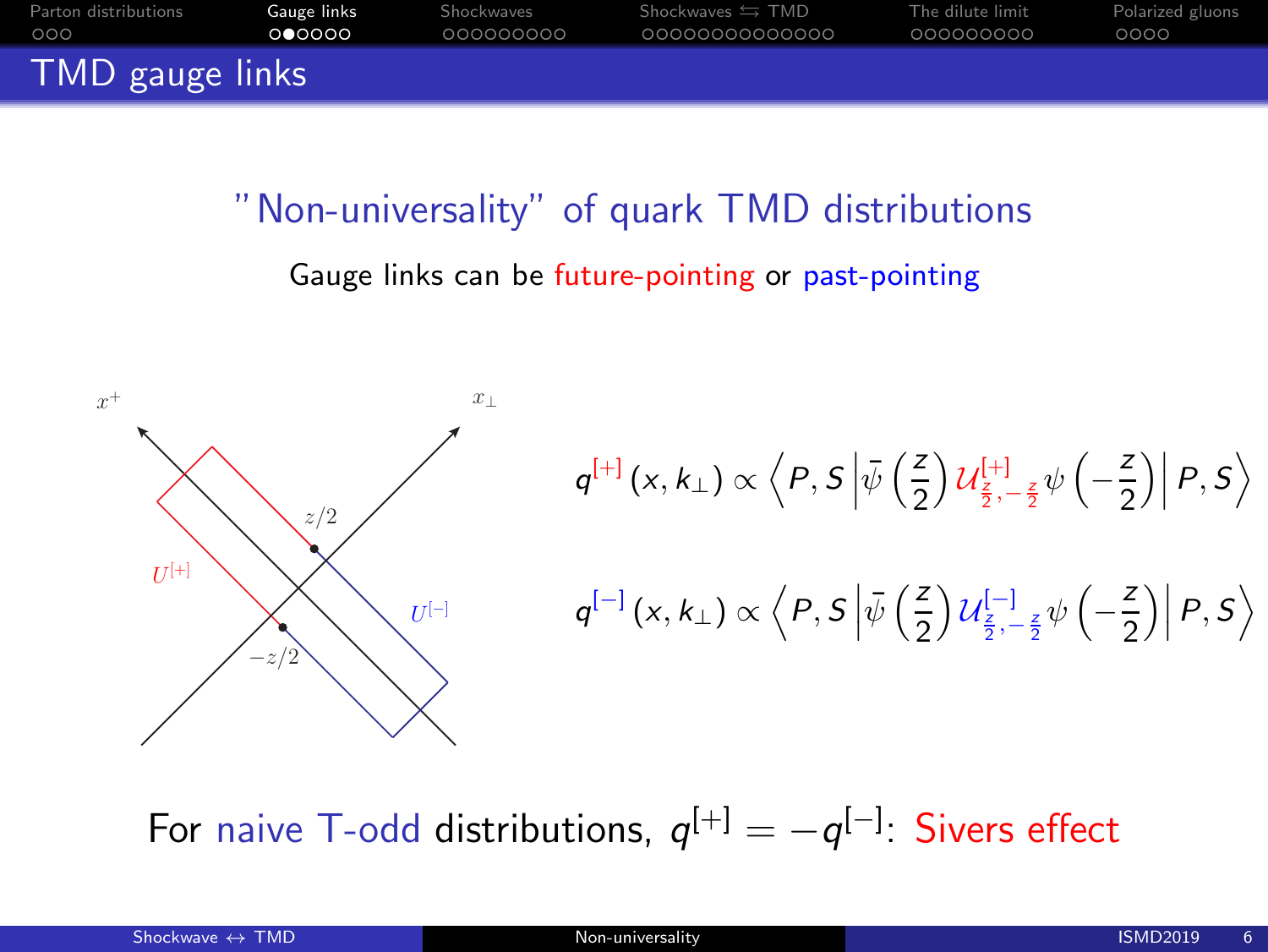



Final state interactions:  $q^{[+]}$ Initial state interactions:  $q^{[-]}$ 

The Sivers distribution comes with a relative – sign between SIDIS and DY: different gauge links for a naive T-odd quantity!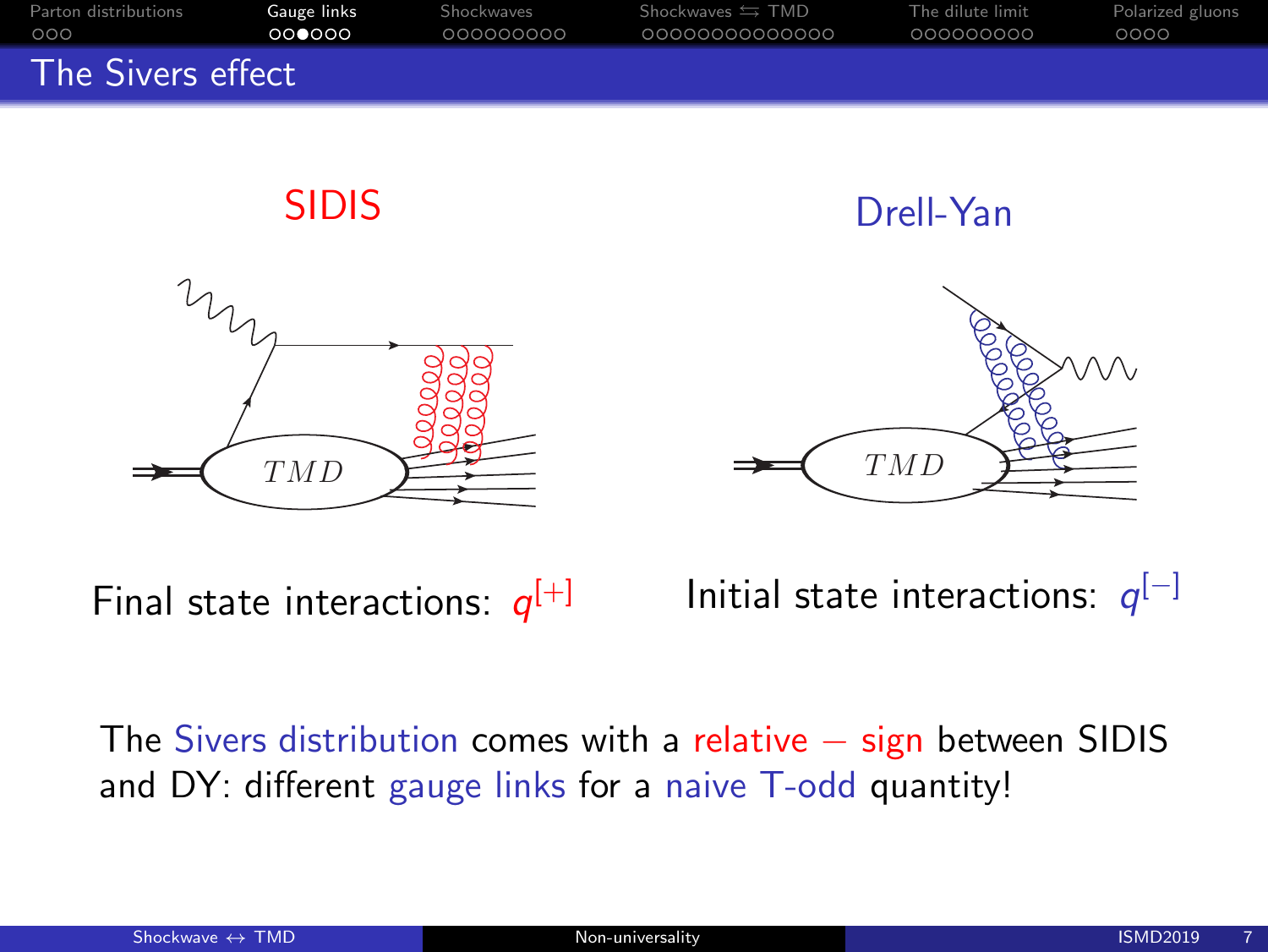| Parton distributions | Gauge links | Shockwaves | Shockwaves $\leftrightarrows$ TMD | The dilute limit | Polarized gluons |
|----------------------|-------------|------------|-----------------------------------|------------------|------------------|
| 000                  | 000000      | 000000000  | 00000000000000                    | 000000000        | 0000             |
| TMD gauge links      |             |            |                                   |                  |                  |

#### "Non-universality" of gluon TMD distributions

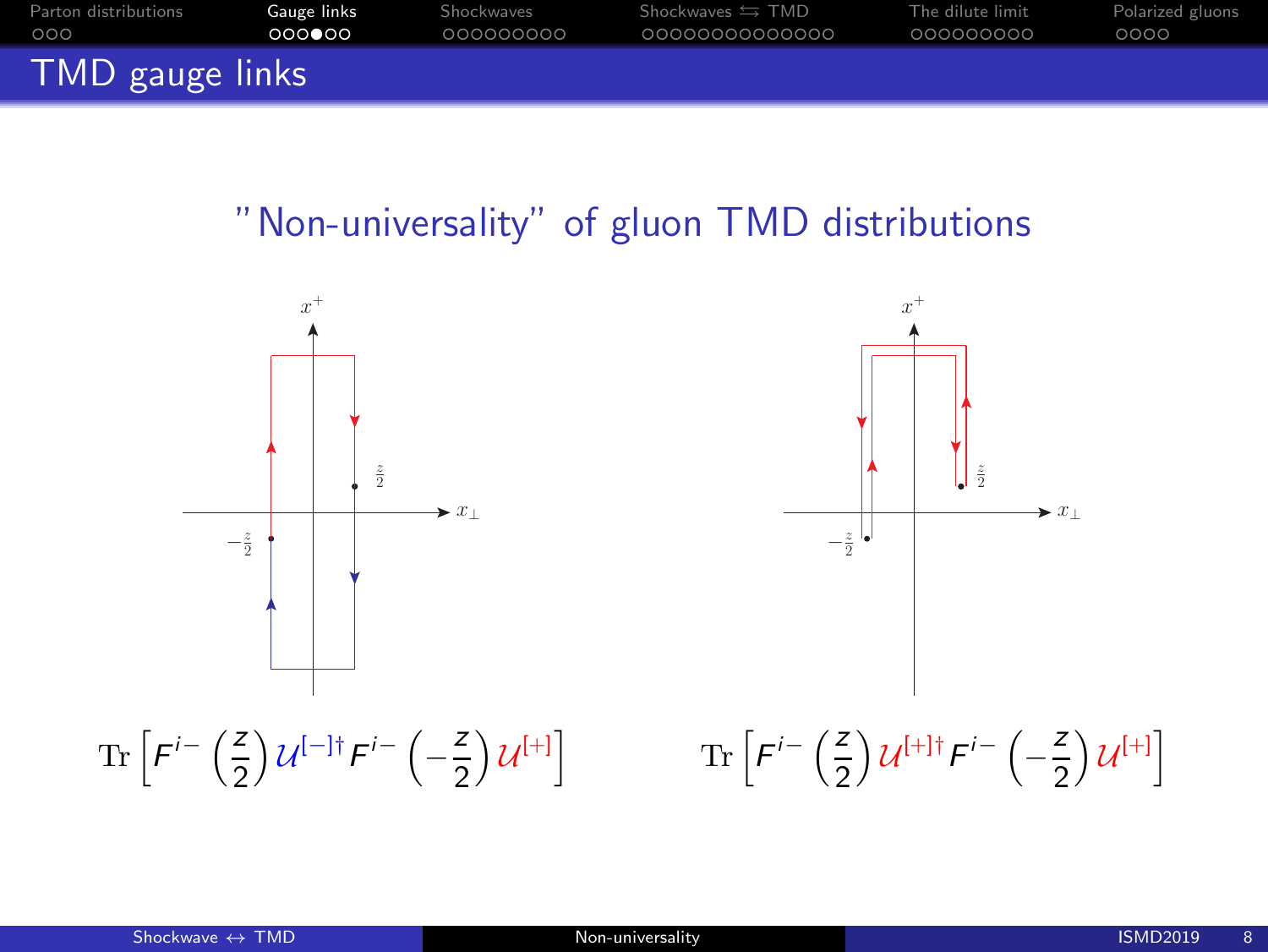| Parton distributions | Gauge links | Shockwaves | Shockwaves $\leftrightarrows$ TMD | The dilute limit | Polarized gluons |
|----------------------|-------------|------------|-----------------------------------|------------------|------------------|
| 000                  | 000000      | 000000000  | 00000000000000                    | 000000000        | 0000             |
| TMD gauge links      |             |            |                                   |                  |                  |

#### "Non-universality" of gluon TMD distributions



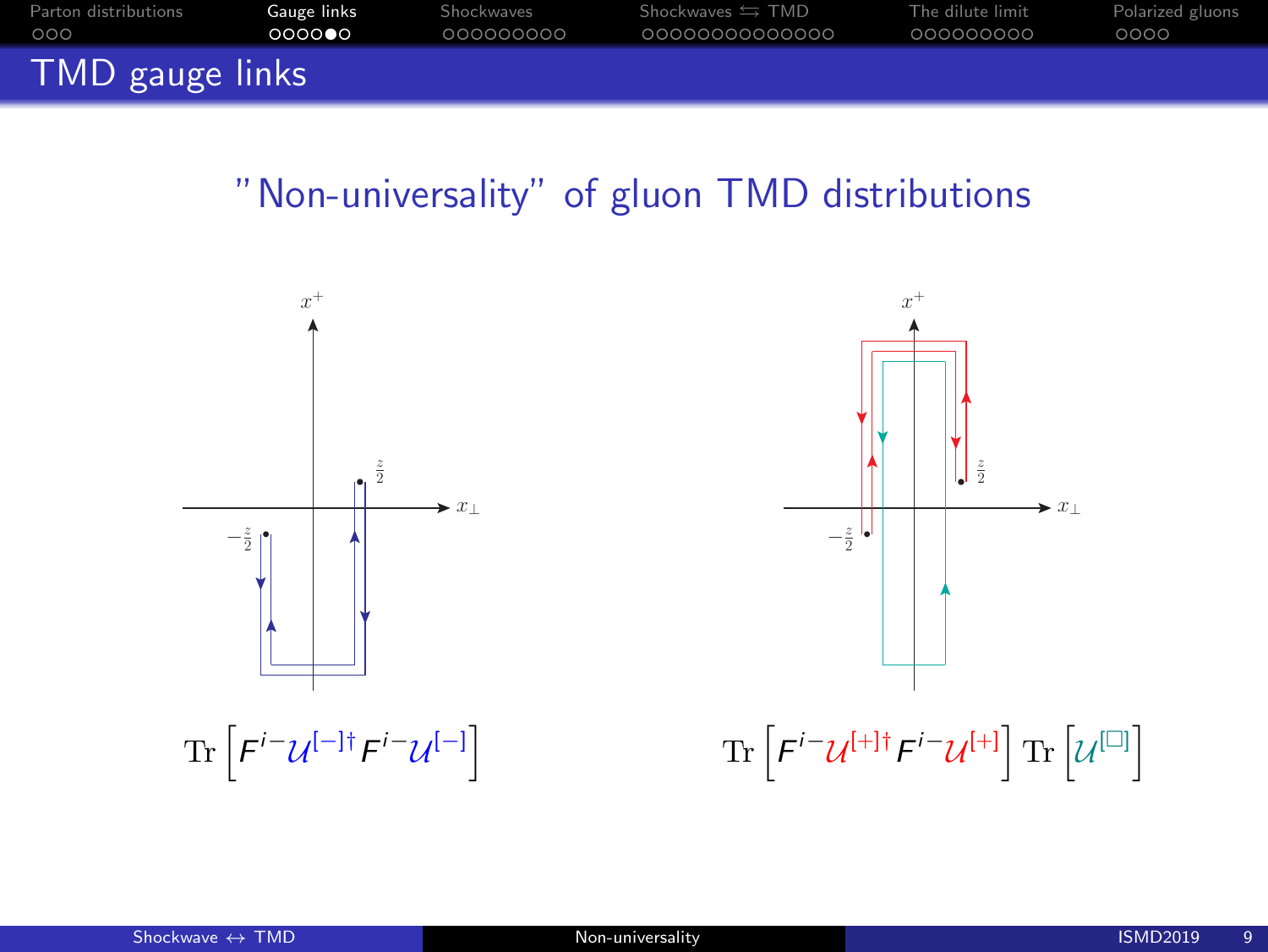| Parton distributions | Gauge links | Shockwaves | Shockwaves $\leftrightarrows$ TMD | The dilute limit | Polarized gluons |
|----------------------|-------------|------------|-----------------------------------|------------------|------------------|
| 000                  | 00000       | 000000000  | 00000000000000                    | 000000000        | 0000             |
| TMD gauge links      |             |            |                                   |                  |                  |

#### "Non-universality" of gluon TMD distributions

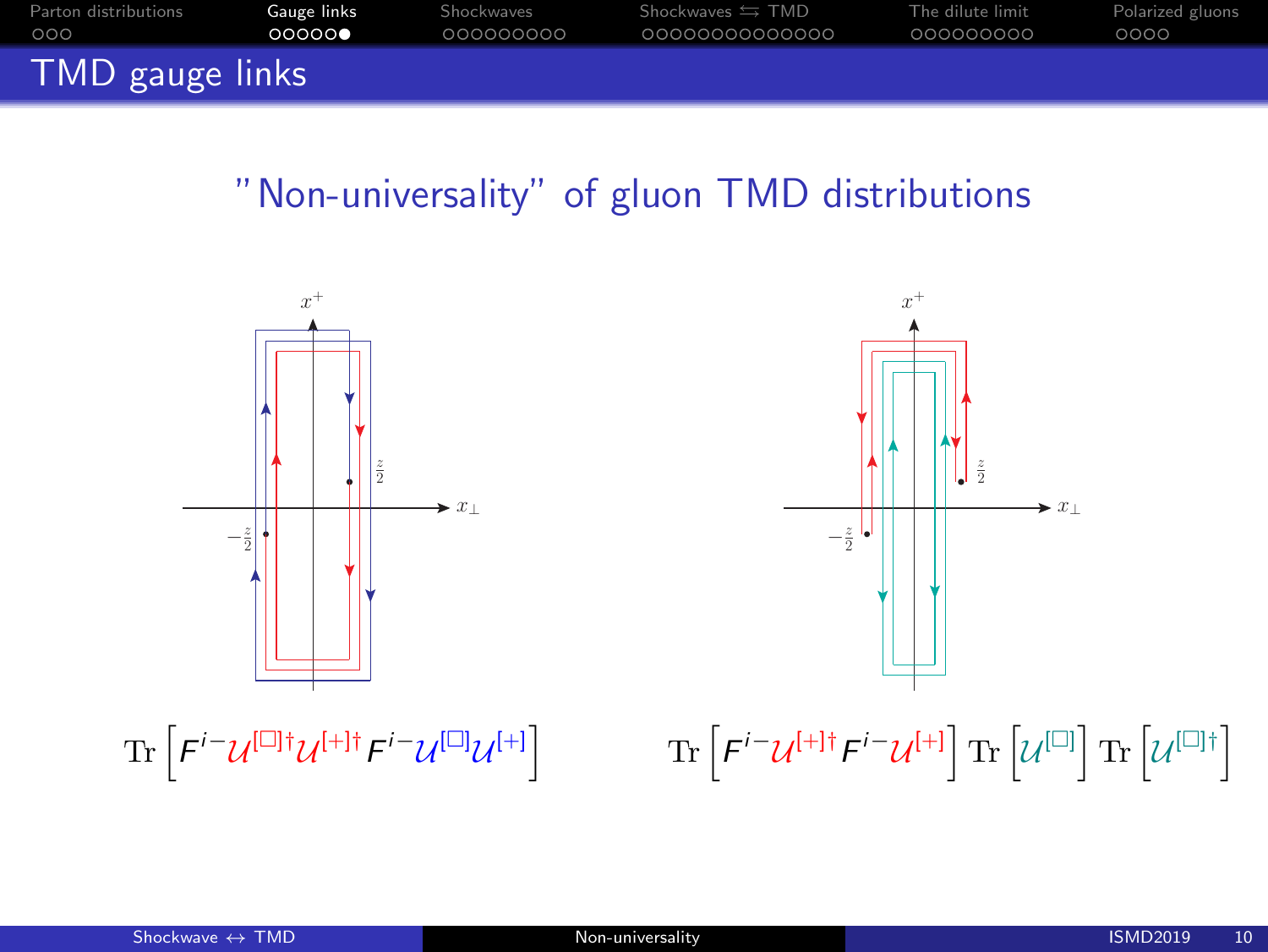# <span id="page-10-0"></span> $QCD$  at small  $x$

 $Q^2 \ll s$ 

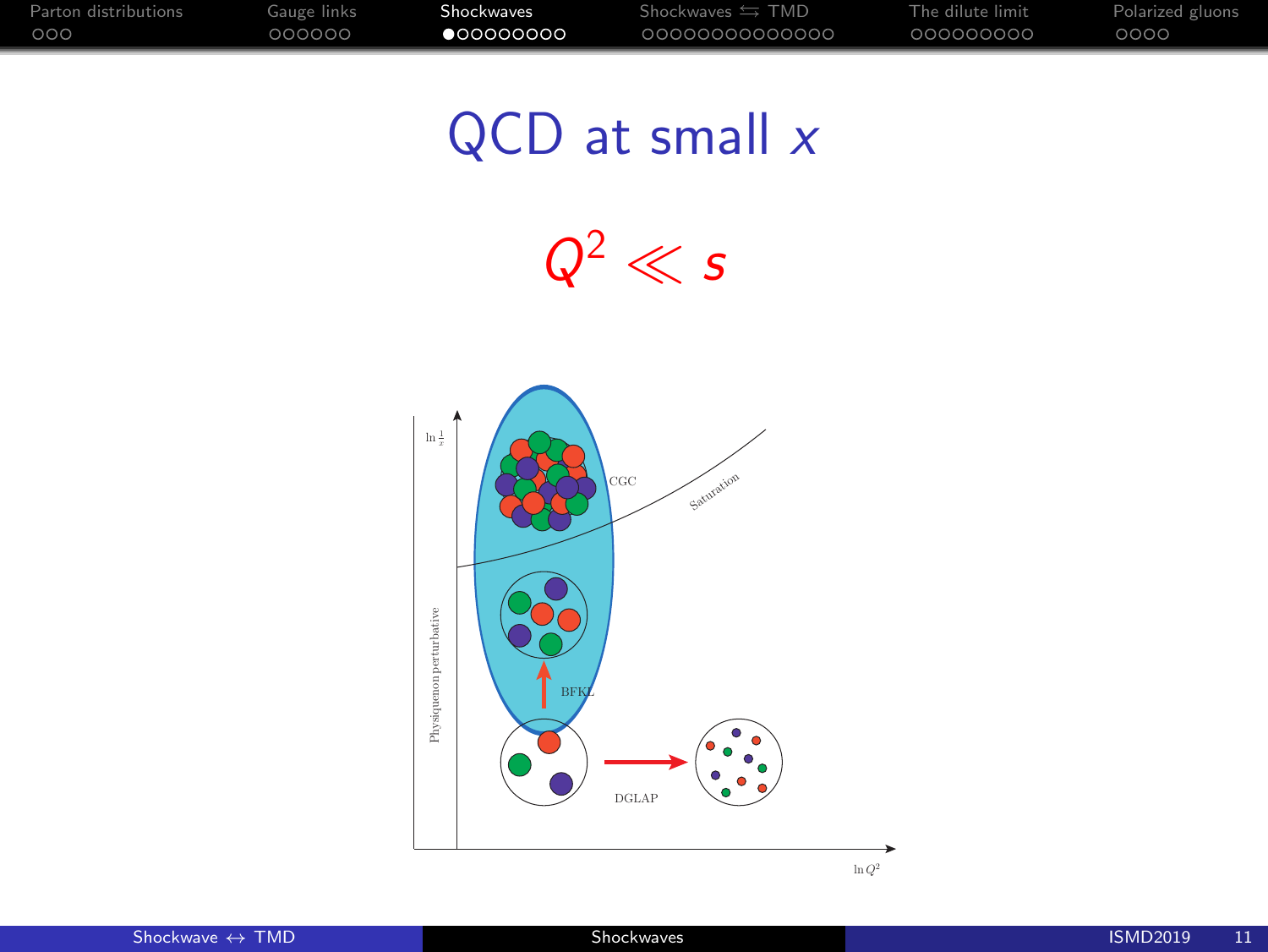| Parton distributions | Gauge links | Shockwaves | Shockwaves $\leftrightarrows$ TMD | The dilute limit | Polarized gluons |
|----------------------|-------------|------------|-----------------------------------|------------------|------------------|
| 000                  | 000000      | 000000000  | 0000000000000                     | 000000000        | 0000             |
| Rapidity separation  |             |            |                                   |                  |                  |



Let us split the gluonic field between "fast" and "slow" gluons

$$
A^{\mu a}(k^+,k^-,\vec{k}) = A^{\mu a}_{Y_c}(|k^+| > e^{-Y_c}p^+,k^-,\vec{k}) + b^{\mu a}_{Y_c}(|k^+| < e^{-Y_c}p^+,k^-,\vec{k})
$$

 $e^{-\,Y_c}\ll 1$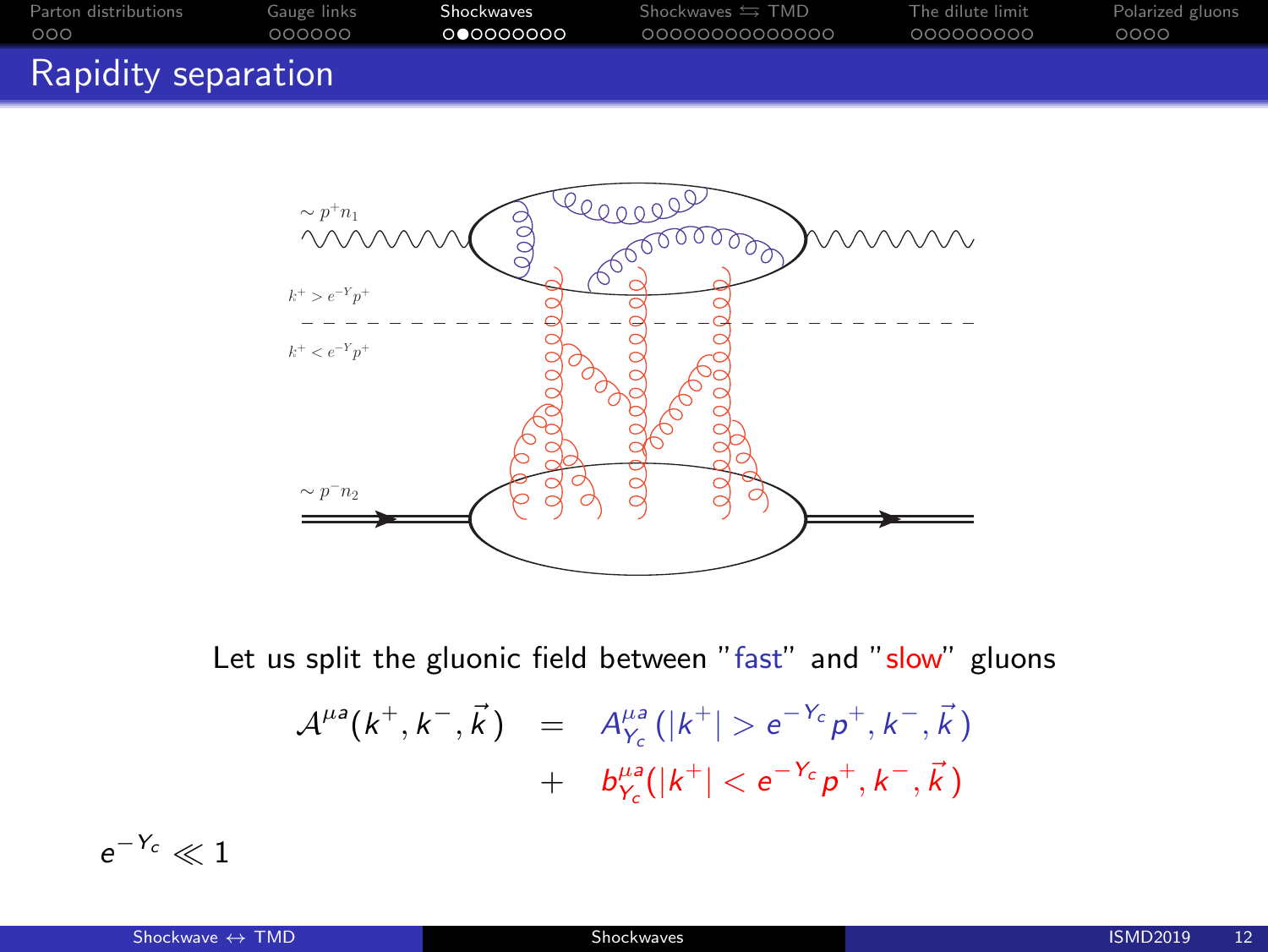| Parton distributions | Gauge links | Shockwaves        | Shockwaves $\leftrightarrows$ TMD | The dilute limit | Polarized gluons |
|----------------------|-------------|-------------------|-----------------------------------|------------------|------------------|
| 000                  | 000000      | _ററ <b>ൈ</b> ററററ | 0000000000000                     | -000000000       | 0000             |
|                      |             |                   |                                   |                  |                  |

#### Large longitudinal boost to the projectile frame





 $b^+(x^+,x^-,\vec{x})$ 1  $\frac{1}{\Lambda}b^+(\Lambda x^+,\frac{x^-}{\Lambda})$  $\frac{1}{\Lambda}$ ,  $\vec{x}$ )  $b^{-}(x^{+},x^{-})$  $\overrightarrow{x}$  )  $\longrightarrow$   $\wedge b$  $-(\Lambda x^+,\frac{x^-}{4})$  $\frac{1}{\Lambda}$ ,  $\vec{x}$ )

 $b^{k}(x^{+},x^{-})$  $\overline{z}$ ,  $\overline{x}$ )  $\Lambda \sim \sqrt{\frac{s}{m}}$  $m_t^2$  $b^{k}(\Lambda x^{\dagger}, \frac{x^{-}}{\Lambda})$  $\frac{1}{\Lambda}$ ,  $\vec{x}$ )

 $b^{\mu}(x) \to b^{-}(x) n_{2}^{\mu} = \delta(x^{+}) \, {\bf B}(\vec{x} \,) \, n_{2}^{\mu} + O(\sqrt{\frac{m_{t}^{2}}{s}})$ Shockwave approximation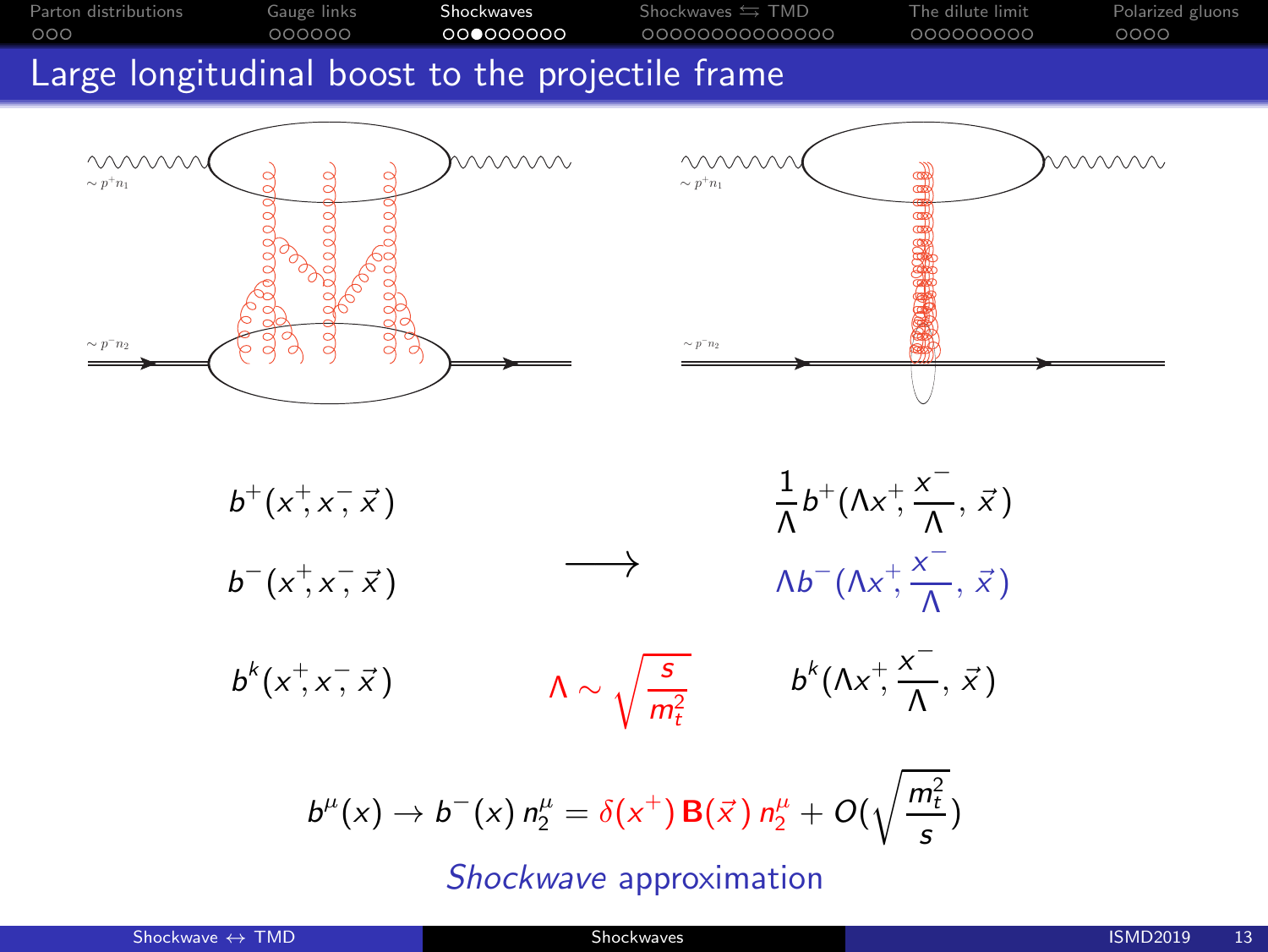

The interactions with the background field can be exponentiated

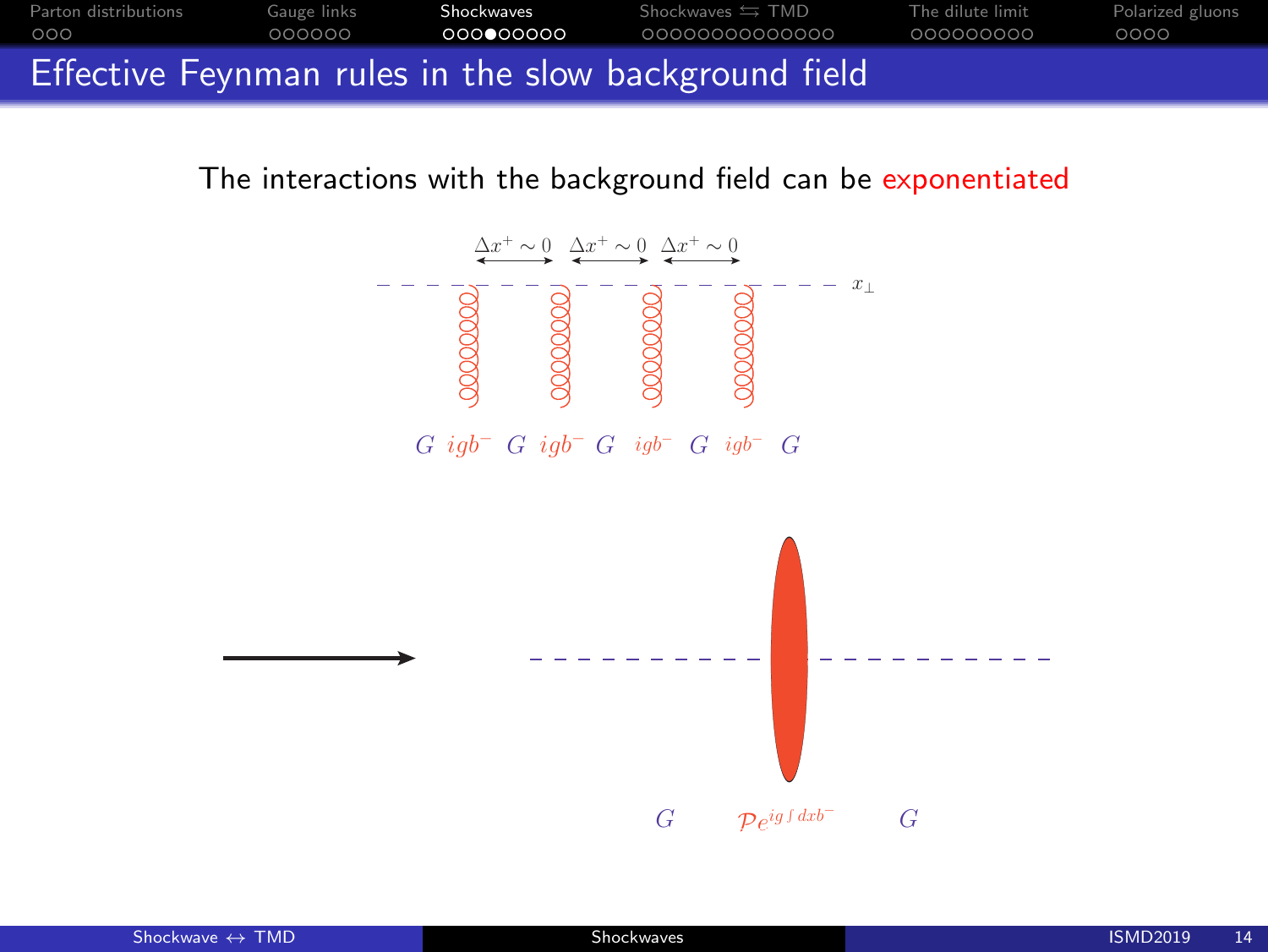| Parton distributions | Gauge links | Shockwaves | Shockwaves $\leftrightarrows$ TMD | The dilute limit | Polarized gluons |
|----------------------|-------------|------------|-----------------------------------|------------------|------------------|
| 000                  | 000000      | 000000000  | 00000000000000                    | 000000000        | 0000             |
| Factorized picture   |             |            |                                   |                  |                  |



Factorized amplitude

$$
\mathcal{A}^{Y_c}=\int d^{D-2}\vec{z}_1 d^{D-2}\vec{z}_2\,\Phi^{Y_c}(\vec{z}_1,\vec{z}_2\,)\,\langle P'|[\mathrm{Tr}\big(U_{\vec{z}_1}^{Y_c}U_{\vec{z}_2}^{Y_c\dagger}\big)-N_c]|P\rangle
$$

Dipole operator  $\mathcal{U}_{ij}^{Y_c}=\frac{1}{N_c}\text{Tr}(U_{\vec{z}_i}^{Y_c}U_{\vec{z}_j}^{Y_c \dagger})-1$ 

Written similarly for any number of Wilson lines in any color representation!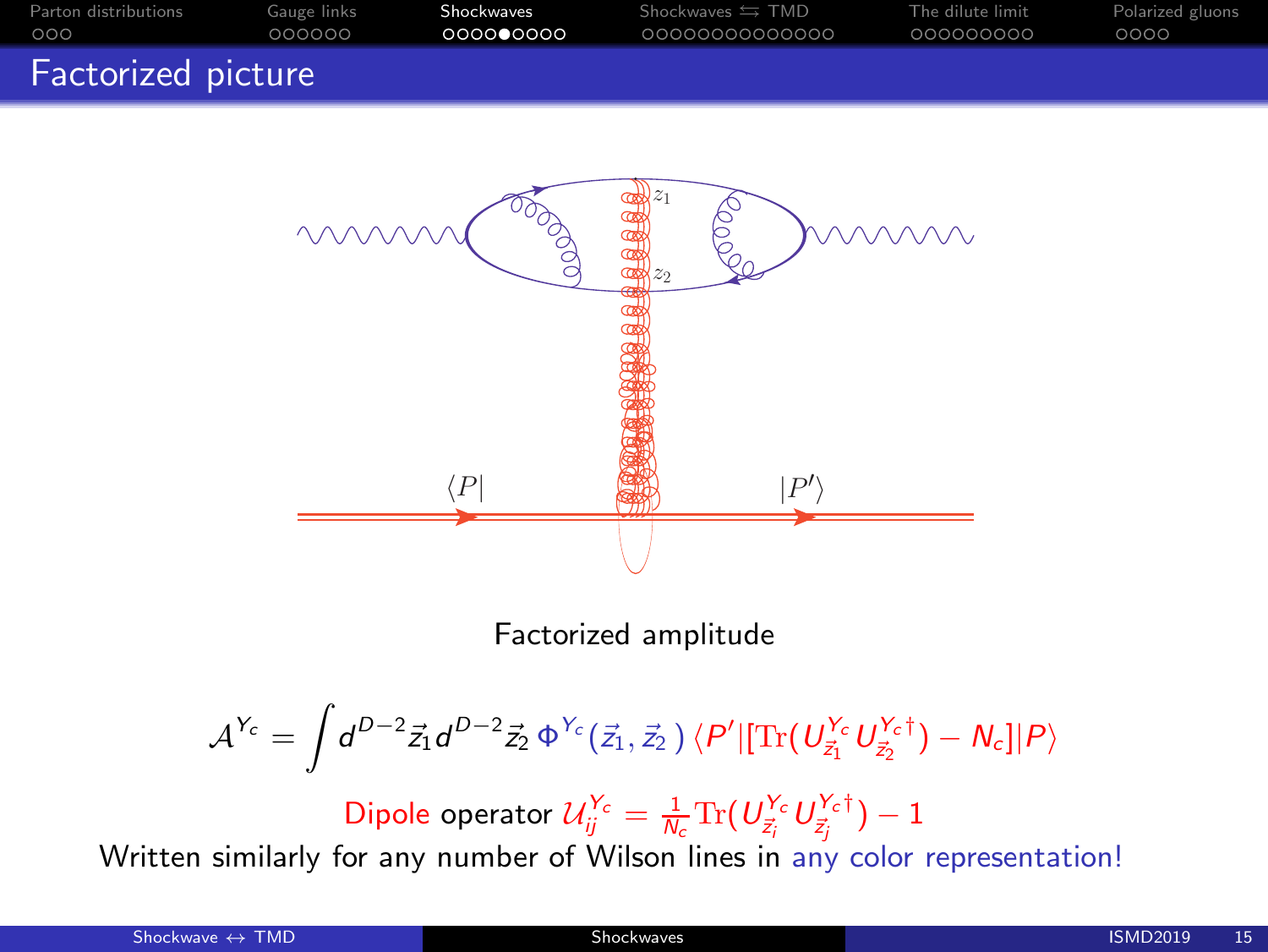| Parton distributions              | Gauge links | Shockwaves | Shockwaves $\leftrightarrows$ TMD | The dilute limit | Polarized gluons |
|-----------------------------------|-------------|------------|-----------------------------------|------------------|------------------|
| 000                               | 000000      | 000000000  | 00000000000000                    | 000000000        | 0000             |
| Evolution for the dipole operator |             |            |                                   |                  |                  |

$$
\mathcal{U}_{12}^{Y_c+\delta Y}-\mathcal{U}_{12}^{Y_c}
$$



B-JIMWLK hierarchy of equations [Balitsky, Jalilian-Marian, Iancu, McLerran, Weigert, Leonidov, Kovner]

$$
\frac{\partial U_{12}^{Y_c}}{\partial Y_c} = \frac{\alpha_s N_c}{2\pi^2} \int d\vec{z}_3 \frac{\vec{z}_{12}^2}{\vec{z}_{13}^2 \vec{z}_{23}^2} \left[ U_{13}^{Y_c} + U_{32}^{Y_c} - U_{12}^{Y_c} + U_{13}^{Y_c} U_{32}^{Y_c} \right]
$$
\n
$$
\frac{\partial U_{13}^{Y_c} U_{32}^{Y_c}}{\partial Y_c} = \dots
$$

Evolves a dipole into a double dipole

| Shockwave $\leftrightarrow$ TMD | Shockwaves | <b>ISMD2019</b><br>16 |
|---------------------------------|------------|-----------------------|
|                                 |            |                       |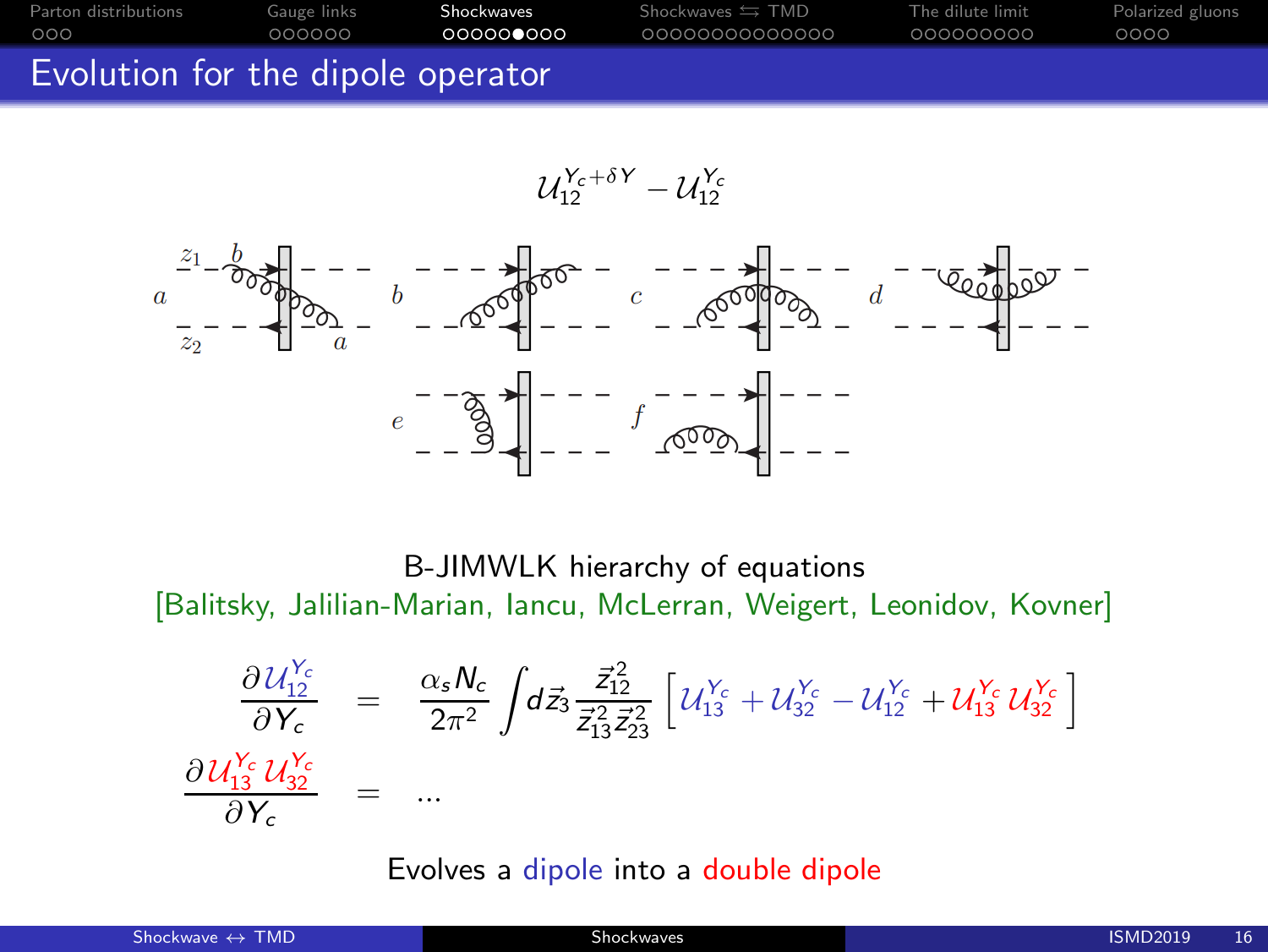| Parton distributions | Gauge links | Shockwaves | Shockwaves $\leftrightarrows$ TMD | The dilute limit | Polarized gluons |
|----------------------|-------------|------------|-----------------------------------|------------------|------------------|
| 000                  | 000000      | 000000000  | 00000000000000                    | 000000000        | 0000             |
| The BK equation      |             |            |                                   |                  |                  |

Mean field approximation, or 't Hooft planar limit  $N_c \rightarrow \infty$  in the dipole B-JIMWLK equation



⇒ BK equation [Balitsky, 1995] [Kovchegov, 1999]

$$
\frac{\partial \langle U_{12}^{\gamma_c} \rangle}{\partial Y_c} = \frac{\alpha_s N_c}{2\pi^2} \int d\vec{z}_3 \frac{\vec{z}_{12}^2}{\vec{z}_{13}^2 \vec{z}_{23}^2} \left[ \langle U_{13}^{\gamma_c} \rangle + \langle U_{32}^{\gamma_c} \rangle - \langle U_{12}^{\gamma_c} \rangle + \langle U_{13}^{\gamma_c} \rangle \langle U_{32}^{\gamma_c} \rangle \right]
$$
\nBFKL/BKP part\nTriple pomeron vertex

Non-linear term : one type of saturation

Non-perturbative elements are compatible with CGC-type models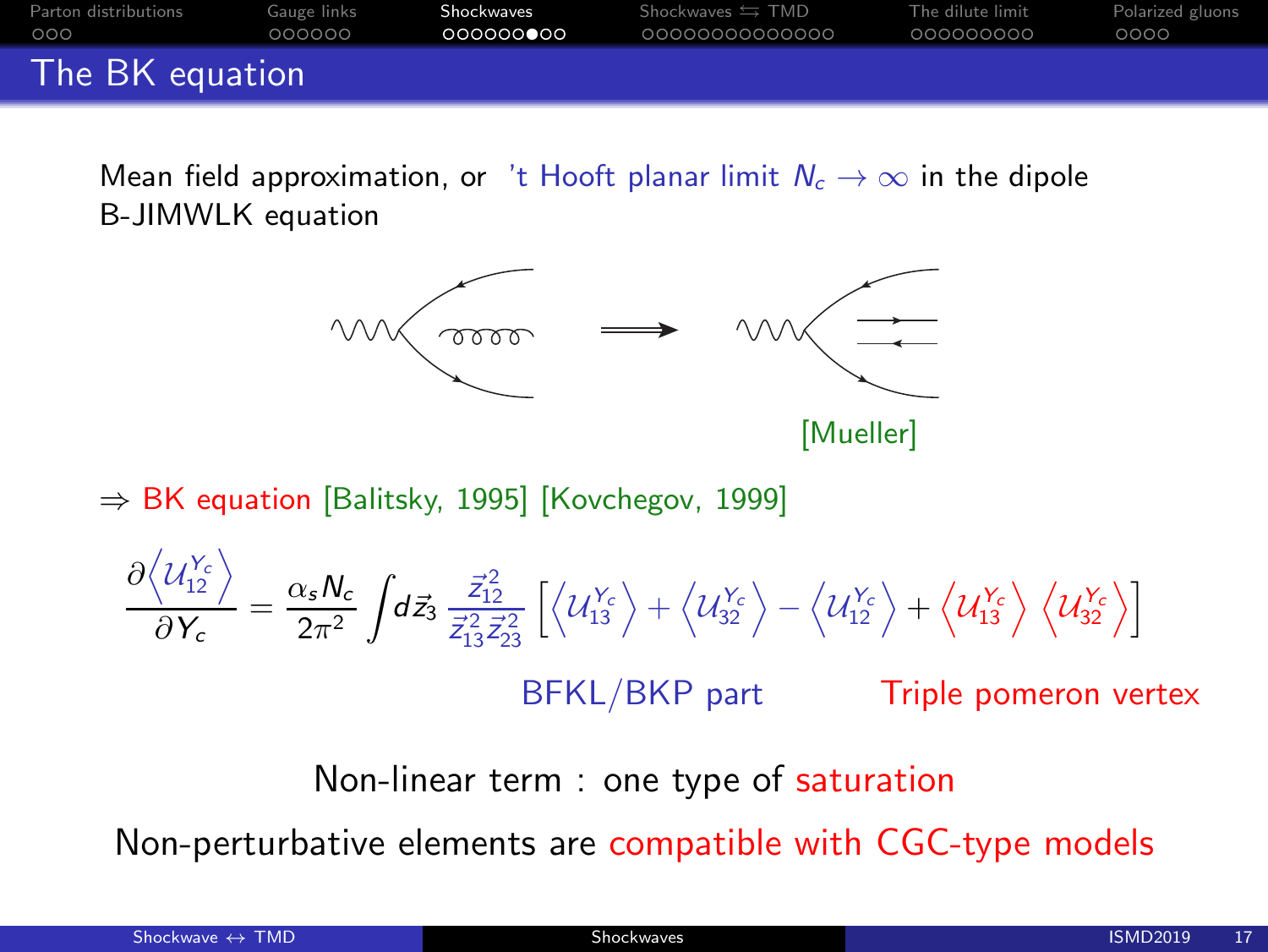| Parton distributions | Gauge links | Shockwaves | Shockwaves $\leftrightarrows$ TMD | The dilute limit | Polarized gluons |
|----------------------|-------------|------------|-----------------------------------|------------------|------------------|
| 000                  | 000000      | 000000000  | 00000000000000                    | 000000000        | 0000             |
| Factorized picture   |             |            |                                   |                  |                  |

Semi-classical approach to small  $x$  physics [McLerran, Venugopalan], [Balitsky]



Written similarly for any number of Wilson lines in any color representation!

 $Y_c$  independence: B-JIMWLK hierarchy of equations [Balitsky, Jalilian-Marian, Iancu, McLerran, Weigert, Leonidov, Kovner]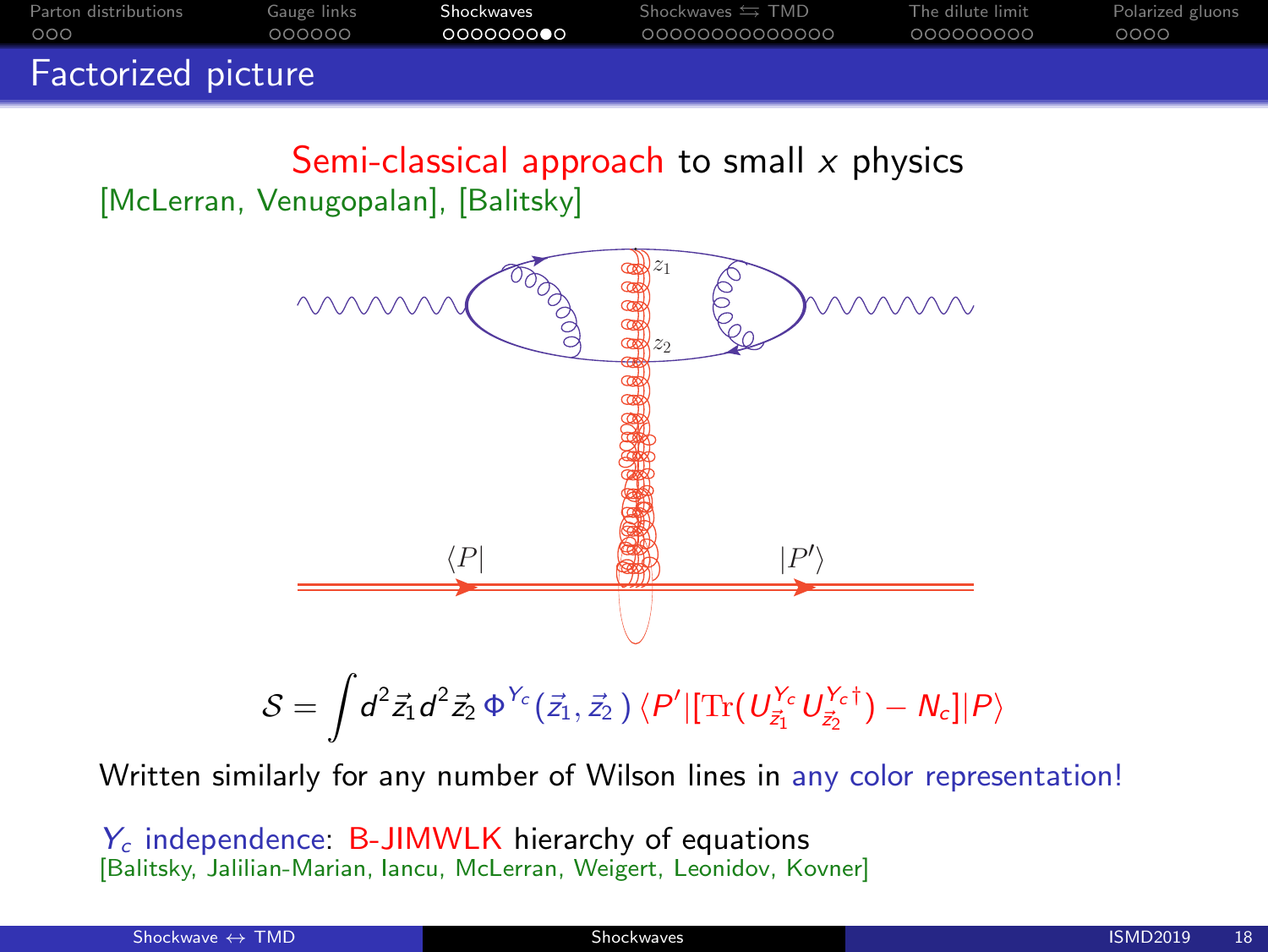$\mathsf{Part}$ on distributions [Gauge links](#page-4-0) **[Shockwaves](#page-19-0)** Shockwaves  $\leftrightarrows \mathsf{TMD}$  [The dilute limit](#page-33-0) [Polarized gluons](#page-42-0) The seemingly incompatible nature of the distributions

# Two different kinds of gluon distributions

Moderate x distributions

Low x distributions

GTMD, GPD, TMD, PDF...

Dipole scattering amplitude

 $\langle P^{(\prime)}|F^{-i}WF^{-j}W|P\rangle$ 

 $\langle P^{(\prime)} | {\rm tr} (\,U_1 \,U_2^\dagger$  $\binom{1}{2}$  $|P\rangle$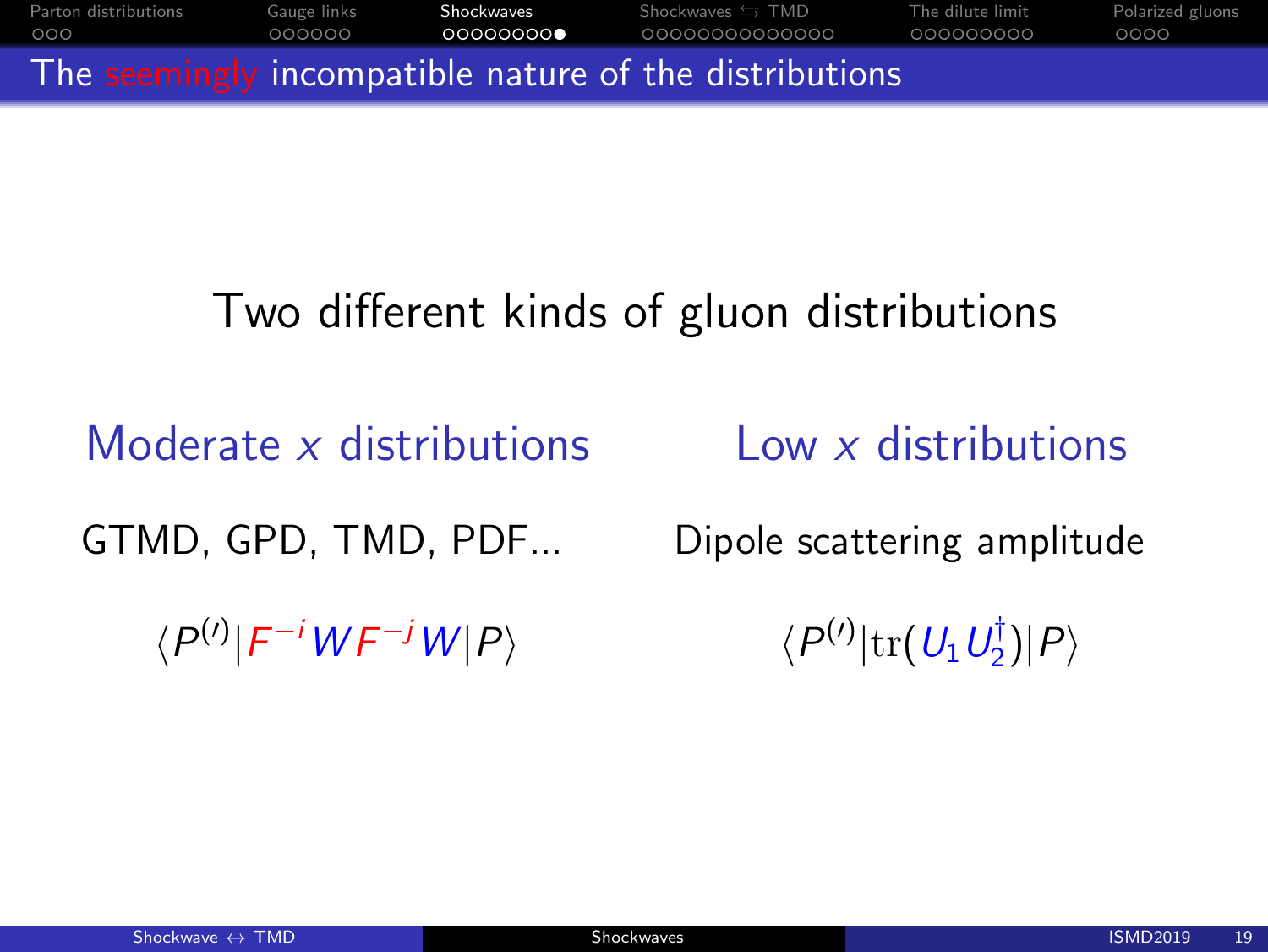<span id="page-19-0"></span>

| Parton distributions | Gauge links | Shockwaves | Shockwaves $\leftrightarrows$ TMD | The dilute limit | Polarized gluons |
|----------------------|-------------|------------|-----------------------------------|------------------|------------------|
| 000                  | റററററ       | aaaaaaaaa  | $\bullet$ 0000000000000           | LOOOOOOOOO       | 0000             |

# TMD distributions from QCD shockwaves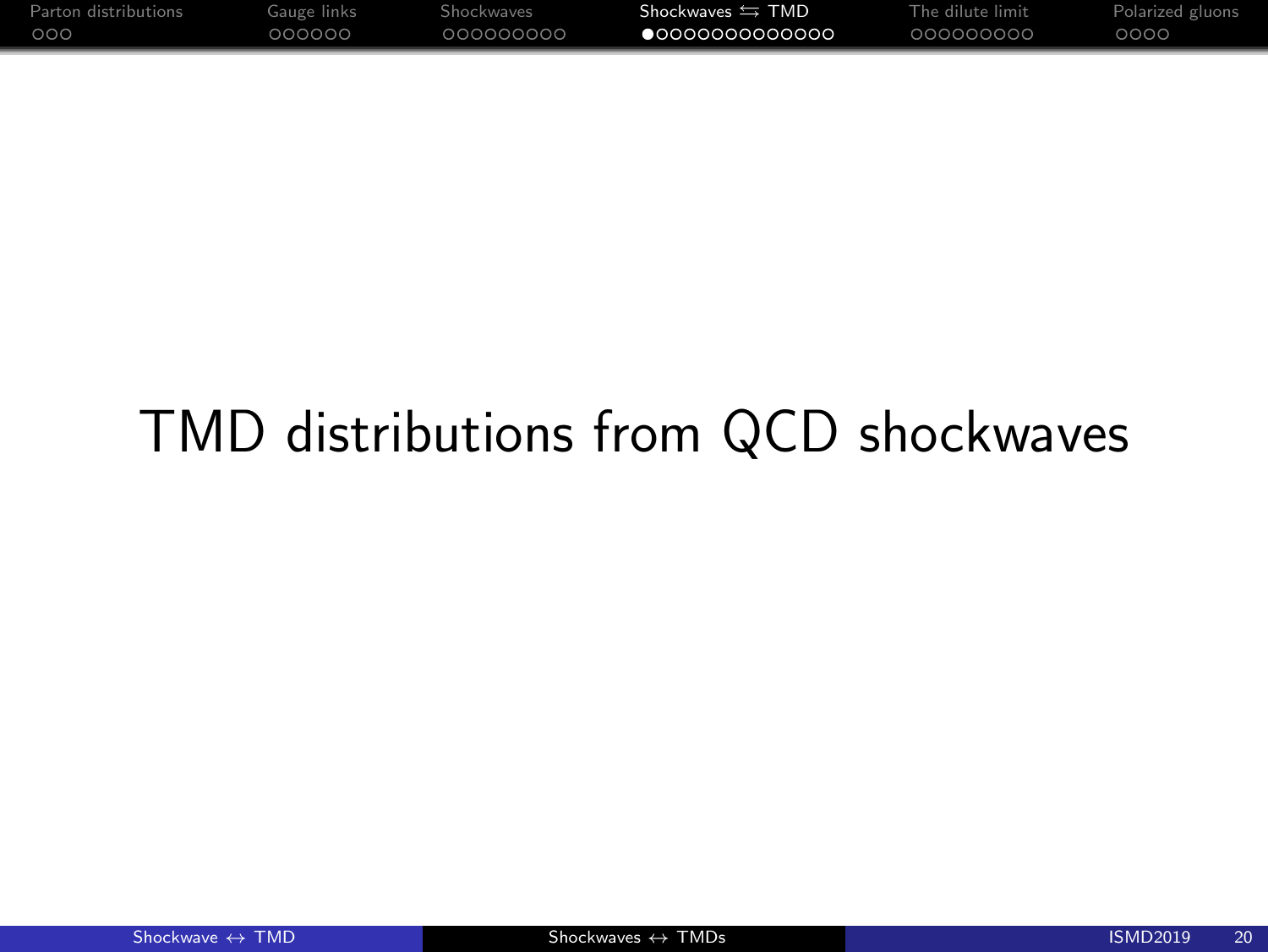[Parton distributions](#page-1-0) [Gauge links](#page-4-0) [Shockwaves](#page-19-0) Shockwaves SHOD [The dilute limit](#page-33-0) [Polarized gluons](#page-42-0) From the CGC to a TMD

From Wilson lines...



$$
\left\langle P\left|\text{Tr}\left(U_{\frac{r}{2}}U_{-\frac{r}{2}}^{\dagger}\right)\right|P\right\rangle
$$

To a parton distribution



 $\big\langle P\,\Big|\,$  $\text{Tr} \left( \partial^i \, U_{\frac{r}{2}} \partial^i \, U_{-\frac{r}{2}}^\dagger \right.$  $\Big) \Big|$  $\ket{P}$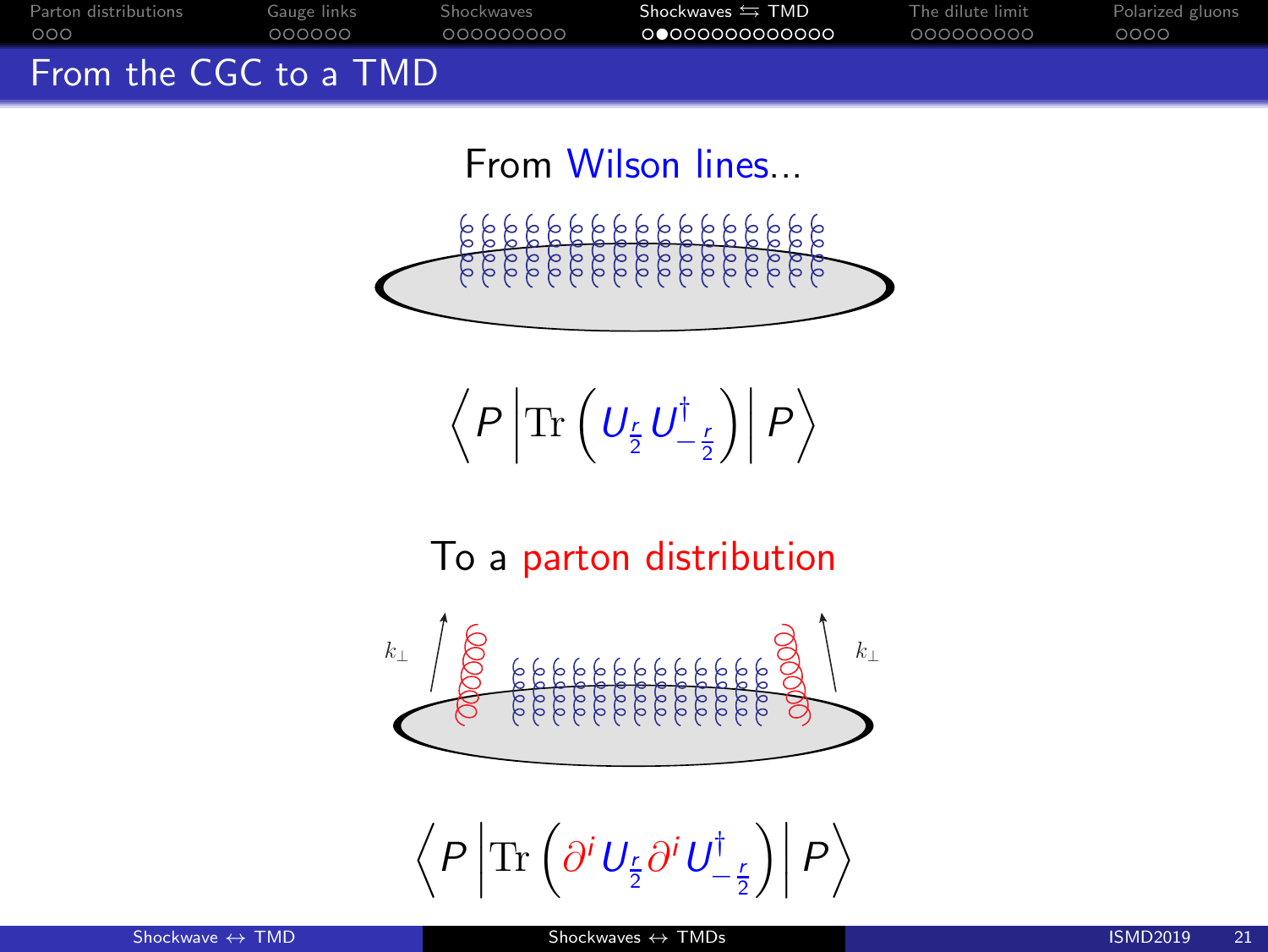From the CGC to a TMD

Staple gauge links from a Wilson line operator [Dominguez, Marquet, Xiao, Yuan]

Consider the derivative of a path-ordered Wilson line, denoting

$$
[x_1^+, x_2^+]_{\vec{x}} \equiv \mathcal{P} \exp\left[i g \int_{x_1^+}^{x_2^+} dx^+ b^-(x^+, \vec{x})\right]
$$

[Parton distributions](#page-1-0) [Gauge links](#page-4-0) [Shockwaves](#page-19-0) Shockwaves SHOD [The dilute limit](#page-33-0) [Polarized gluons](#page-42-0)

For a given shockwave operator  $U_{\vec{x}} = [-\infty, +\infty]_{\vec{x}}$ 

$$
\partial^i U_{\vec{x}} = i g \int dx^+ [-\infty, x^+]_{\vec{x}} F^{-i}(x^+, \vec{x}) [x^+, +\infty]_{\vec{x}}
$$

$$
\partial^j U_{\vec{x}}^{\dagger} = -ig \int dx^+ [+\infty, x^+]_{\vec{x}} F^{-j} (x^+, \vec{x}) [x^+, -\infty]_{\vec{x}}
$$

$$
(\partial^i U_{\vec{x}}^{\dagger}) U_{\vec{x}} = -ig \int dx^+ [+\infty, x^+]_{\vec{x}} F^{-i}(x^+, \vec{x}) [x^+, +\infty]_{\vec{x}}
$$

Taking the derivative of a shockwave operator allows to extract a physical gluon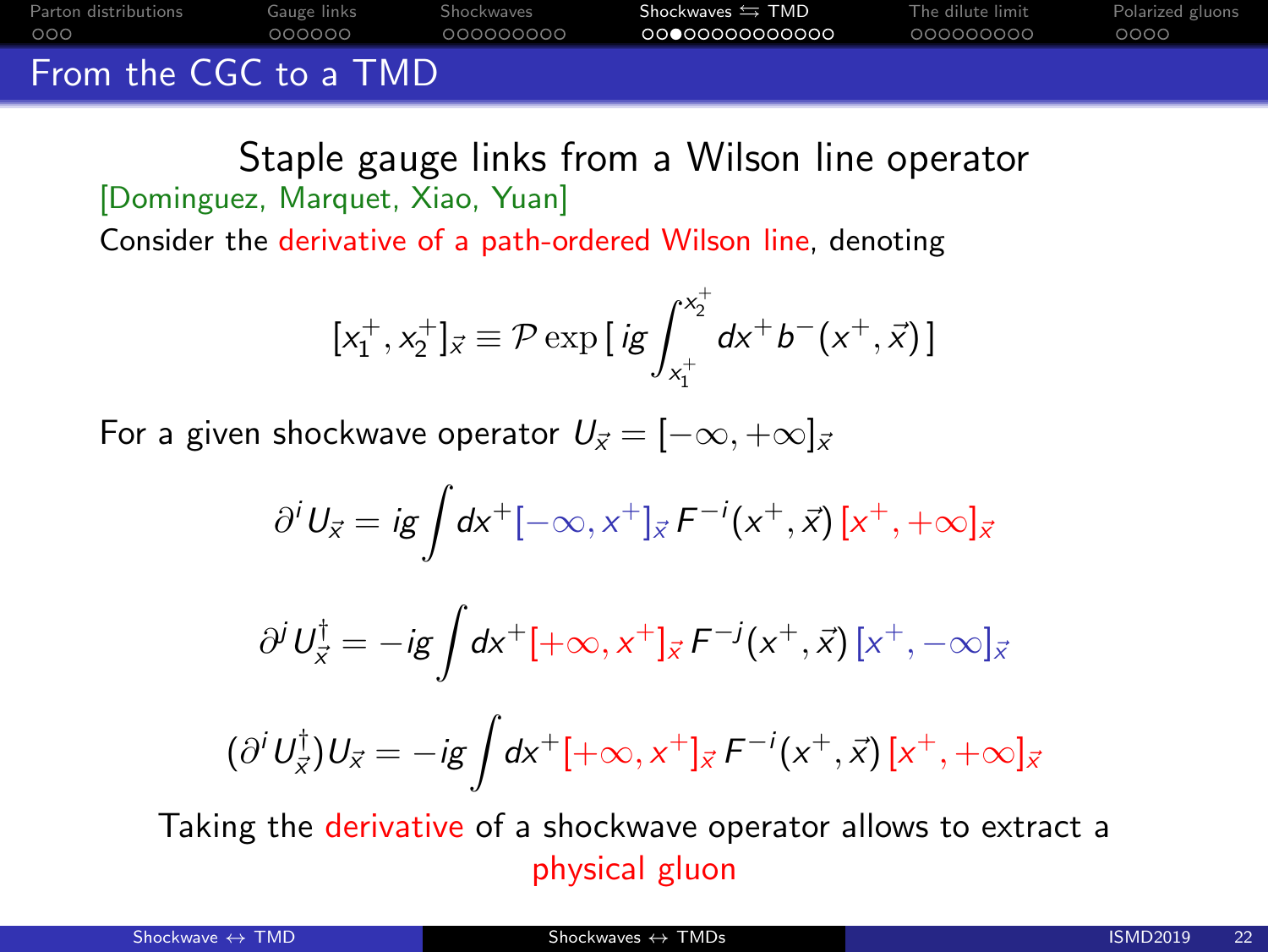

$$
\mathcal{F}_{qg}^{(1)}(x,k_{\perp}) \propto \int d^{4}z \delta(z^{+}) e^{ix(P\cdot z)+i(k_{\perp}\cdot z_{\perp})} \left\langle P\left|\text{Tr}\left[F^{i-}\left(\frac{z}{2}\right) \mathcal{U}^{[-]\dagger} F^{i-}\left(-\frac{z}{2}\right) \mathcal{U}^{[+]}\right]\right| P\right\rangle
$$

$$
\rightarrow \int d^{2}z_{\perp} e^{i(k_{\perp}\cdot z_{\perp})} \left\langle P\left|\text{Tr}\left[\left(\partial^{i} U_{\frac{z}{2}}^{+}\right) \left(\partial^{i} U_{-\frac{z}{2}}^{-}\right)\right]\right| P\right\rangle
$$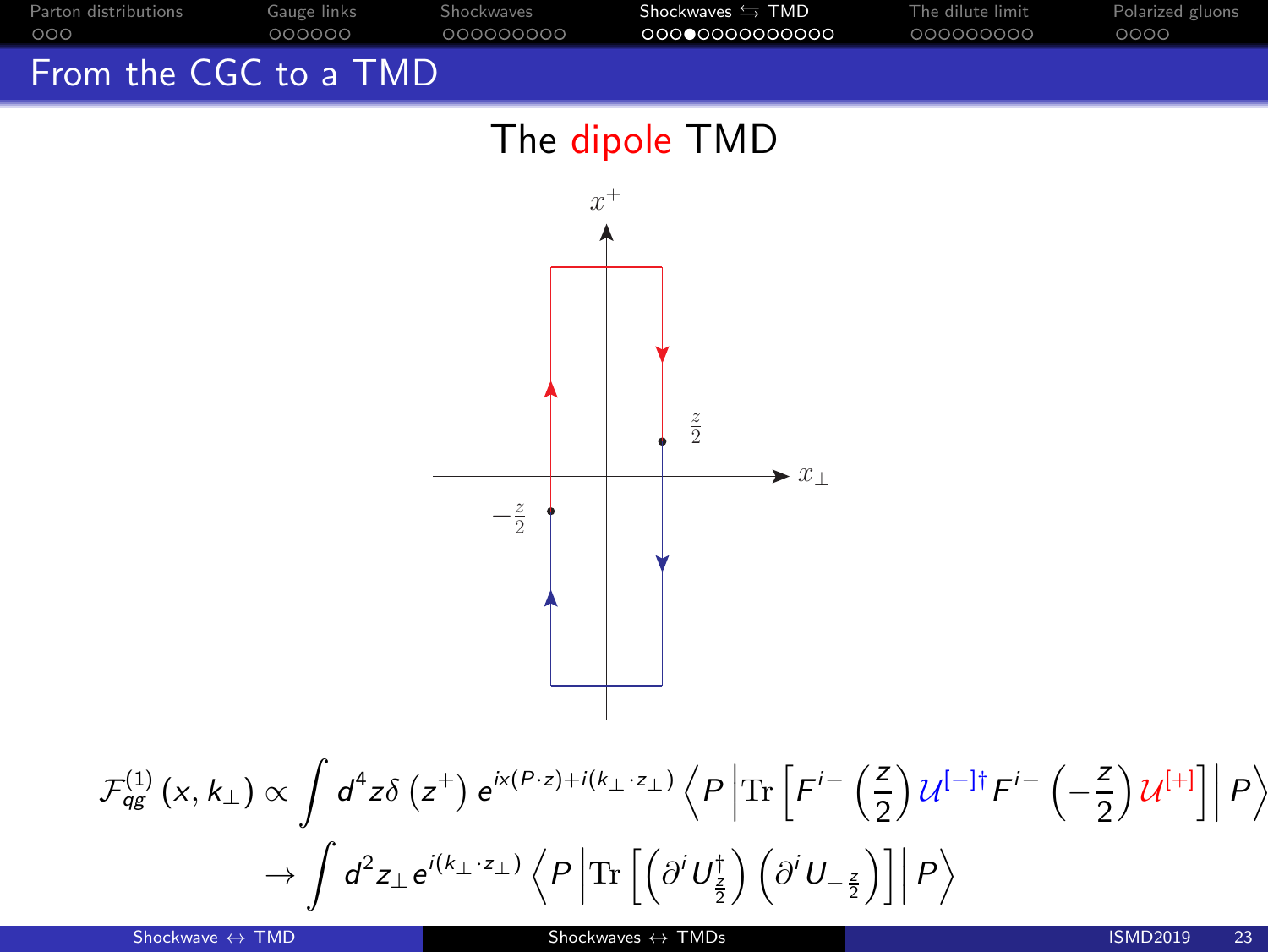

#### The Weizsäcker-Williams TMD

$$
\begin{array}{c}\n\begin{array}{c}\n\overbrace{\phantom{a}}^{x^{+}} \\
\hline\n-\frac{z}{2} \\
\end{array}\n\end{array}
$$
\n
$$
\begin{array}{c}\n\overbrace{\phantom{a}}^{x^{+}} \\
\hline\n\phantom{a}^{x^{+}} \\
\end{array}
$$
\n
$$
\begin{array}{c}\n\overbrace{\phantom{a}}^{x^{+}} \\
\hline\n\phantom{a}^{x^{+}} \\
\end{array}
$$
\n
$$
\begin{array}{c}\n\overbrace{\phantom{a}}^{x^{+}} \\
\hline\n\phantom{a}^{x^{+}} \\
\end{array}
$$
\n
$$
\begin{array}{c}\n\overbrace{\phantom{a}}^{x^{+}} \\
\hline\n\phantom{a}^{x^{+}} \\
\end{array}
$$
\n
$$
\begin{array}{c}\n\overbrace{\phantom{a}}^{x^{+}} \\
\hline\n\phantom{a}^{x^{+}} \\
\end{array}
$$
\n
$$
\begin{array}{c}\n\overbrace{\phantom{a}}^{x^{+}} \\
\hline\n\phantom{a}^{x^{+}} \\
\end{array}
$$
\n
$$
\begin{array}{c}\n\overbrace{\phantom{a}}^{x^{+}} \\
\hline\n\phantom{a}^{x^{+}} \\
\end{array}
$$
\n
$$
\begin{array}{c}\n\overbrace{\phantom{a}}^{x^{+}} \\
\hline\n\phantom{a}^{x^{+}} \\
\end{array}
$$
\n
$$
\begin{array}{c}\n\overbrace{\phantom{a}}^{x^{+}} \\
\hline\n\phantom{a}^{x^{+}} \\
\end{array}
$$
\n
$$
\begin{array}{c}\n\overbrace{\phantom{a}}^{x^{+}} \\
\hline\n\phantom{a}^{x^{+}} \\
\hline\n\phantom{a}^{x^{+}} \\
\end{array}
$$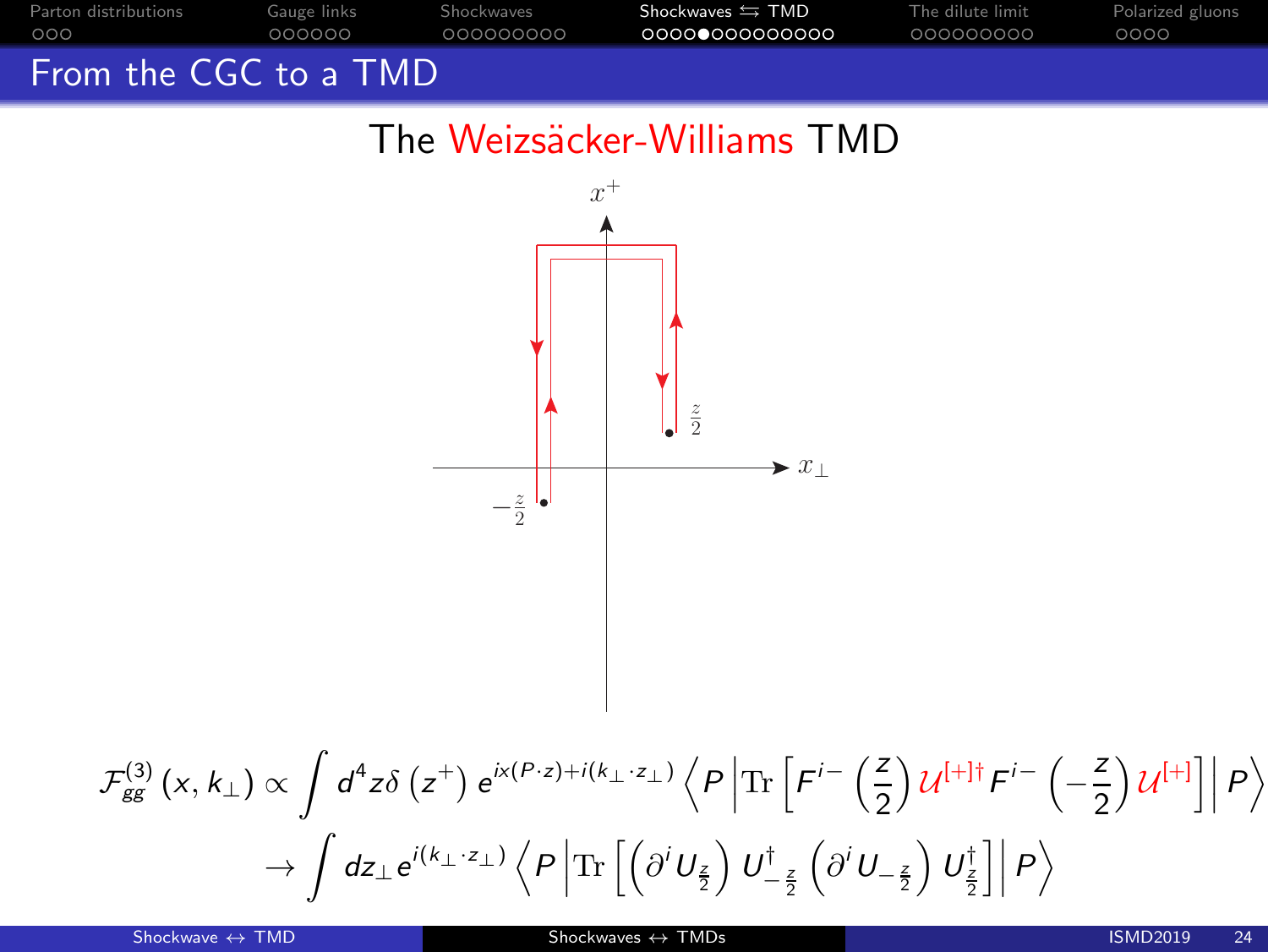[Parton distributions](#page-1-0) [Gauge links](#page-4-0) [Shockwaves](#page-19-0) Shockwaves SHOD [The dilute limit](#page-33-0) [Polarized gluons](#page-42-0) General  $1 \rightarrow 2$  process in the shockwave framework

Splitting of a particle into two particles in the external shockwave field

$$
\mathcal{A} = (2\pi)\,\delta\left(p_1^+ + p_2^+ - p_0^+\right)\int d^2\mathbf{b}\,d^2\mathbf{r}\,\mathrm{e}^{-i(\mathbf{q}\cdot\mathbf{r})-i(\mathbf{k}\cdot\mathbf{b})}\mathcal{H}\left(\mathbf{r}\right) \times \left[\left(U_{\mathbf{b}+\bar{z}\mathbf{r}}^{R_0}U_{\mathbf{b}-z\mathbf{r}}^{R_2}\right) - \left(U_{\mathbf{b}}^{R_1}\mathcal{T}^{R_0}U_{\mathbf{b}}^{R_2}\right)\right],
$$

![](_page_24_Figure_3.jpeg)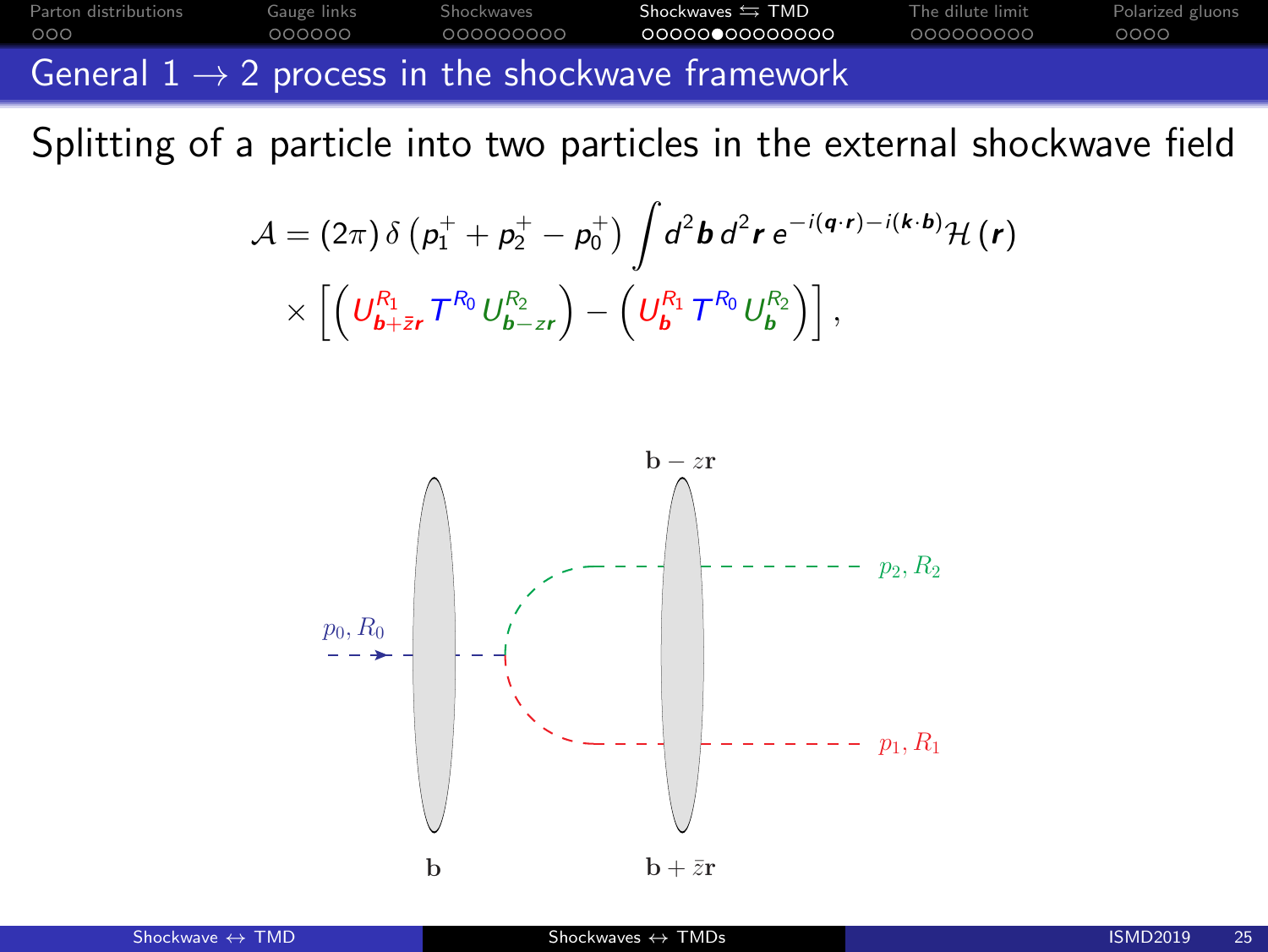![](_page_25_Figure_0.jpeg)

#### [Altinoluk, RB]

We can cast the shockwave amplitude into a 1-body amplitude

$$
\mathcal{A}_1 = (2\pi) \delta \left( \rho_1^+ + \rho_2^+ - \rho_0^+ \right) \int d^2 \mathbf{b} \, e^{-i(\mathbf{k} \cdot \mathbf{b})} (-i) \int d^2 \mathbf{r} \, e^{-i(\mathbf{q} \cdot \mathbf{r})} r_\perp^\alpha \mathcal{H} \left( \mathbf{r} \right) \times \left[ \left( \frac{e^{i\bar{z}(\mathbf{k} \cdot \mathbf{r})} - 1}{(\mathbf{k} \cdot \mathbf{r})} \right) \left( \partial_\alpha U_b^R \right) \mathcal{T}^{R_0} U_b^{R_2} + \left( \frac{e^{-i\bar{z}(\mathbf{k} \cdot \mathbf{r})} - 1}{(\mathbf{k} \cdot \mathbf{r})} \right) U_b^{R_1} \mathcal{T}^{R_0} \left( \partial_\alpha U_b^{R_2} \right) \right]
$$

and a 2-body amplitude

$$
\mathcal{A}_{2} = (2\pi) \delta \left( p_{1}^{+} + p_{2}^{+} - p_{0}^{+} \right) \int \frac{d^{2}k_{1}}{(2\pi)^{2}} \frac{d^{2}k_{2}}{(2\pi)^{2}} (2\pi)^{2} \delta^{2} \left( k_{1} + k_{2} - k \right) \times \int d^{2}b_{1}d^{2}b_{2} e^{-i(k_{1} \cdot b_{1}) - i(k_{2} \cdot b_{2})} \left( \partial^{i} U_{b_{1}}^{R_{1}} \right) T^{R_{0}} \left( \partial^{j} U_{b_{2}}^{R_{2}} \right) \times \left[ - \int d^{2}r e^{-i(q \cdot r)} r^{i} r^{j} \mathcal{H} \left( r \right) \left( \frac{e^{-iz(k \cdot r)}}{(k \cdot r)} \frac{e^{i(k_{1} \cdot r)} - 1}{(k_{1} \cdot r)} + \frac{e^{i\bar{z}(k \cdot r)}}{(k \cdot r)} \frac{e^{-i(k_{2} \cdot r)} - 1}{(k_{2} \cdot r)} \right) \right]
$$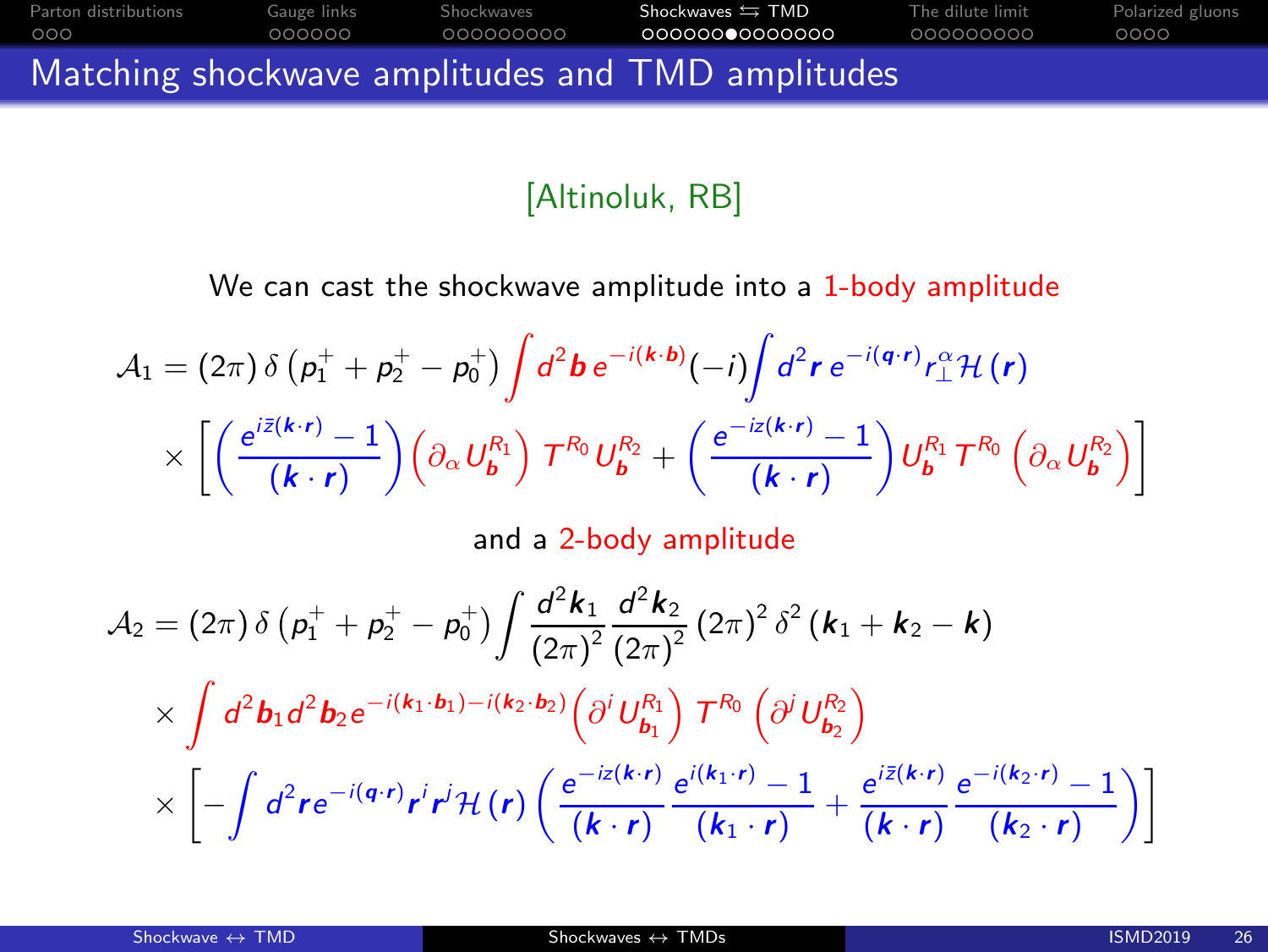[Parton distributions](#page-1-0) [Gauge links](#page-4-0) [Shockwaves](#page-19-0) Shockwaves SHOD [The dilute limit](#page-33-0) [Polarized gluons](#page-42-0) Inclusive low x cross section

## Inclusive low x cross section  $=$  TMD cross section [Altinoluk, RB, Kotko], [Altinoluk, RB]

![](_page_26_Figure_2.jpeg)

$$
\sigma = \mathcal{H}_{2}^{ij} (k_{\perp}) \otimes \left\langle P \left| F^{-i} W F^{-j} W \right| P \right\rangle
$$
  
+ 
$$
\mathcal{H}_{3}^{ijk} (k_{\perp}, k_{1\perp}) \otimes \left\langle P \left| F^{-i} W g_{s} F^{-j} W F^{-k} W \right| P \right\rangle
$$
  
+ 
$$
\mathcal{H}_{4}^{ijkl} (k_{\perp}, k_{1\perp}, k_{1\perp}') \otimes \left\langle P \left| F^{-i} W g_{s} F^{-j} W g_{s} F^{-k} W F^{-l} W \right| P \right\rangle
$$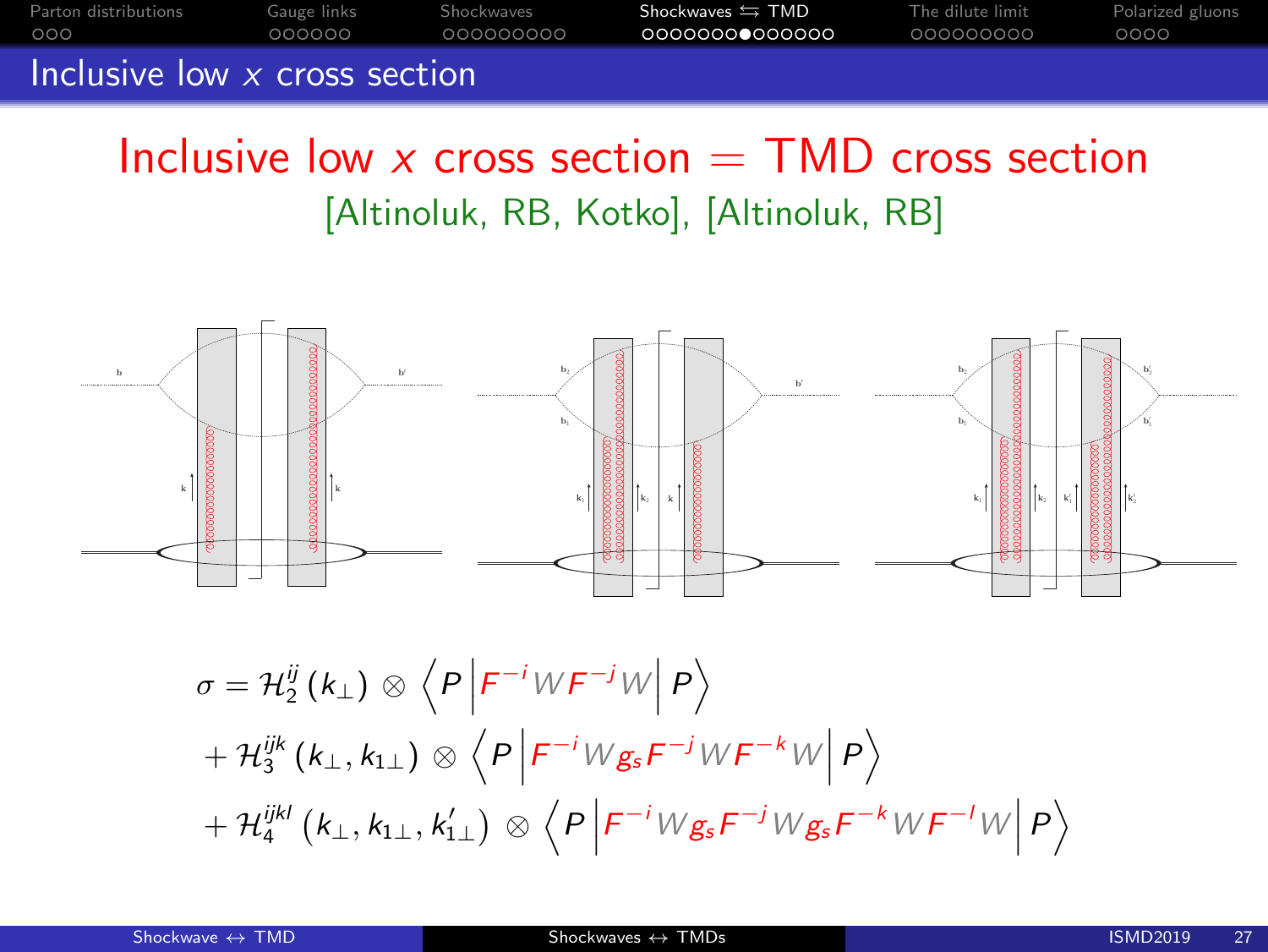![](_page_27_Figure_0.jpeg)

## Exclusive low x amplitude  $=$  GTMD amplitude [Altinoluk, RB]

![](_page_27_Figure_2.jpeg)

$$
\mathcal{H}^{ij}(k_{1\perp}, k_{2\perp}) \otimes \langle P' | F^{-i}WF^{-j}W | P \rangle
$$

Every exclusive low  $x$  process probes a Wigner distribution!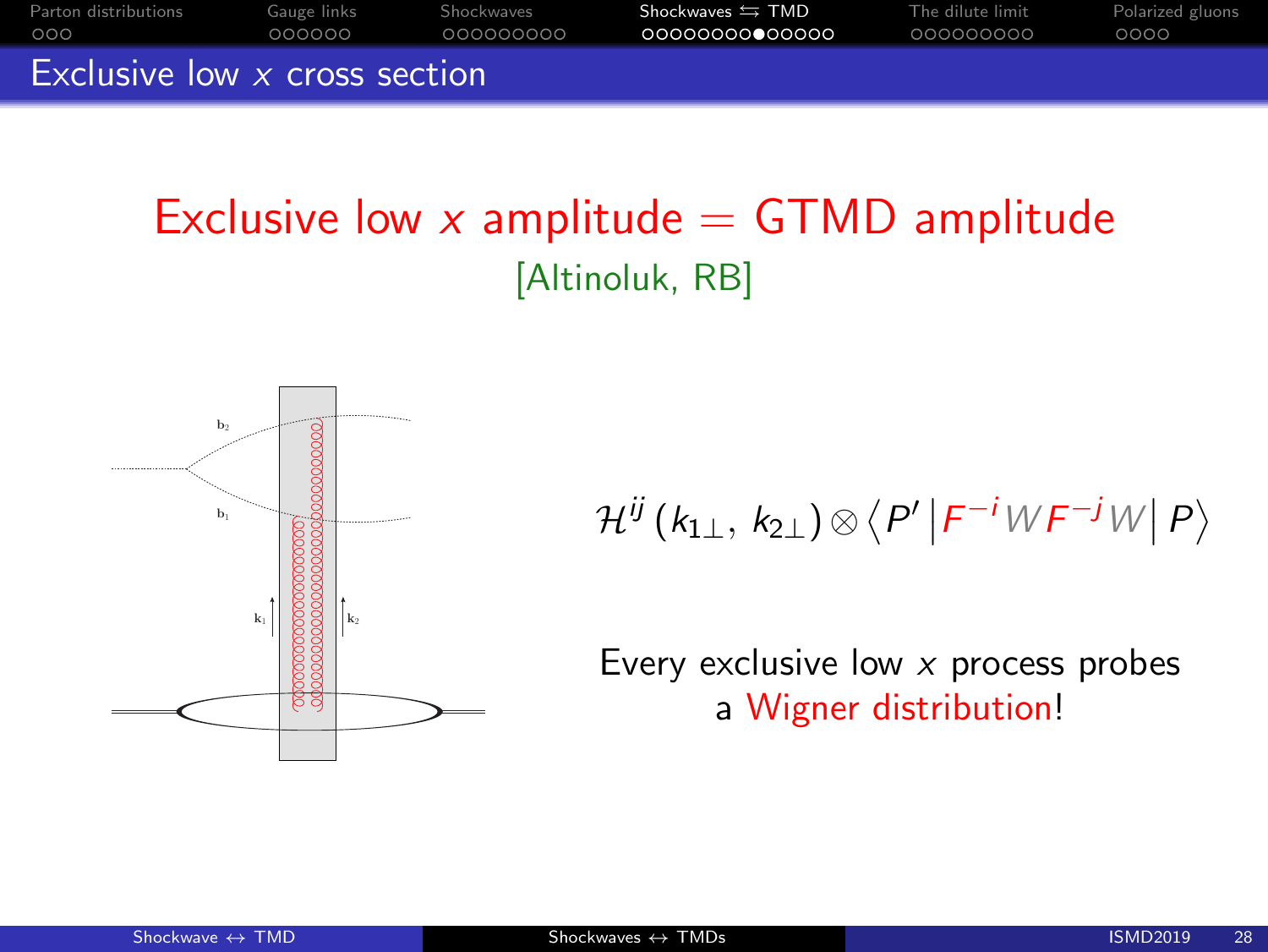[Parton distributions](#page-1-0) [Gauge links](#page-4-0) [Shockwaves](#page-19-0) Shockwaves SHOD [The dilute limit](#page-33-0) [Polarized gluons](#page-42-0)

Dijet electro- or photoproduction

Weizsäcker-Williams TMD  $T^{R_0} = 1, U^{R_1} = U, U^{R_2} = U^{\dagger}$ 

![](_page_28_Figure_3.jpeg)

$$
\mathcal{F}_{gg}^{(3)}(x \sim 0, k_{\perp}) \propto \int d^2 z_{\perp} e^{-i(k_{\perp} \cdot z_{\perp})} \langle P | \text{Tr}(\partial^i U^{\dagger}_{\frac{z}{2}}) U_{\frac{z}{2}} (\partial^i U^{\dagger}_{-\frac{z}{2}}) U_{-\frac{z}{2}} | P \rangle
$$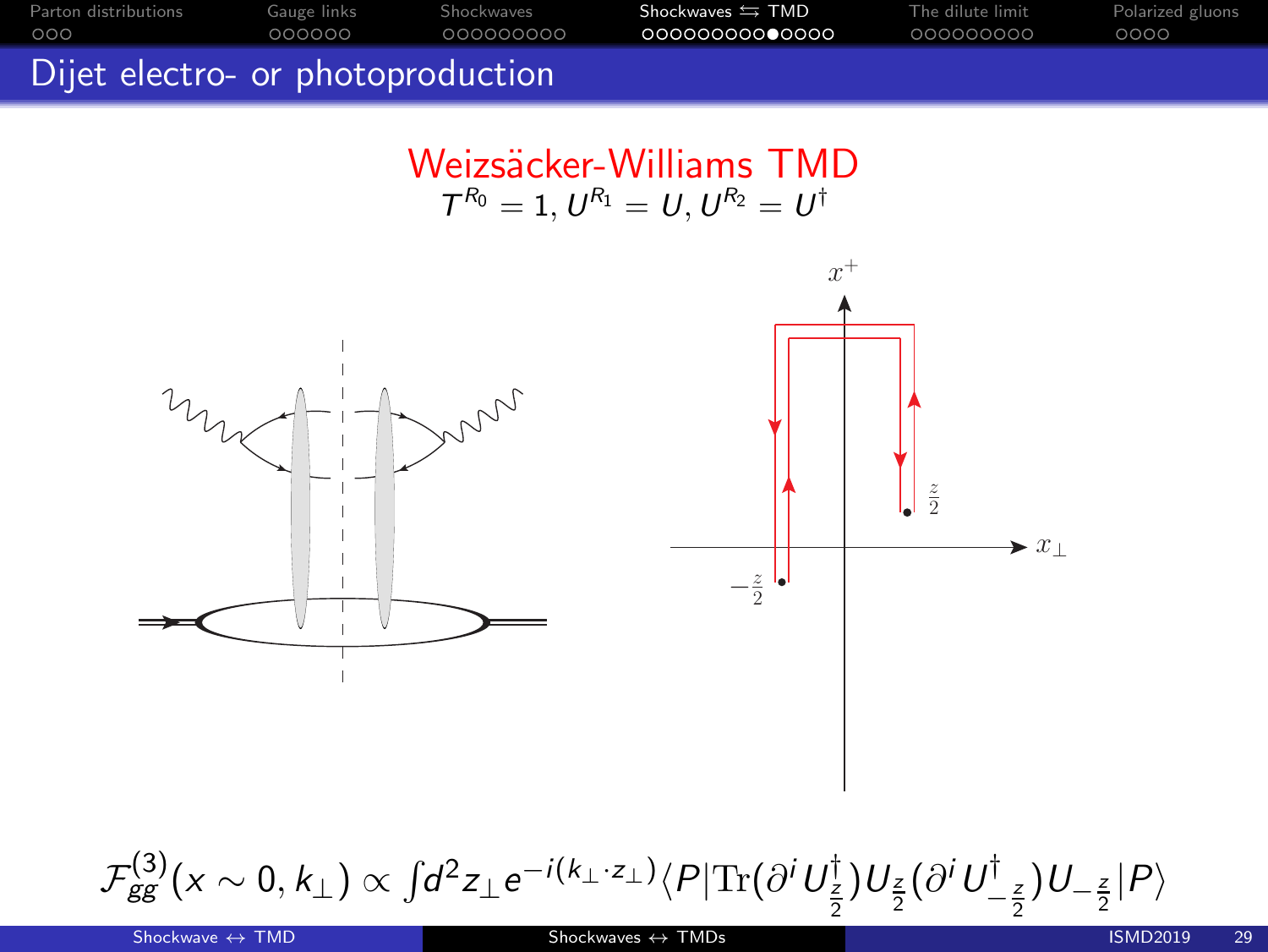![](_page_29_Figure_0.jpeg)

Dipole TMD  $T^{R_0} = 1, U^{R_1} = U, U^{R_2} = 1$ 

![](_page_29_Figure_3.jpeg)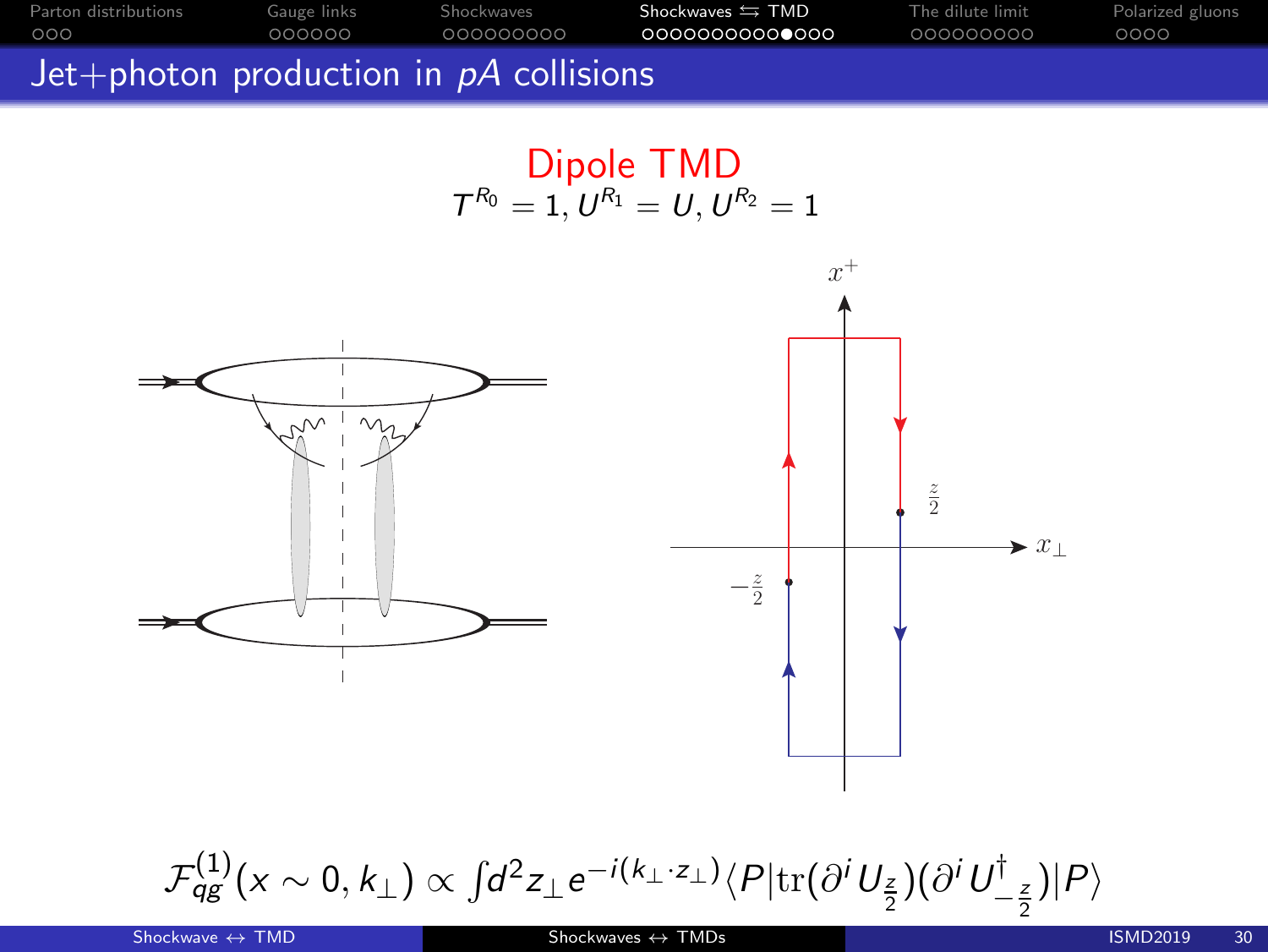![](_page_30_Figure_0.jpeg)

#### Forward dijet production in pA collisions

![](_page_30_Figure_2.jpeg)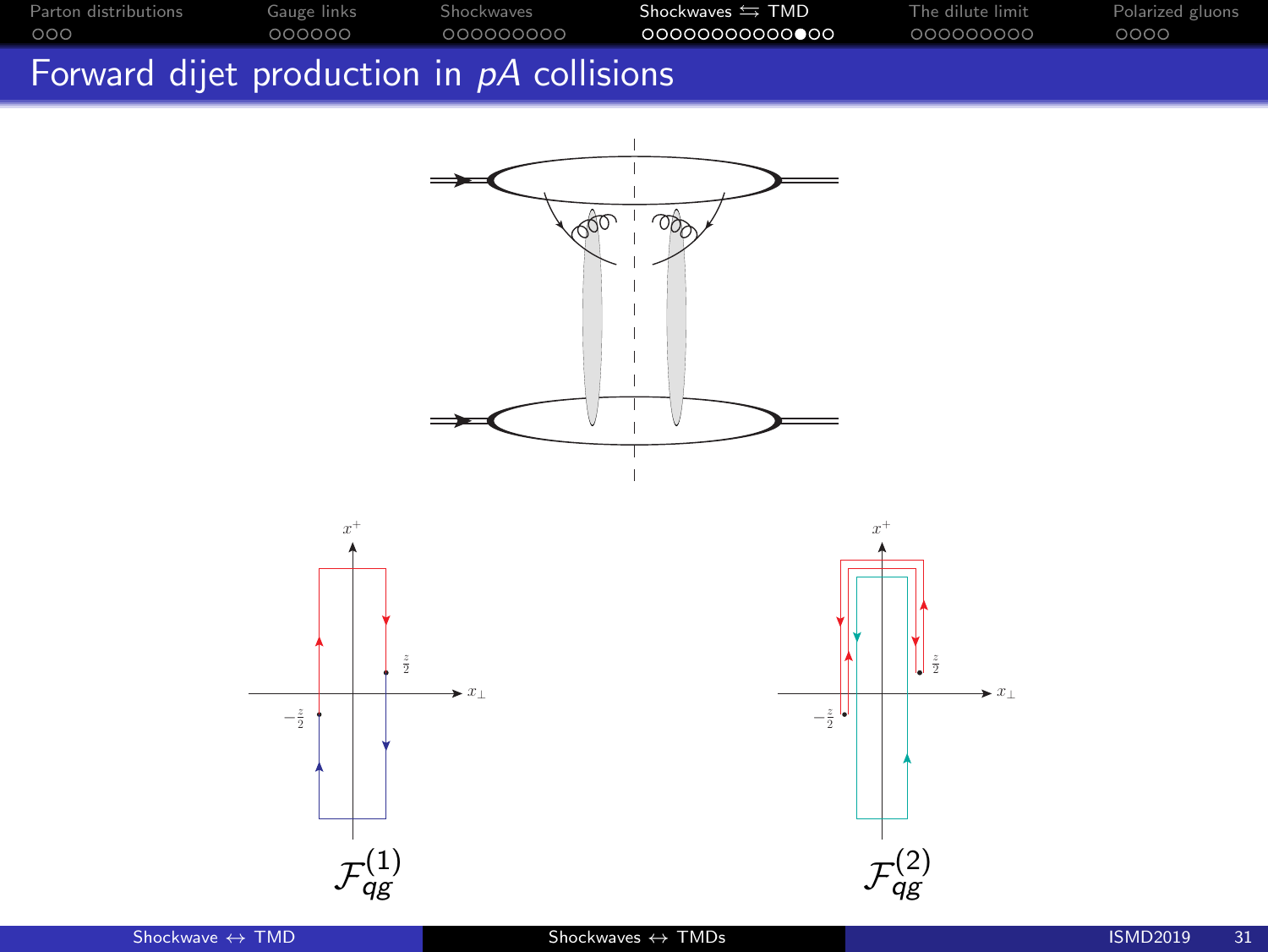![](_page_31_Figure_0.jpeg)

![](_page_31_Figure_1.jpeg)

![](_page_31_Figure_2.jpeg)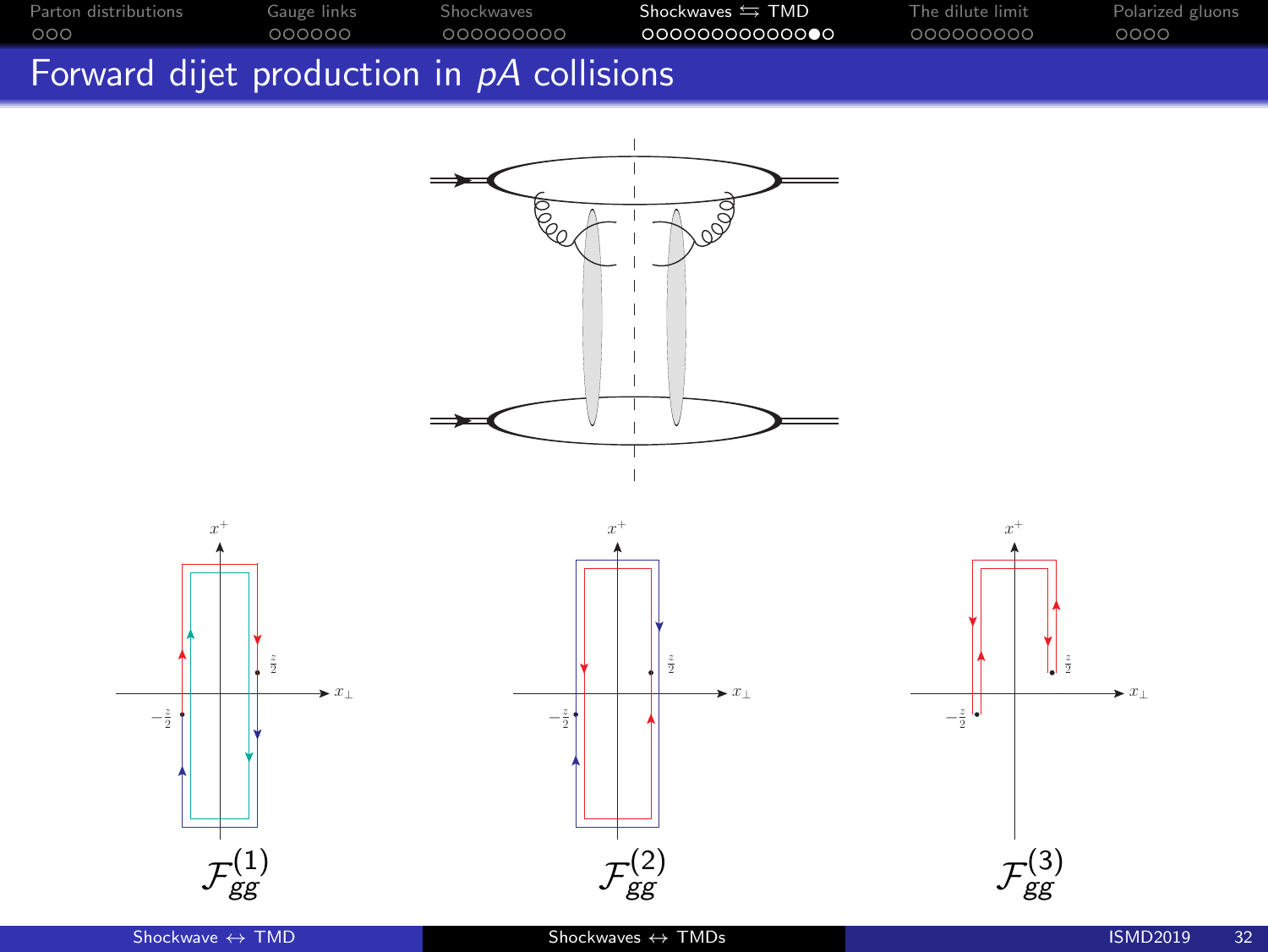![](_page_32_Figure_0.jpeg)

![](_page_32_Figure_1.jpeg)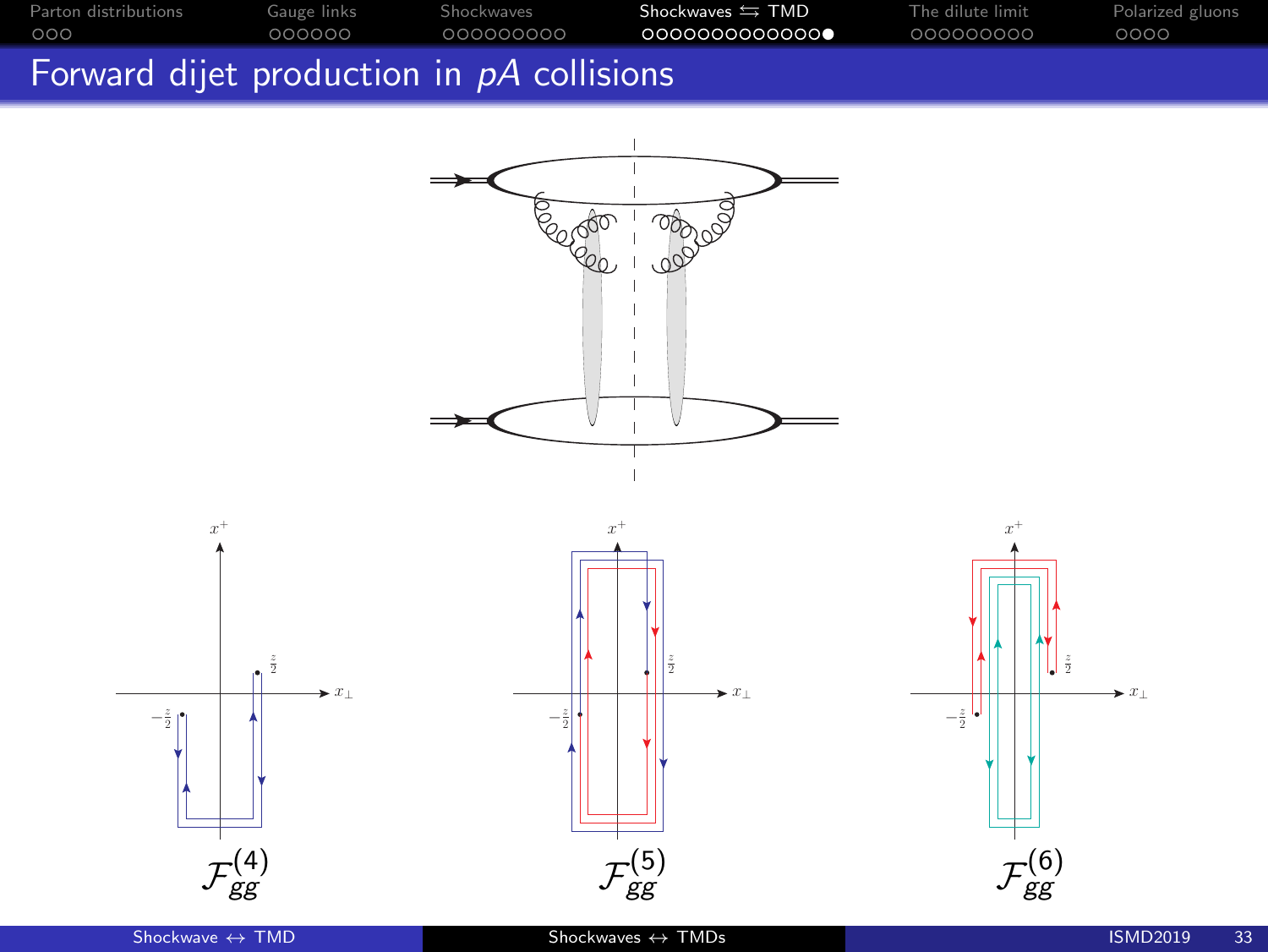<span id="page-33-0"></span>

| Parton distributions | Gauge links | Shockwaves | $Shockwaves \equiv TMD$ | The dilute limit | Polarized gluons |
|----------------------|-------------|------------|-------------------------|------------------|------------------|
| 000                  | റററററ       | 000000000  | 0000000000000           | ●○○○○○○○         | 0000             |

# The so-called dilute limit in terms of TMD distributions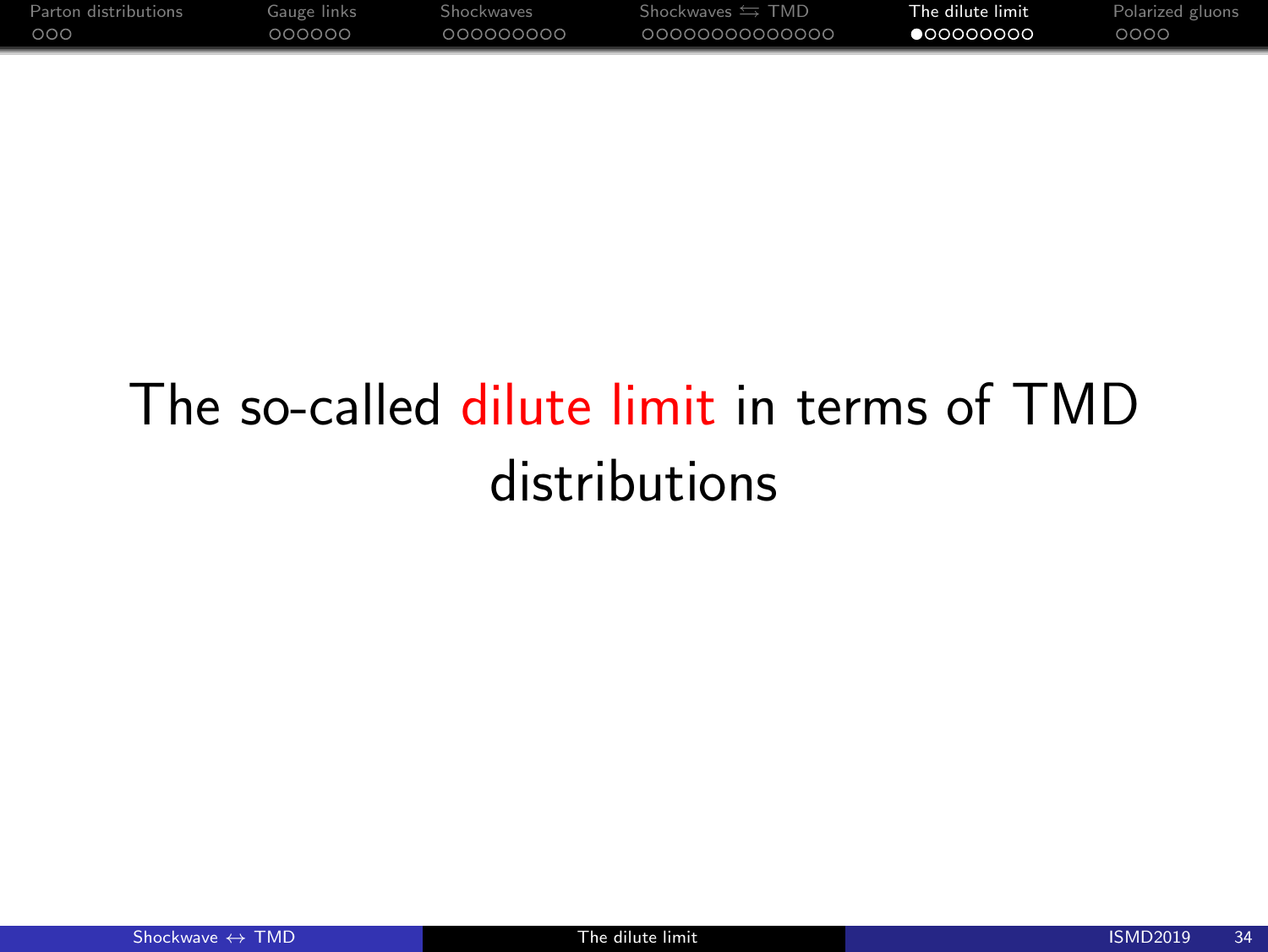[Parton distributions](#page-1-0) [Gauge links](#page-4-0) [Shockwaves](#page-19-0) Shockwaves Shockwaves TMD **[The dilute limit](#page-33-0)** [Polarized gluons](#page-42-0) Inclusive low x cross section

First, take the Wandzura-Wilczek approximation [Altinoluk, RB, Kotko]: matches iTMD cross sections

![](_page_34_Figure_2.jpeg)

$$
\sigma = \mathcal{H}_{2}^{ij} (k_{\perp}) \otimes \left\langle P \left| F^{-i} W F^{-j} W \right| P \right\rangle
$$
  
+
$$
\mathcal{H}_{3}^{ijk} (k_{\perp}, k_{1\perp}) \otimes \left\langle P \left| F^{-i} W g_{s} F^{-j} W F^{-k} W \right| P \right\rangle
$$
  
+
$$
\mathcal{H}_{4}^{ijkl} (k_{\perp}, k_{1\perp}, k_{1\perp}') \otimes \left\langle P \left| F^{-i} W g_{s} F^{-j} W g_{s} F^{-k} W F^{-l} W \right| P \right\rangle
$$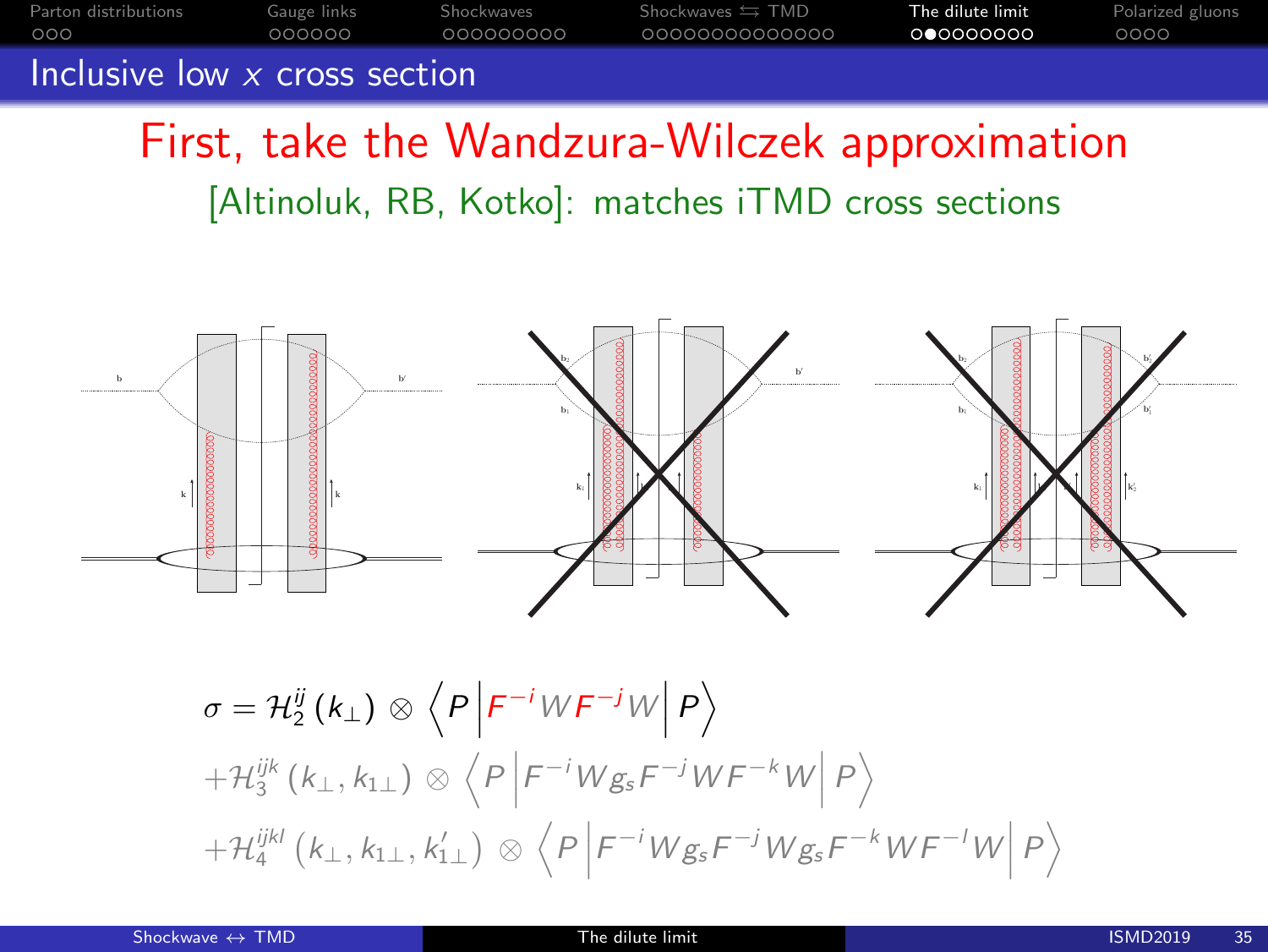| Parton distributions | Gauge links | Shockwaves | Shockwaves $\leftrightarrows$ TMD | The dilute limit | Polarized gluons |
|----------------------|-------------|------------|-----------------------------------|------------------|------------------|
| .000                 | nnnnn       | 000000000  | 0000000000000                     | .000000000       | 0000             |

## WW approximation at large  $k_t$ : the BFKL limit

At large transverse momentum transfer, no multiple scattering from the gauge links

TMD with staple gauge links  $\int d^2k$  $\frac{d^2 \mathbf{k}}{(2\pi)^2} e^{-i(\mathbf{k} \cdot \mathbf{x})} \int d\mathbf{x}^+ \left\langle P \left| F^{i-} \left( \mathbf{x} \right) \left[ \mathbf{x}^+, \pm \infty \right]_{\mathbf{x}} \left[ \pm \infty, 0^+ \right]_{0} F^{j-} \left( 0 \right) \left[ 0^+, \pm \infty \right]_{0} \left[ \pm \infty, \mathbf{x}^+ \right]_{\mathbf{x}} \right| P \right\rangle$ 

Large  $k_+ \sim Q \Rightarrow$  small transverse distance  $x_+$ 

$$
\left[x^+,\pm\infty\right]_x\left[\pm\infty,y^+\right]_0\sim\left[x^+,y^+\right]_{x\sim0}.
$$

All TMD distributions shrink into the unintegrated PDF

$$
\int \frac{d^2 \mathbf{k}}{(2\pi)^2} e^{-i(\mathbf{k} \cdot \mathbf{x})} \int d\mathbf{x}^+ \left\langle P \left| F^{i-} \left( \mathbf{x} \right) \left[ \mathbf{x}^+, 0^+ \right]_0 F^{j-} \left( 0 \right) \left[ 0^+, \mathbf{x}^+ \right]_0 \right| P \right\rangle \Big|_{\mathbf{x}^- = 0}
$$

and one recovers a BFKL cross section.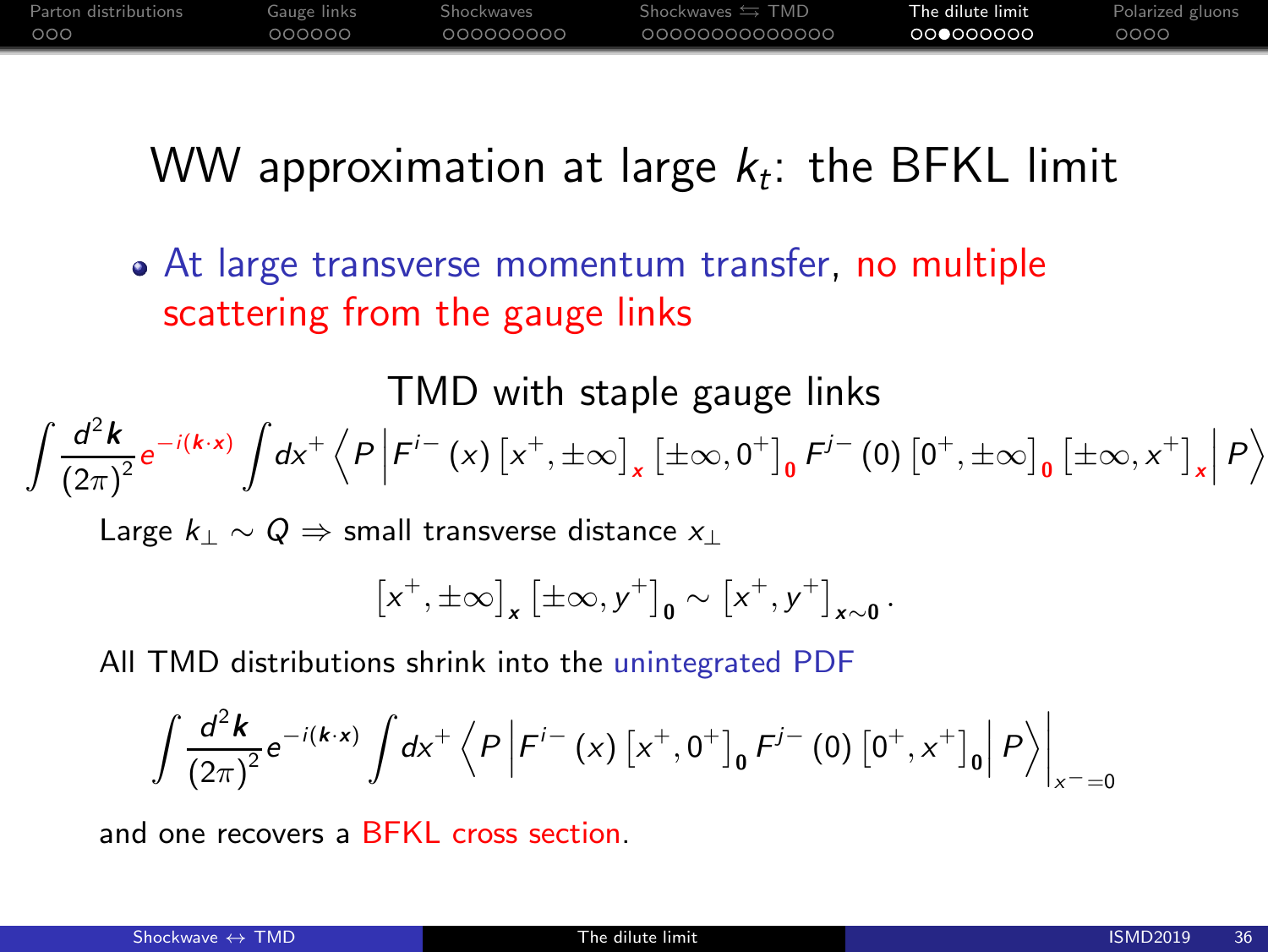[Parton distributions](#page-1-0) [Gauge links](#page-4-0) [Shockwaves](#page-19-0) Shockwaves Shockwaves TMD **[The dilute limit](#page-33-0)** [Polarized gluons](#page-42-0)

## BFKL distributions and genuine twist corrections

Unintegrated  $PDF = 2$ -Reggeon matrix element

$$
\int d^{2}x e^{-i(k \cdot x)} \int dx^{+} \left\langle P \left| F^{i-} \left( x \right) \left[ x^{+}, 0^{+} \right]_{0} F^{j-} \left( 0 \right) \left[ 0^{+}, x^{+} \right]_{0} \right| P \right\rangle \Big|_{x^{-}=0}
$$

Integration by parts

$$
\int dx^{+} \int d^{2}x e^{-i(k \cdot x)} k^{j} k^{j} \langle P | [ - \infty, x^{+} ]_{0} A^{-}(x) [ x^{+}, + \infty ]_{0} [ + \infty, 0^{+} ]_{0} A^{-}(0) [ 0^{+}, - \infty ]_{0} | P \rangle
$$

We recognize the so-called nonsense polarizations in axial gauge. We could define a Reggeon operator:

$$
R(x) = \int dx^{+} \left[ -\infty, x^{+} \right]_{0} A^{-} (x) \left[ x^{+}, +\infty \right]_{0}
$$

and rewrite the unintegrated PDF as

$$
\int \frac{d^2 \mathbf{k}}{(2\pi)^2} e^{-i(\mathbf{k}\cdot\mathbf{x})} \frac{k^i k^j}{k^2} \mathbf{k}^2 \left\langle P \left| R\left(\mathbf{x}\right) R^\dagger\left(0\right) \right| P \right\rangle
$$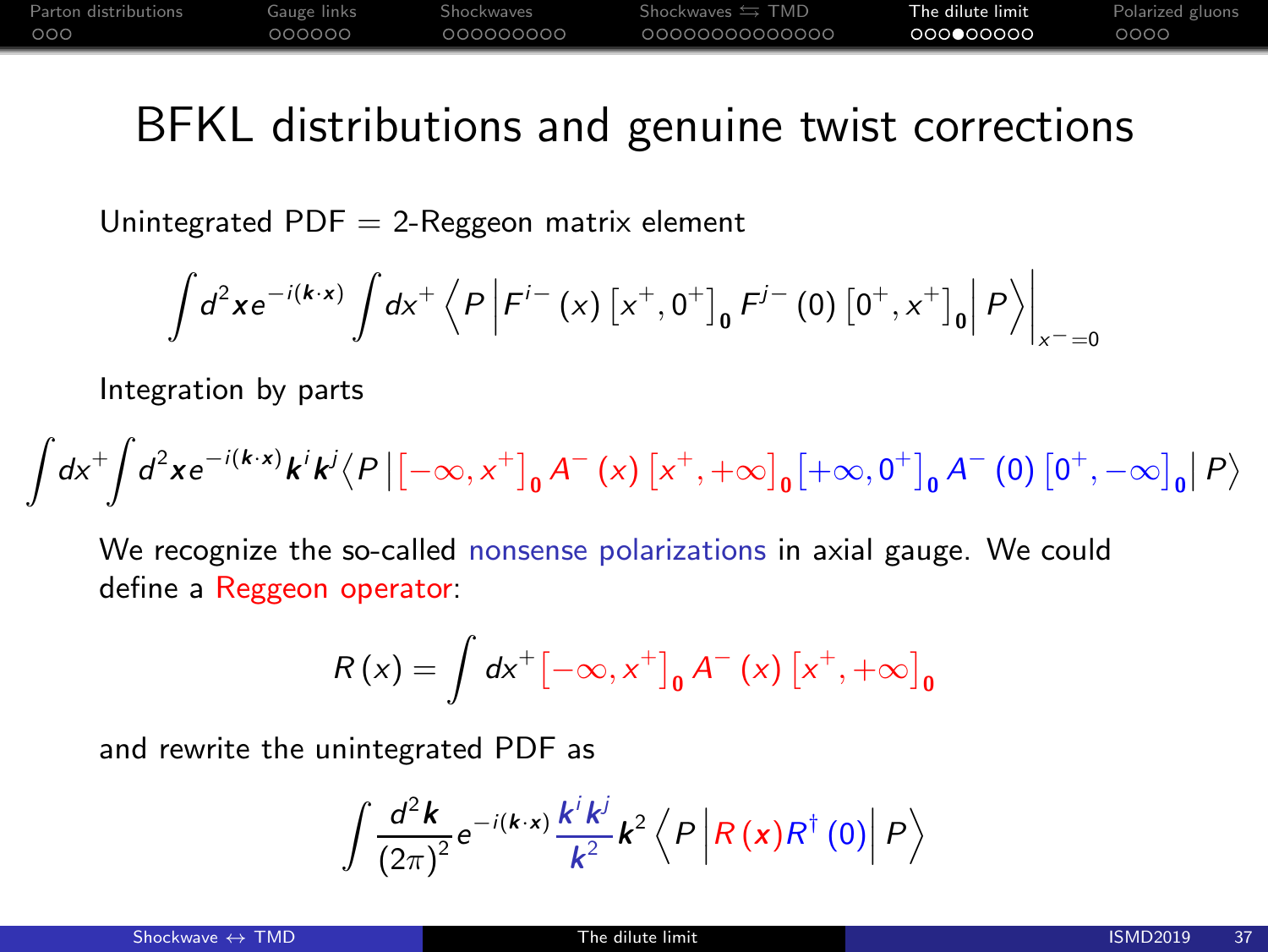| Parton distributions | Gauge links | Shockwaves | Shockwaves $\leftrightarrows$ TMD | The dilute limit | Polarized gluons |
|----------------------|-------------|------------|-----------------------------------|------------------|------------------|
| 000                  | റററററ       | 000000000  | 00000000000000                    | 000000000        | 0000             |

## BFKL distributions and genuine twist corrections

What is neglected in BFKL: 3- and 4-Reggeon matrix elements.

 $\langle P |RR|P \rangle$ ,  $\langle P |R(g_sR)R|P \rangle$ ,  $\langle P |R(g_sR)(g_sR)R|P \rangle$ 

They are not perturbatively suppressed. Suppression  $=$  WW approximation (unquantifiable)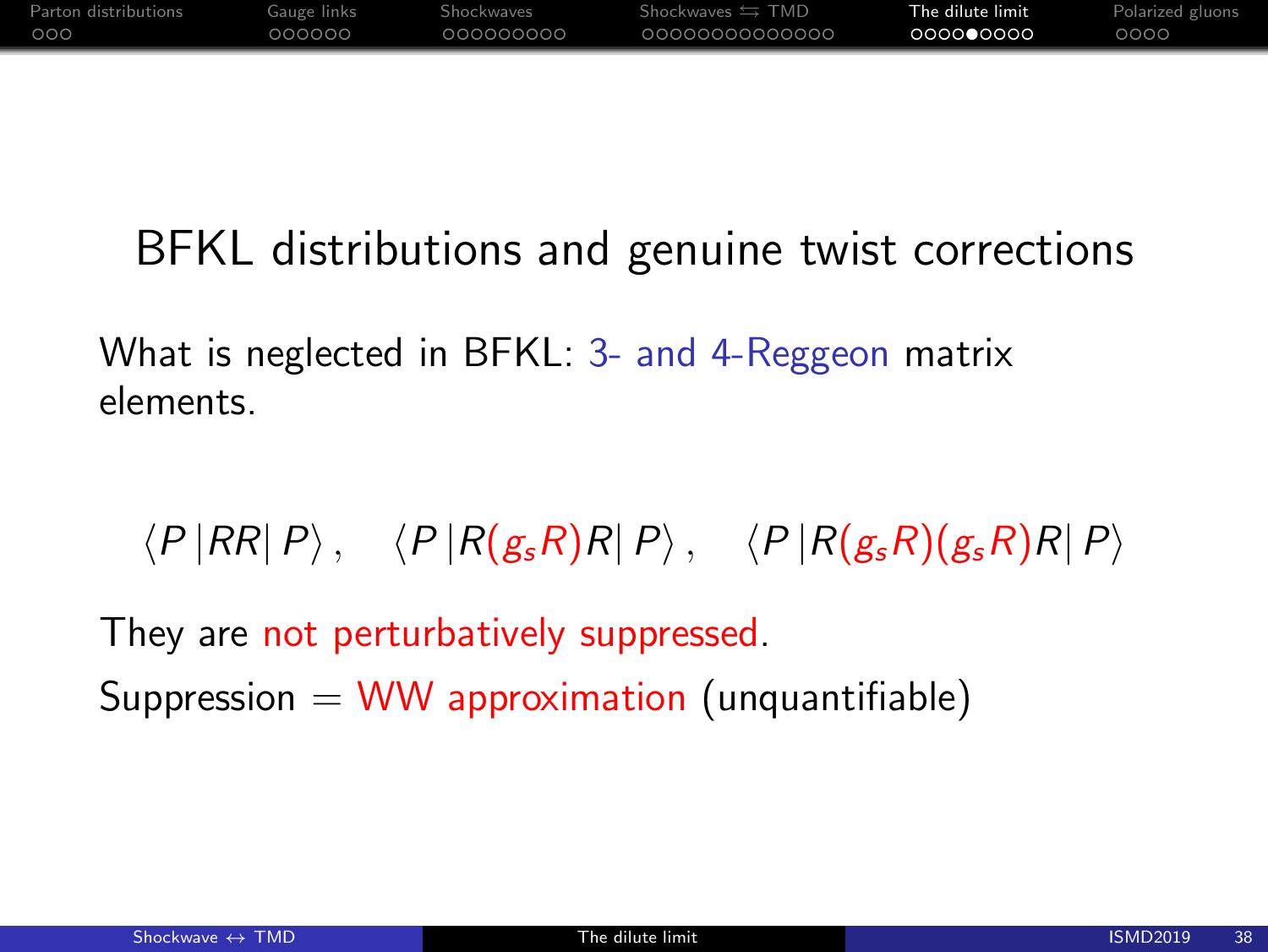![](_page_38_Figure_0.jpeg)

The dilute limit in terms of TMD distributions

![](_page_38_Figure_2.jpeg)

Two kinds of multiple scattering effects: higher genuine twists and higher kinematic twists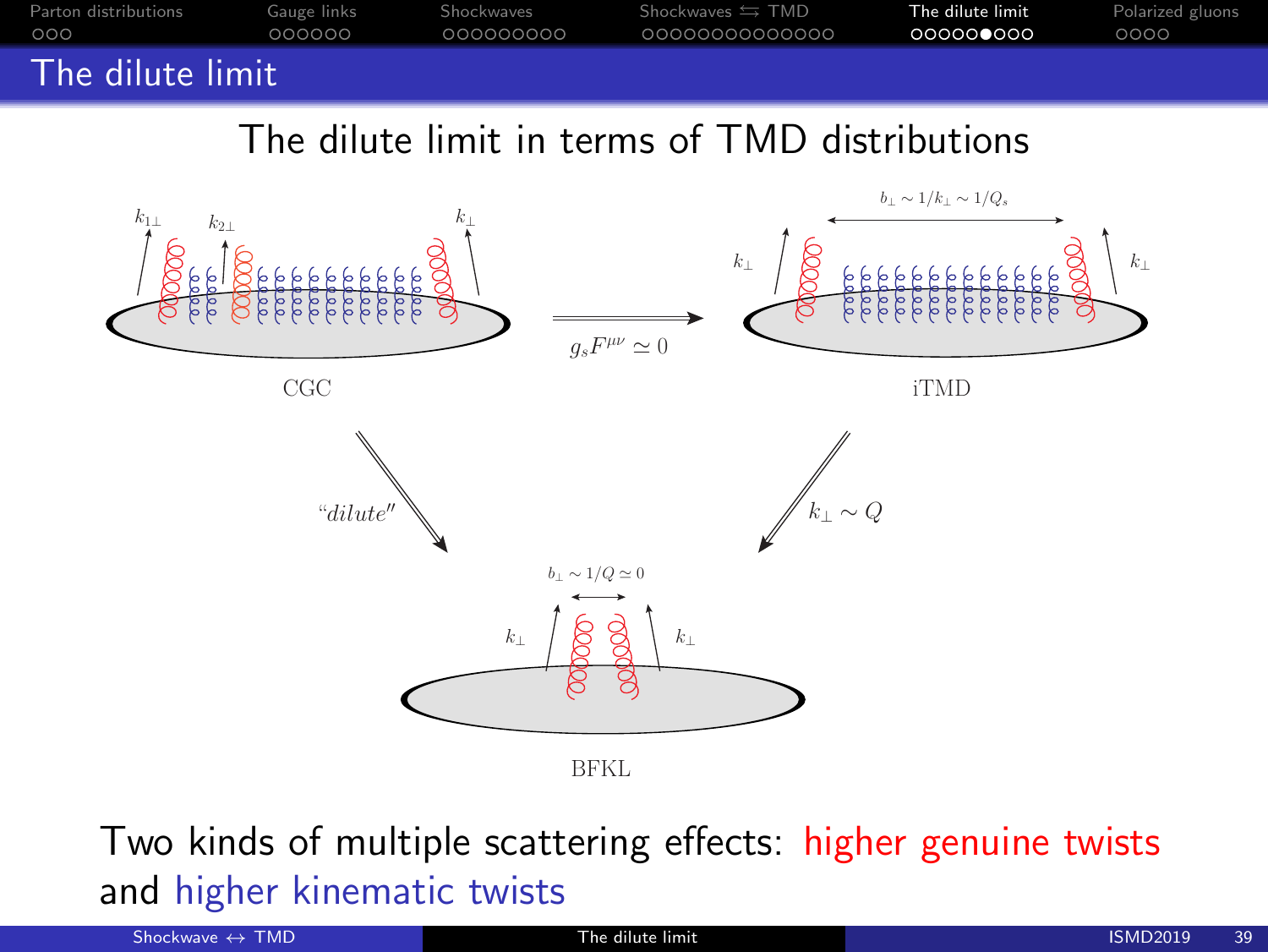| Parton distributions | Gauge links | Shockwaves  | Shockwaves $\leftrightarrows$ TMD | The dilute limit | Polarized gluons |
|----------------------|-------------|-------------|-----------------------------------|------------------|------------------|
| 000                  | 000000      | - 000000000 | 00000000000000                    | 000000000        | 0000             |
| Kinematic saturation |             |             |                                   |                  |                  |

"Saturation" from a TMD gauge link

$$
k_{\perp}
$$

$$
g_s^2 \int d^4b \,\delta\left(b^-\right) e^{i(k \cdot b)} \left\langle P \left| F^{i-}\left(b\right) \mathcal{U}_{b,0}^{[\pm]} F^{j-}\left(0\right) \mathcal{U}_{0,b}^{[\pm]}\right| P \right\rangle
$$
\n
$$
\text{Expected at small } k_\perp/Q
$$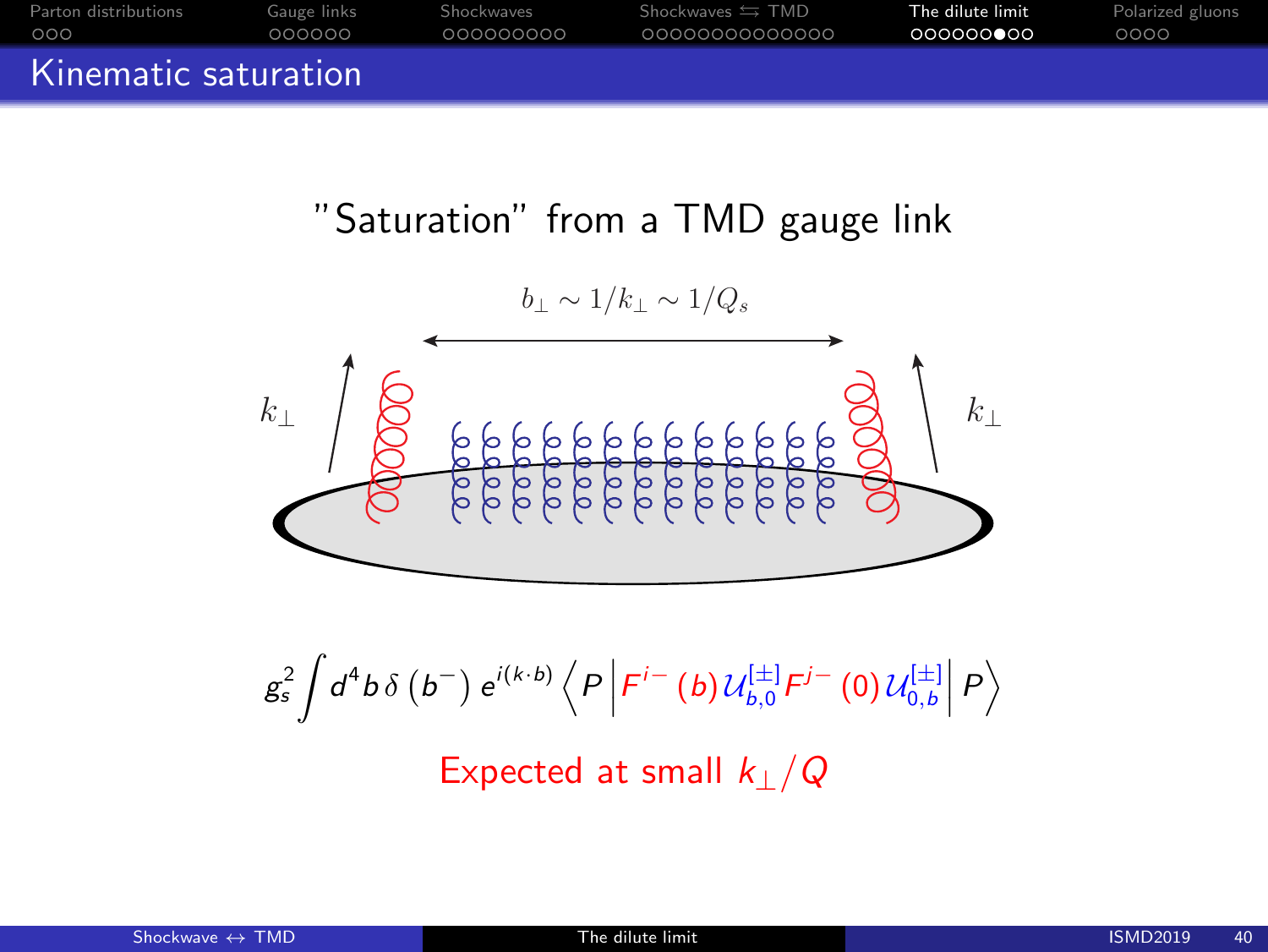![](_page_40_Figure_0.jpeg)

"Saturation" from a TMD gauge link

Link length  $\sim 1/|k_\perp|$ , hence effect suppressed at large  $k_\perp$ 

![](_page_40_Figure_3.jpeg)

[Marquet, Petreska, Roiesnel ; Marquet, Roiesnel, Taels]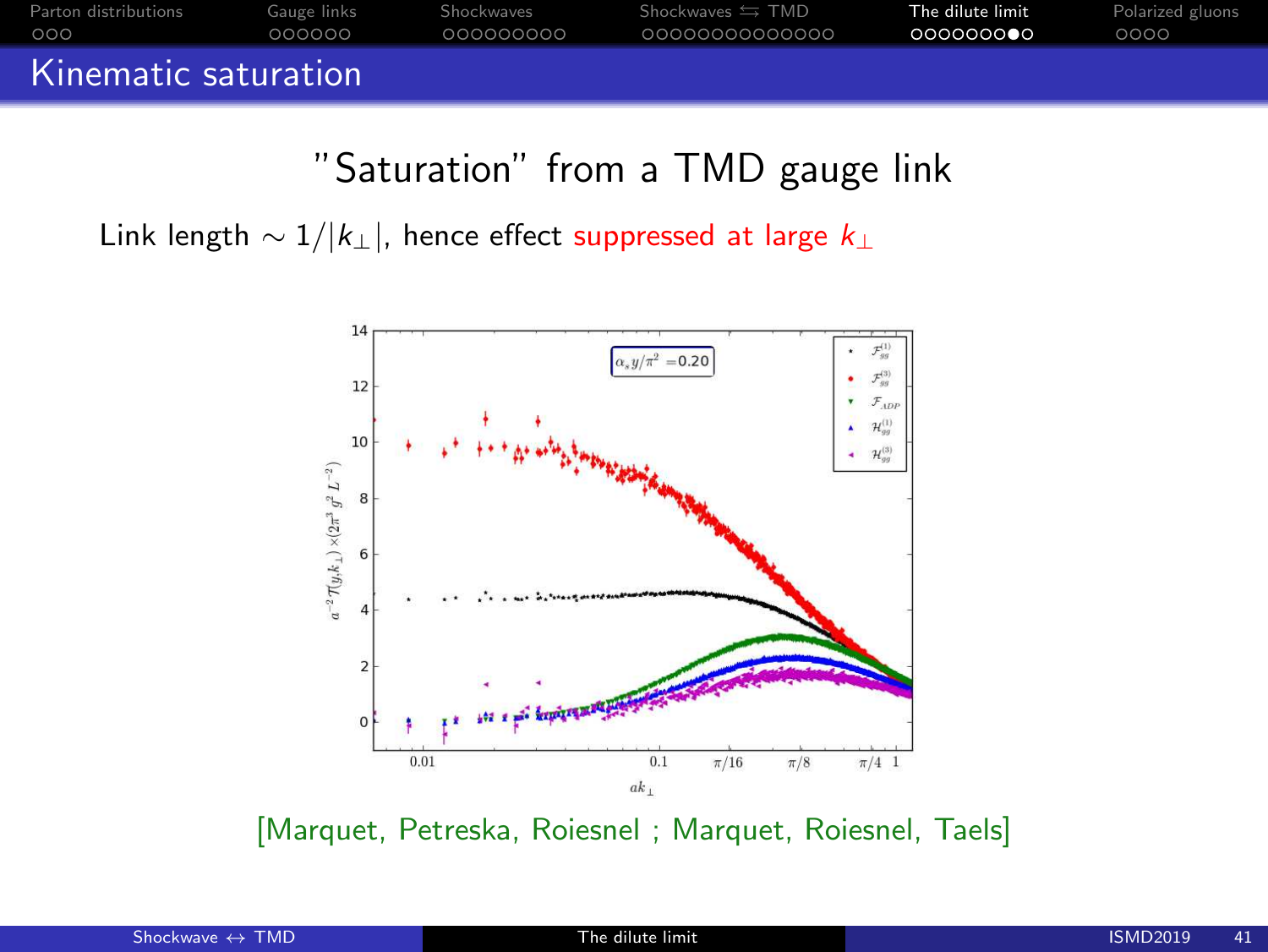![](_page_41_Figure_0.jpeg)

"Saturation" as an enhancement of genuine twists

Large gluon occupancy  $\Rightarrow g_s F \sim 1$ 

![](_page_41_Figure_3.jpeg)

$$
g_s^2 \int d^4 b_1 d^4 b_2 d^4 b' \delta(b_1^-) \delta(b_2^-) \delta(b'^-) e^{i(k_1 \cdot b_1) + i(k_2 \cdot b_2) - i(k \cdot b')}
$$

$$
\times \frac{\left\langle P \left| F^{i-}(b_1) \mathcal{U}_{b_1, b_2}^{[\pm]} g_s F^{j-}(b_2) \mathcal{U}_{b_2, b'}^{[\pm]} F^{k-}(b') \mathcal{U}_{b', b_1}^{[\pm]} \right| P \right\rangle}{\left\langle P \middle| P \right\rangle}
$$

 $k_{\perp}/Q$ -suppressed: expected at large  $k_{\perp}$ ?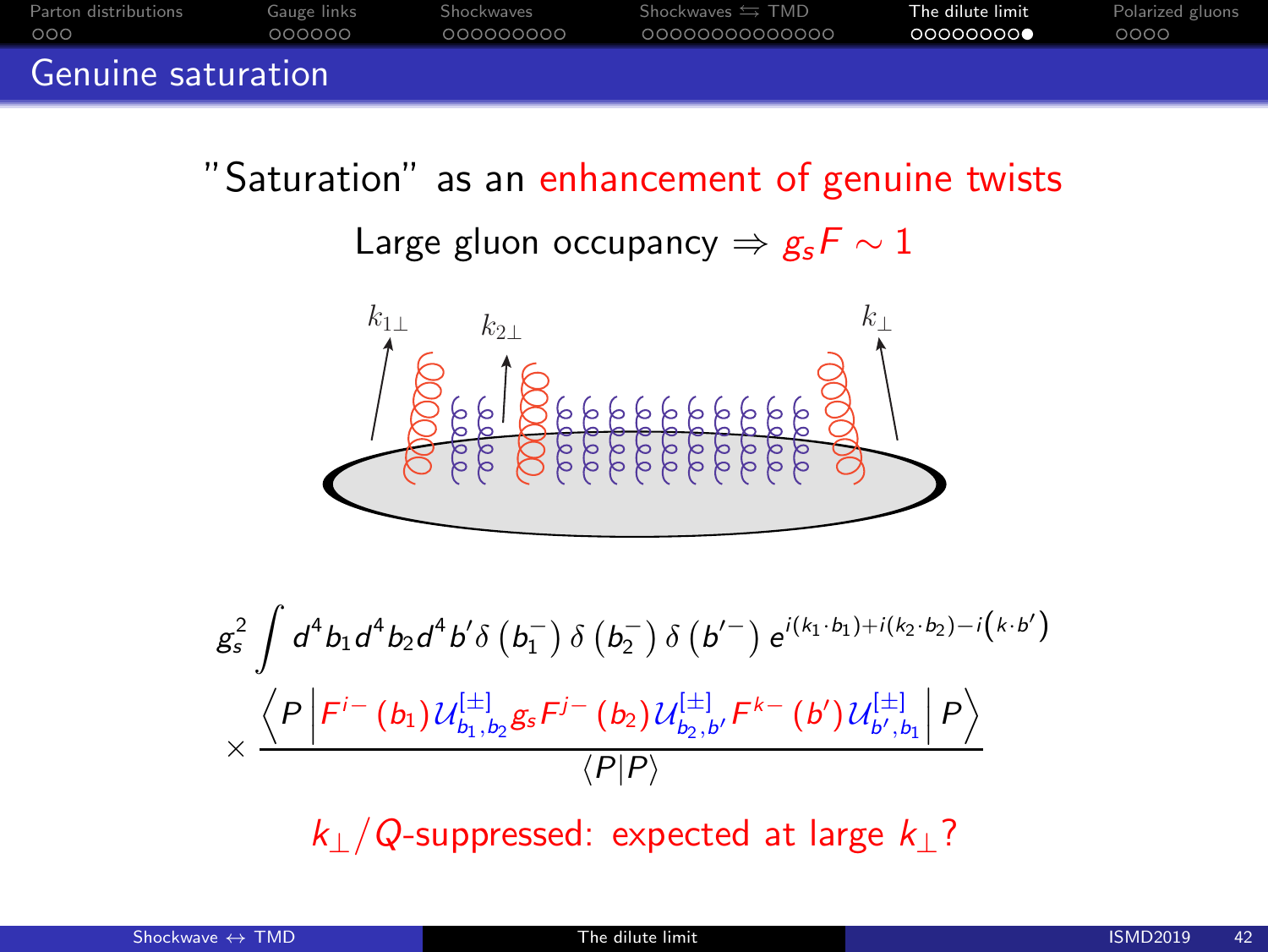<span id="page-42-0"></span>

| Parton distributions | Gauge links | Shockwaves | Shockwaves $\equiv$ TMD | The dilute limit | Polarized gluons |
|----------------------|-------------|------------|-------------------------|------------------|------------------|
| 000                  | റററററ       | .000000000 | 0000000000000           | 000000000        | $\bullet$ 000    |

# Linearly polarized gluons at small  $x$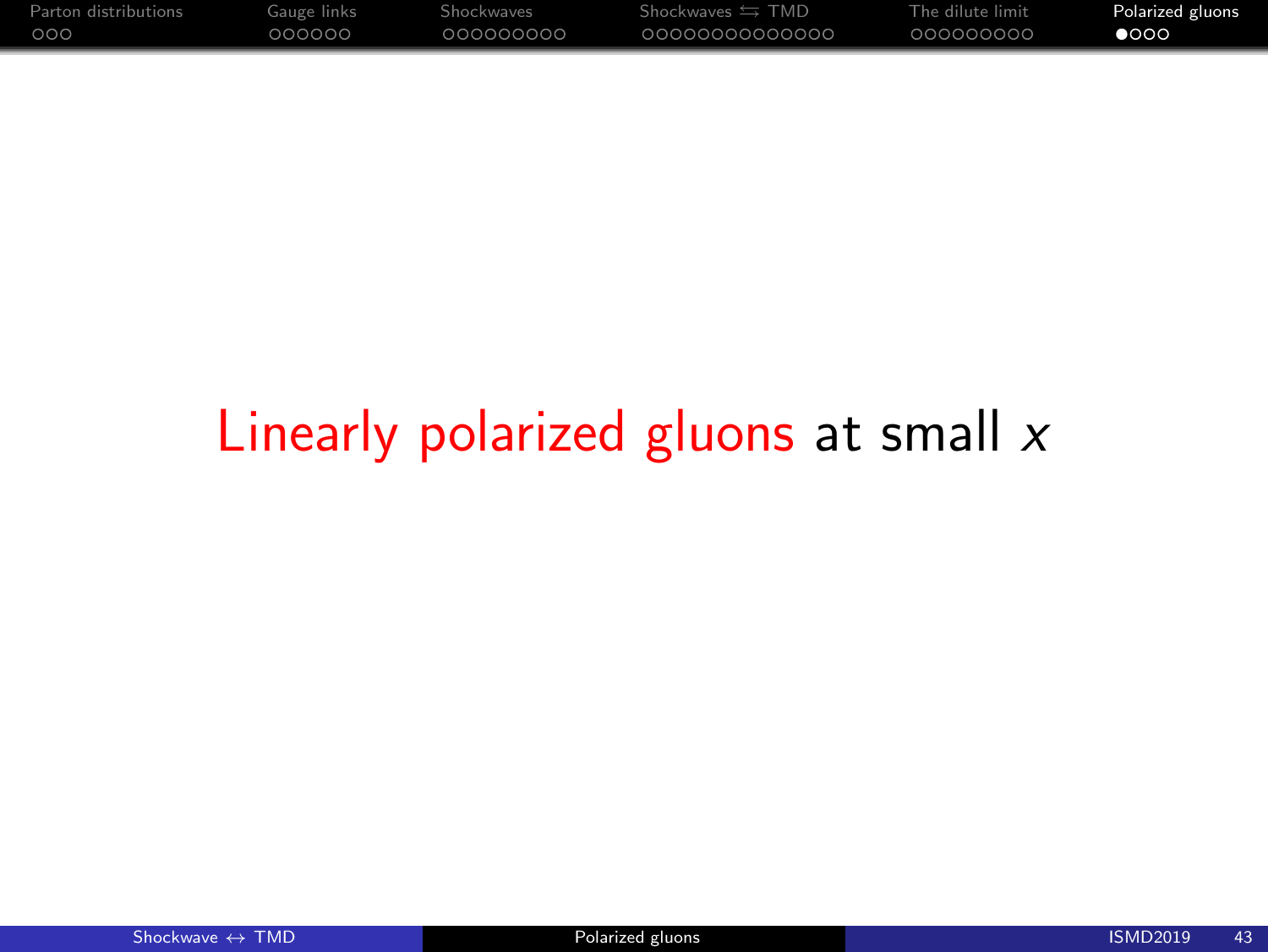![](_page_43_Picture_0.jpeg)

Wilson line operators also contain linearly polarized gluon TMDs

$$
\left\langle P\left|\partial^i U \partial^j U\right| P\right\rangle \to \frac{\delta^{ij}}{2} \mathcal{F}(k_\perp) + \left(\frac{k_\perp^i k_\perp^j}{k_\perp^2} - \frac{\delta^{ij}}{2}\right) \mathcal{H}(k_\perp)
$$

- $\bullet$  F: unpolarized TMD, H: linearly polarized (Boer Mulders) TMD
- $\bullet$  H can be observed in processes with massive quarks [Marquet, Roiesnel, Taels]
- Or in processes with 3 body final states (requires an extension of the notion of the correlation limit) [Altinoluk, RB, Marquet, Taels]
- Can also be seen from loop corrections to 2-body observables, for example prompt photon+jet production in  $pA$  collisions [Benić, Dumitru], based on a computation by [Benić, Fukushima, Garcia-Montero, Venugopalan]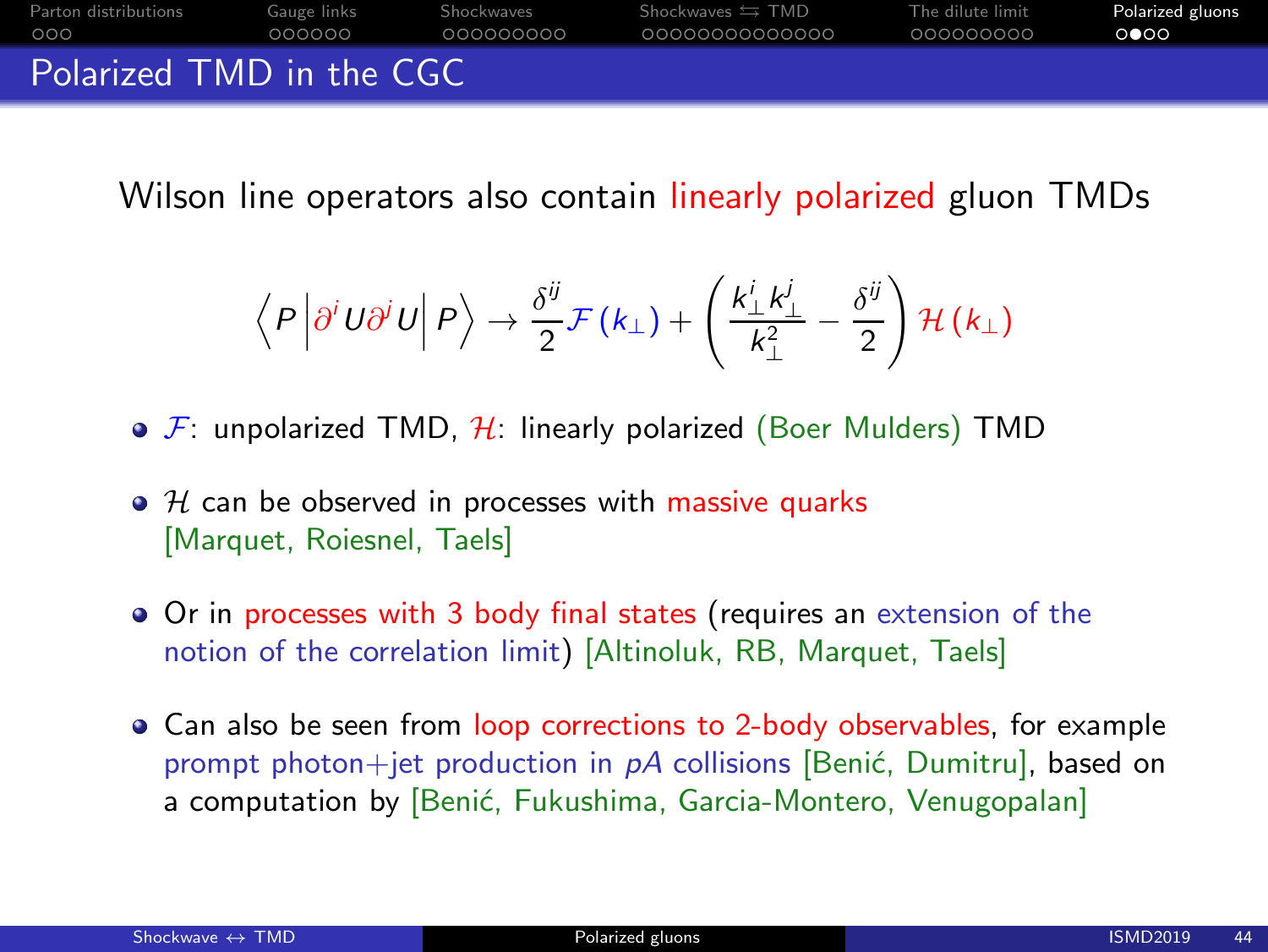![](_page_44_Figure_0.jpeg)

![](_page_44_Figure_1.jpeg)

In the large  $k_1 \sim Q$  limit (BFKL limit), all TMDs are equal:

$$
\mathcal{F}\left(k_{\perp}\right)=\mathcal{H}\left(k_{\perp}\right),\,\text{then}\,\left\langle P\left|\partial^{i}U\partial^{j}U\right|P\right\rangle \rightarrow\frac{k_{\perp}^{i}k_{\perp}^{j}}{k_{\perp}^{2}}\mathcal{F}\left(k_{\perp}\right)
$$

We can recognize the so-called *non-sense polarization* in lightcone gauge:  $\frac{k_\perp^i}{|k_\perp|}.$ BFKL contains as many linearly polarized gluon pairs as unpolarized ones.

At large  $k_{\perp}$ , gluon distributions are very polarized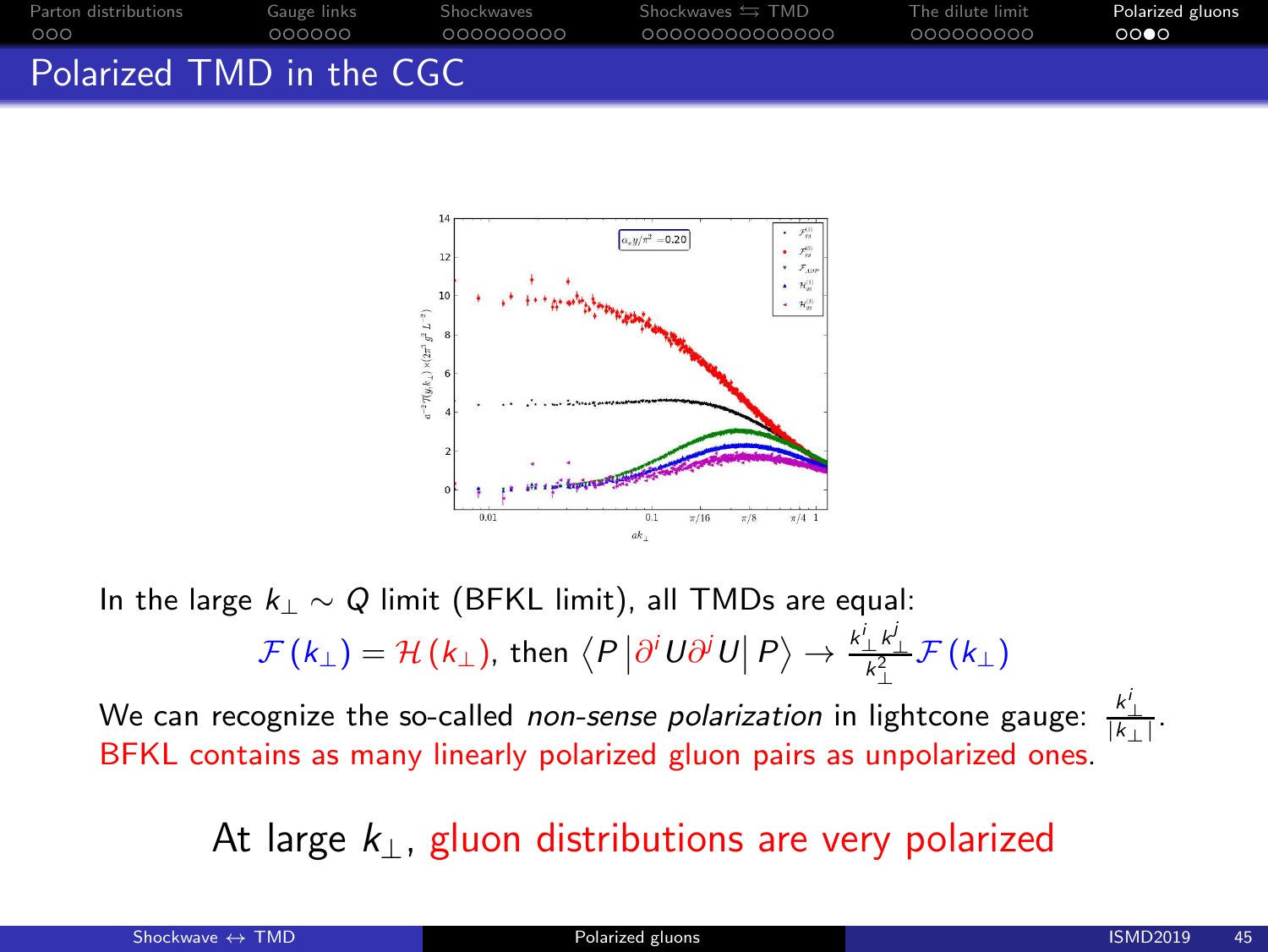| Parton distributions | Gauge links | Shockwaves | Shockwaves $\leftrightarrows$ TMD | The dilute limit | Polarized gluons |
|----------------------|-------------|------------|-----------------------------------|------------------|------------------|
| 000                  | 000000      | 000000000  | 00000000000000                    | 000000000        | 000              |
| Conclusions          |             |            |                                   |                  |                  |

- TMD distributions are what allows to match standard parton distributions and semi-classical descriptions of small  $x$  physics
- Dipole and Color Glass Condensate models can give insights on TMDs at small  $x$
- The reformulation of shockwaves in terms of TMD distributions allows to understand polarized gluon distributions at small x
- Two distinct kinds of multiple scattering effects must be distinguished to understand gluonic saturation models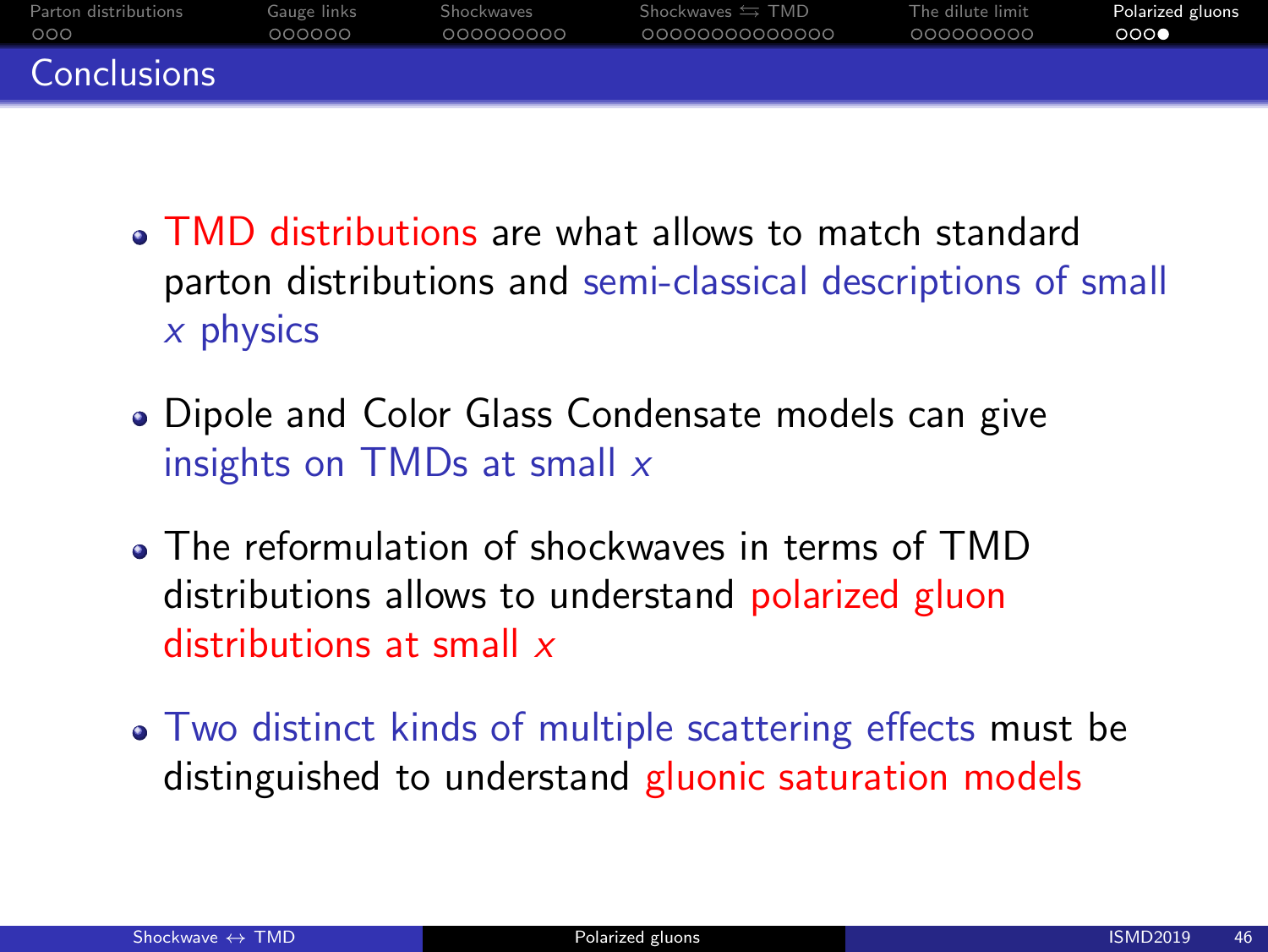# Backup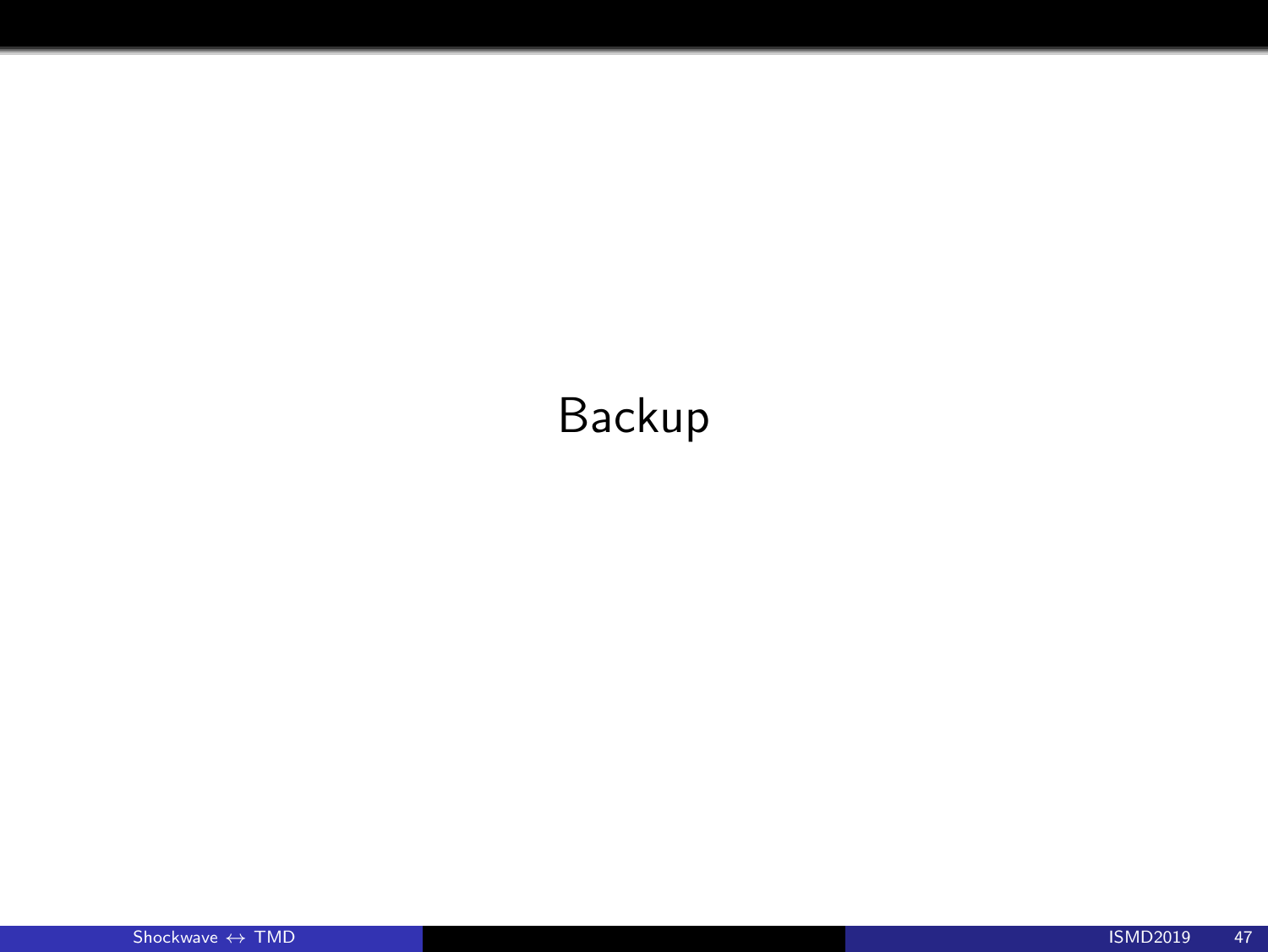## Operator product expansion (OPE)

• Moderate x OPF: factorization

$$
\mathcal{O}(z)\to \sum_n C_n(z,\mu)\mathcal{O}_n(\mu)
$$

- Operators are ordered in twists (dimension spin)
- Divergences in  $C_n$  are canceled via renormalization of  $\mathcal{O}_n$
- Easy task: resumming powers of s and logarithms of  $Q^2$ . Difficulty: including twist corrections and logarithms of s
- a Low x OPF:

$$
\mathcal{O}(z) \rightarrow C_0(z, Y) \mathcal{O}_0(Y) + \alpha_s C_1(z, Y) \mathcal{O}_1(Y) + ...
$$

- Operators are sorted by representations of  $SU(N_c)$ , order by order in  $\alpha_s$
- **Built order by order in**  $\alpha_s$ **.** The spurious pole in  $C_n(z, Y)$  is canceled via the B/JIMWLK RGE of  $\mathcal{O}_{n-1}(Y)$
- Easy task: resumming twists and logarithms of s. Difficulty: including subeikonal corrections and logarithms of  $Q^2$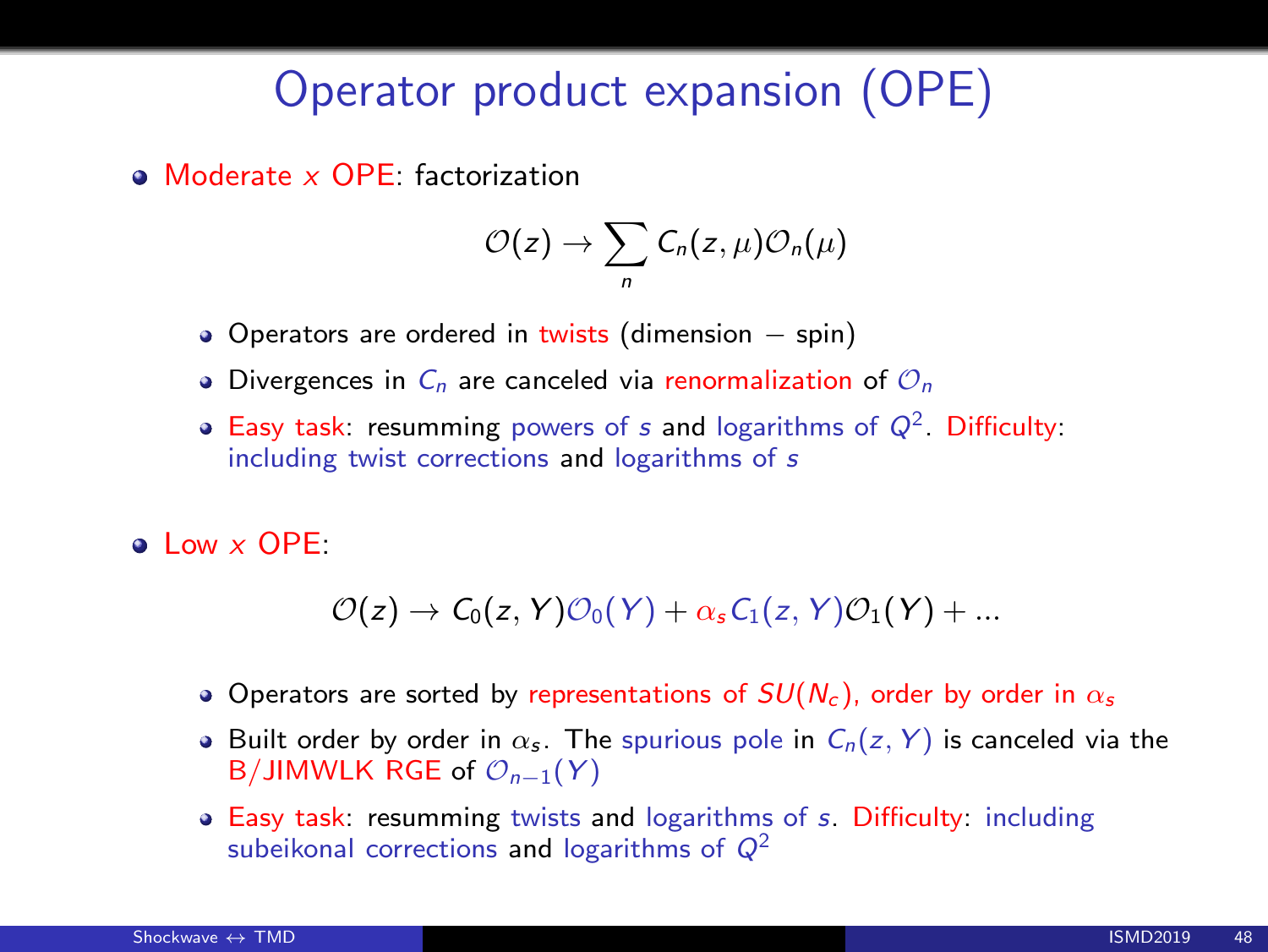Small dipole "correlation" expansion Taylor expansion of the Wilson line operators  $U_{\bm{b}+\frac{\bm{r}}{2}}^{R_1}T^{R_0}U_{\bm{b}-\frac{\bm{r}}{2}}^{R_2}-U_{\bm{b}}^{R_1}T^{R_0}U_{\bm{b}}^{R_2}=$ 2 2 r i 2  $\left[\left(\partial^i U_{\bm b}^{R_1}\right) T^{R_0} U_{\bm b}^{R_2} - U_{\bm b}^{R_1} T^{R_0} \left(\partial^i U_{\bm b}^{R_2}\right)\right] + O\left(r^2\right)$ allows for a match at leading twist  $d\sigma = \mathcal{H}\left( b , r\right) \otimes \left[ U_{\bm{b}+\frac{\bm{r}}{2}}^{R_1} \, T^{R_0} U_{\bm{b}-\frac{\bm{r}}{2}}^{R_2} - U_{\bm{b}}^{R_1} \, T^{R_0} U_{\bm{b}}^{R_2} \right]$  $\times$  H<sup>\*</sup> (b', r')  $\otimes$   $\left|U_{i}^{R_2\dagger}\right|$  $\frac{\partial R_2 \dagger}{\partial b' - \frac{\mathbf{r}'}{2}} \mathcal{T}^{R_0 \dagger} U^{R_1 \dagger}_{\boldsymbol{b}'+\boldsymbol{b}'}$  $\left[ \begin{matrix} b^{\prime\prime}+\frac{\bm r'}{2} & -\bm{\mathit{U}}_{\bm{b}^{\prime}}^{R_{2}\dagger} \bm{\mathit{T}}^{R_{0}\dagger} \bm{\mathit{U}}_{\bm{b}^{\prime}}^{R_{1}\dagger} \end{matrix} \right]$ 

 $\rightarrow d\sigma^{(i)}_{\bm{k}=\bm{0}}\otimes\Phi^{(i)}\left(x,\bm{k}\right)+O\left(r^2\right)$ 

How to extend this to higher twist corrections?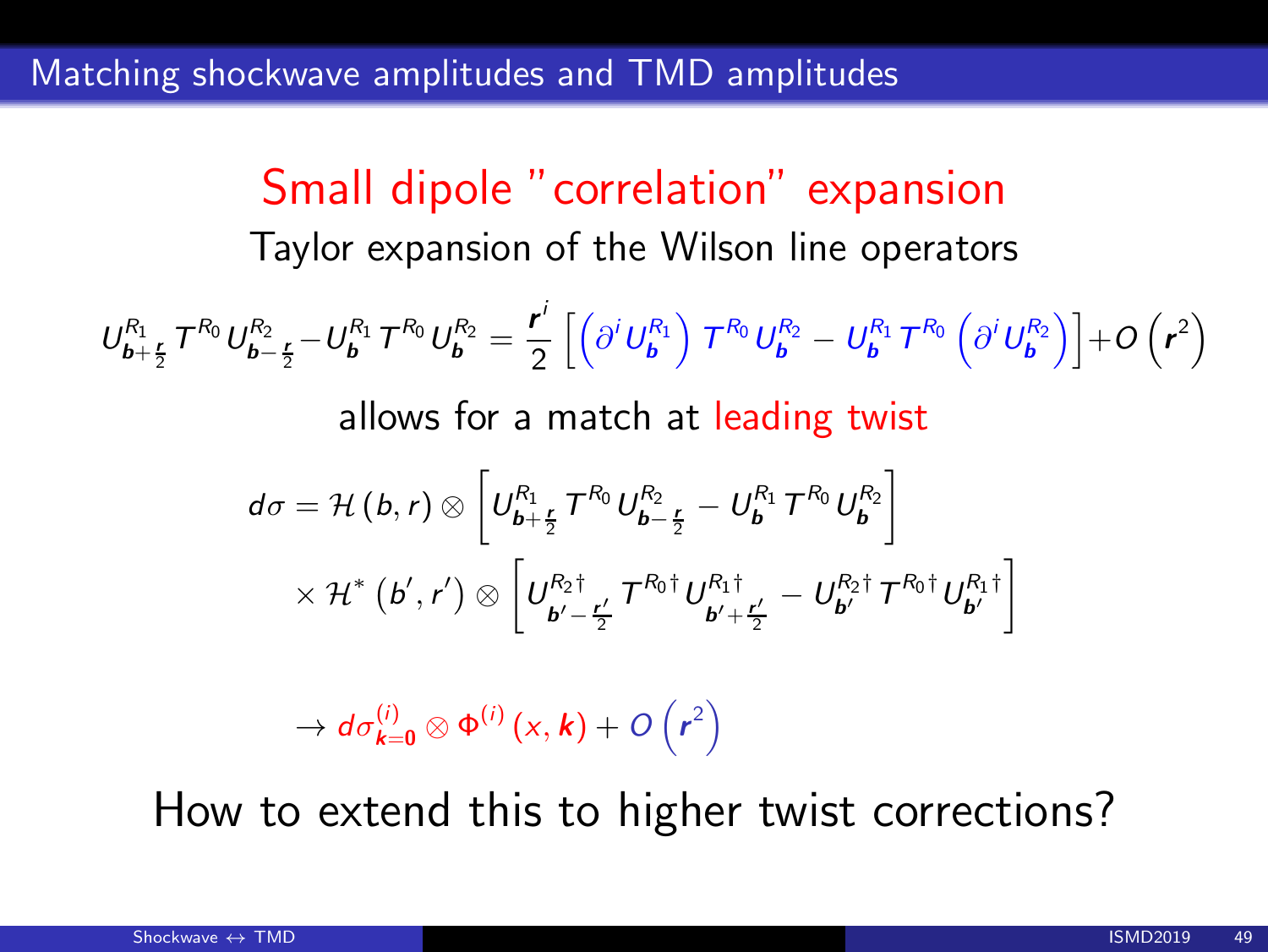#### Power expansion for TMD observables: dealing with powers of  $k_1/Q$

Consider (hypothetical) hard subamplitudes with non-zero transverse momenta in the  $t$  channel. The amplitude would read:

$$
\mathcal{H}_{1}^{i}(\mathbf{k}) \otimes \int d^{2}x_{1}e^{-i(\mathbf{k}\cdot\mathbf{x}_{1})}\left[\pm \infty, x_{1}\right]F^{i-}\left(x_{1}\right)\left[x_{1}, \pm \infty\right] \n+ \mathcal{H}_{2}^{ij}(\mathbf{k}_{1}, \mathbf{k}_{2}) \otimes \int d^{2}x_{1}d^{2}x_{2}e^{-i(\mathbf{k}_{1}\cdot\mathbf{x}_{1})-i(\mathbf{k}_{2}\cdot\mathbf{x}_{2})}\left[\pm \infty, x_{1}\right]F^{i-}\left(x_{1}\right)\left[x_{1}, x_{2}\right]F^{i-}\left(x_{2}\right)\left[x_{2}, \pm \infty\right] \n+ ...
$$

 $={\mathcal{H}}^{i}_{1}\left(\bm{k}\right)\otimes \mathcal{O}^{i}_{1}\left(\bm{k}\right)+{\mathcal{H}}^{ij}_{2}\left(\bm{k}_{1}, \bm{k}_{2}\right)\otimes \mathcal{O}^{ij}_{2}\left(\bm{k}_{1}, \bm{k}_{2}\right)+...$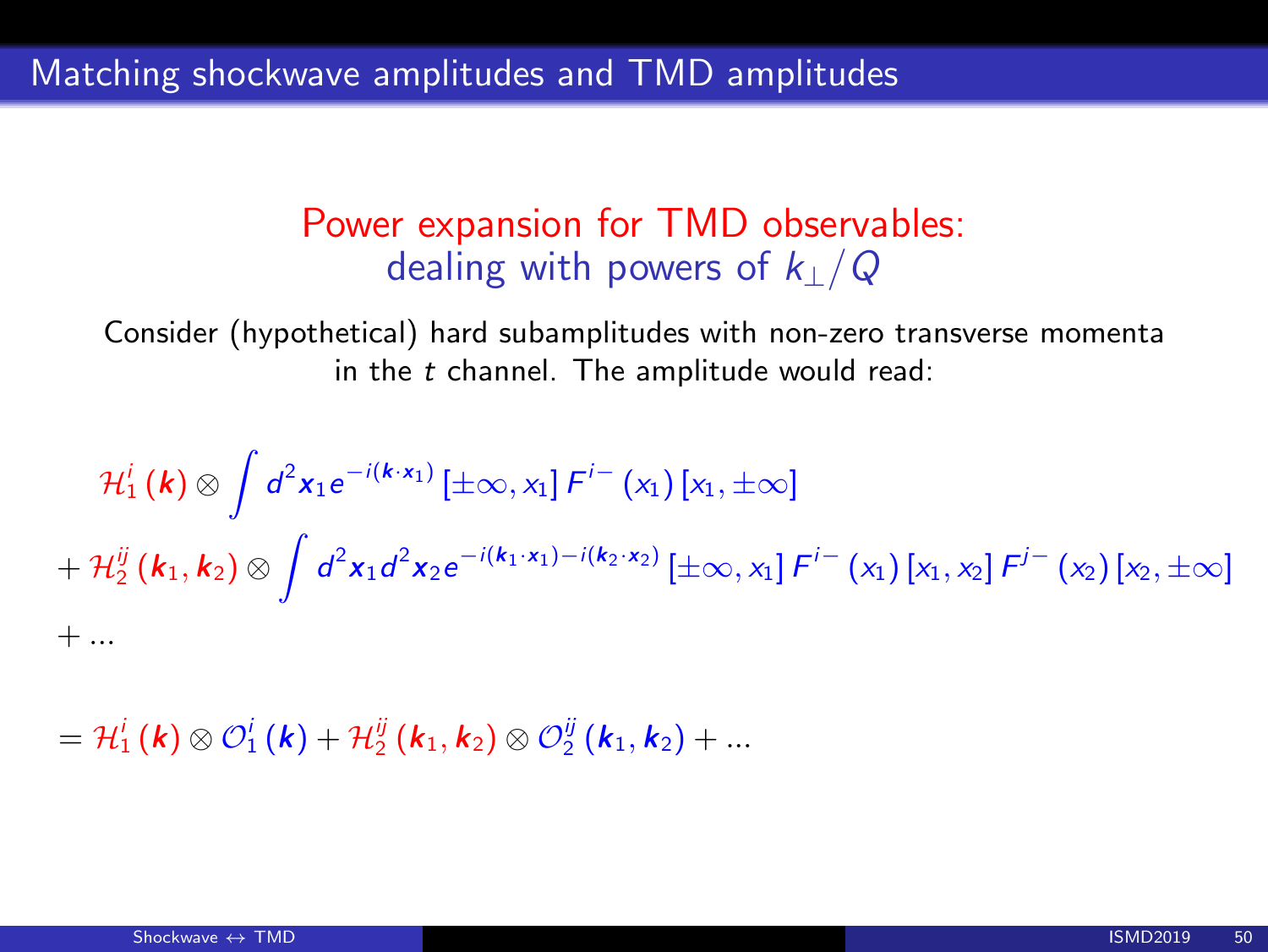Power expansion for TMD amplitudes: dealing with powers of  $k_1/Q$ 

> Leading twist amplitude  $\mathcal{A}_{LT}=\mathcal{H}_{1}^{i}\left(\mathbf{0}\right)\otimes\mathcal{O}_{1}^{i}\left(\boldsymbol{k}\right)$

Next-to-leading twist amplitude

 $\mathcal{A}_{\mathcal{N}LT}=\bm{k}\cdot\left(\partial_{\bm{k}}\mathcal{H}_{1}^{i}\right)(\bm{0})\otimes\mathcal{O}_{1}^{i}\left(\bm{k}\right)+\mathcal{H}_{2}^{ij}$  $\frac{\ddot{y}}{2} \left(\mathbf{0}, \mathbf{0}\right) \otimes \mathcal{O}^{\ddot{y}}_2$  $\frac{jj}{2}$   $(\bm{k}_1,\bm{k}_2)$ 

First term: kinematic twist correction, second term: genuine twist corrections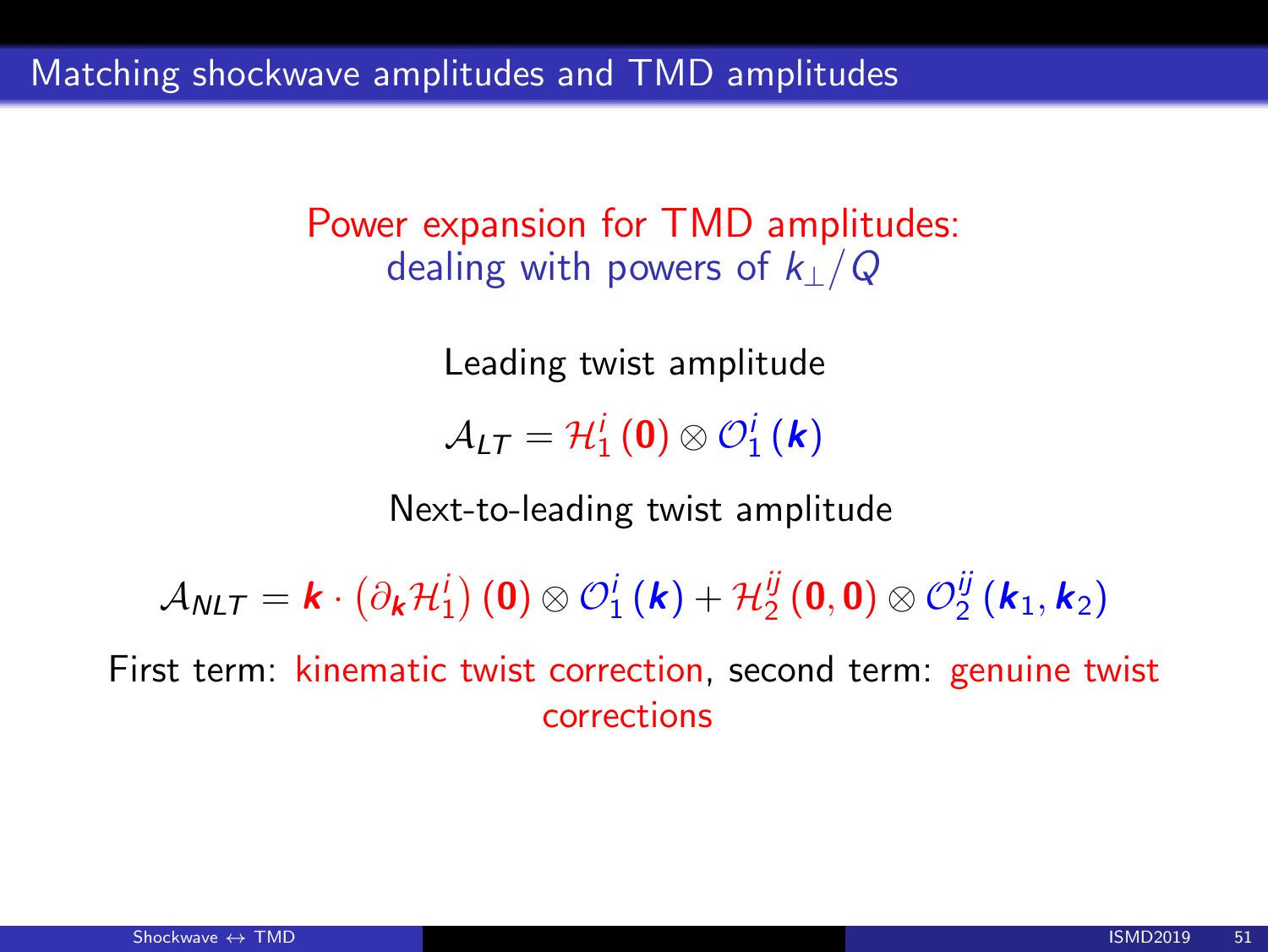### Match without an expansion

Trick: rewrite operators in terms of their derivatives

$$
U_{\mathbf{b}+\bar{z}\mathbf{r}}^{R_1} = U_{\mathbf{b}}^{R_1} = -i r_\perp^{\mu} \int \frac{d^2 \mathbf{k}_1}{(2\pi)^2} \int d^2 \mathbf{b}_1 e^{-i \mathbf{k}_1 \cdot (\mathbf{b}_1 - \mathbf{b})} \frac{e^{i \bar{z}(\mathbf{k}_1 \cdot \mathbf{r})} - 1}{(\mathbf{k}_1 \cdot \mathbf{r})} \left( \partial_{\mu} U_{\mathbf{b}}^{R_1} \right)
$$

Rewrite the amplitude

$$
\mathcal{A} = (2\pi) \delta \left( p_1^+ + p_2^+ - p_0^+ \right) \int d^2 \mathbf{b} d^2 \mathbf{r} e^{-i(\mathbf{q} \cdot \mathbf{r}) - i(\mathbf{k} \cdot \mathbf{b})} \mathcal{H}(\mathbf{r})
$$
\n
$$
\times \left[ \left( U_{\mathbf{b} + \bar{\mathbf{z}}\mathbf{r}}^{\mathbf{R}_1} - U_{\mathbf{b}}^{\mathbf{R}_1} \right) T^{\mathbf{R}_0} \left( U_{\mathbf{b} - \mathbf{z}\mathbf{r}}^{\mathbf{R}_2} - U_{\mathbf{b}}^{\mathbf{R}_2} \right) + \left( U_{\mathbf{b} + \bar{\mathbf{z}}\mathbf{r}}^{\mathbf{R}_1} - U_{\mathbf{b}}^{\mathbf{R}_1} \right) T^{\mathbf{R}_0} U_{\mathbf{b}}^{\mathbf{R}_2} + U_{\mathbf{b}}^{\mathbf{R}_1} T^{\mathbf{R}_0} \left( U_{\mathbf{b} - \mathbf{z}\mathbf{r}}^{\mathbf{R}_2} - U_{\mathbf{b}}^{\mathbf{R}_2} \right) \right]
$$
\ngenuine twist kinematic + genuine twists  
\nExtracting genuine twists: Taylor, lbf, resummation.